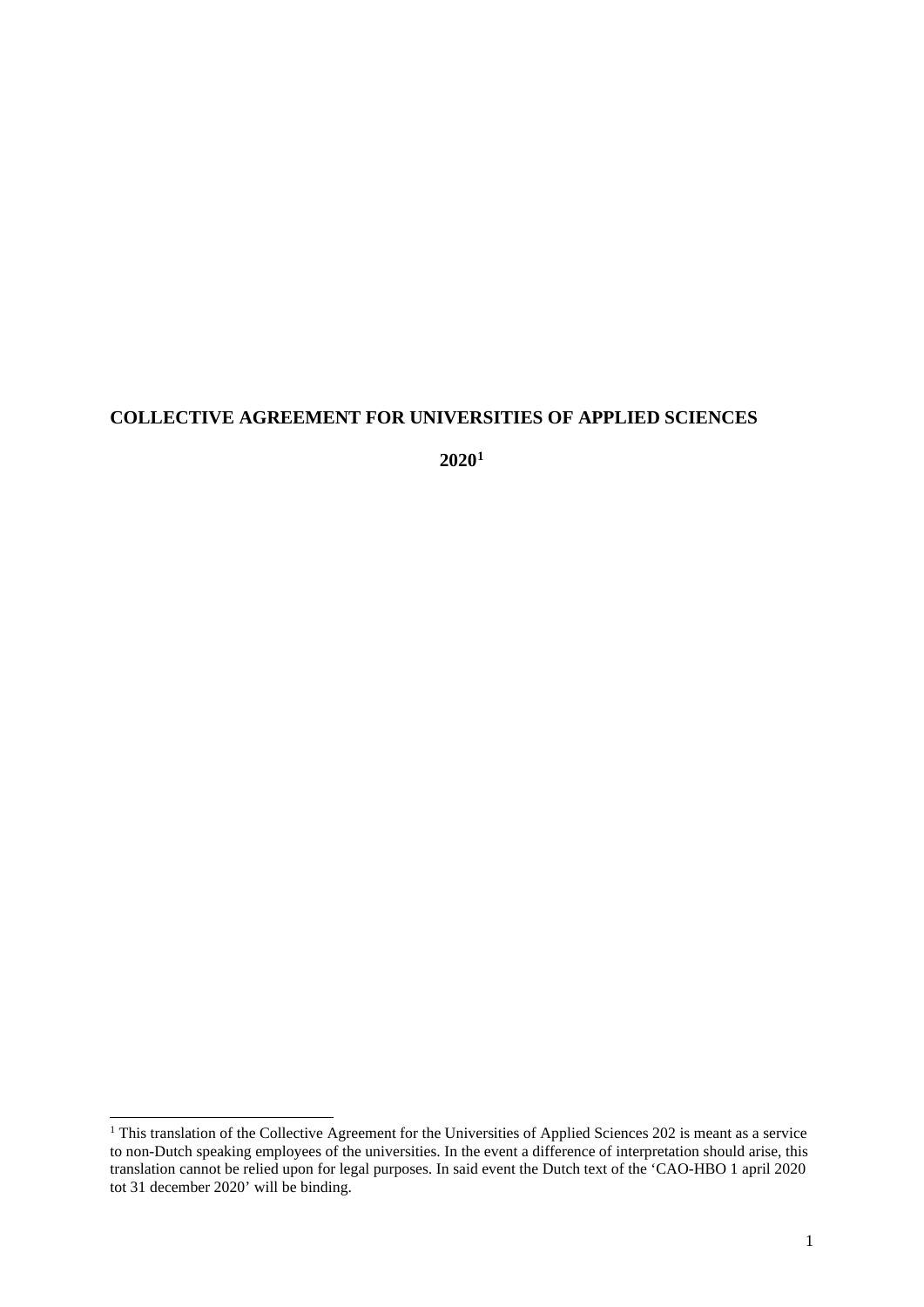### Agreement

The Association of Universities of Applied Sciences, having its registered offices in The Hague,

under its charter or under a written power of attorney duly represented in this matter by

mr. M. H.J. Limmen, chairman en drs. R. Minnée, director

and

drs. R. Bleker in the capacity of chairman of the employers' delegation

hereinafter to be referred to as the 'Association of Universities of Applied Sciences'<sup>[2](#page-1-0)</sup>, in its capacity of employers' association with full legal capacity acting as the one party

and

Algemene Onderwijsbond<sup>[3](#page-1-1)</sup>, having its registered offices in Utrecht, under its charter or under a written power of attorney duly represented in this matter by

mr. drs. D. van der Zweep

FNV Overheid<sup>4</sup>, having its registered offices in Utrecht, under its charter or under a written power of attorney duly represented in this matter by

J. Boersma

CNV Onderwijs<sup>[5](#page-1-3)</sup>, part of CNV Connectief having its registered offices in Utrecht, under its charter or under a written power of attorney duly represented in this matter by

mr. drs. J.M. de Vries

UNIENFTO/FvOv<sup>[6](#page-1-4)</sup>, having its registered offices in Culemborg and The Hague, under its charter or under a written power of attorney duly represented in this matter by

drs. G. Karssenberg

hereinafter to be referred to as 'trade unions', as the other party

in their capacity as employees' associations with full legal capacity acting in this matter as the other parties, declare to have agreed to the text of the collective agreement for universities of applied sciences, consisting of a preamble, article by article provisions and appendices.

Thus agreed upon in Utrecht on 25 May 2020

<span id="page-1-0"></span> $2 \text{ A}$  list of these universities has been attached as appendix 1.

<span id="page-1-1"></span><sup>3</sup> AOb Algemene Onderwijsbond – General Union of Educational Personnel

<span id="page-1-2"></span><sup>4</sup> ABVAKABO – public employees union; FNV – Dutch Trade Union Confederation

<span id="page-1-3"></span><sup>5</sup> CNV Onderwijs – National federation of Christian Trade Unions in the Netherlands - Christian Teachers' Union

<span id="page-1-4"></span><sup>6</sup> UNIE*NFTO/*FvOv – Trade Union of the Manufacturing Industry and Services Sectors/Union of Middle and High Level Employees in Government, Education, Companies and Institutions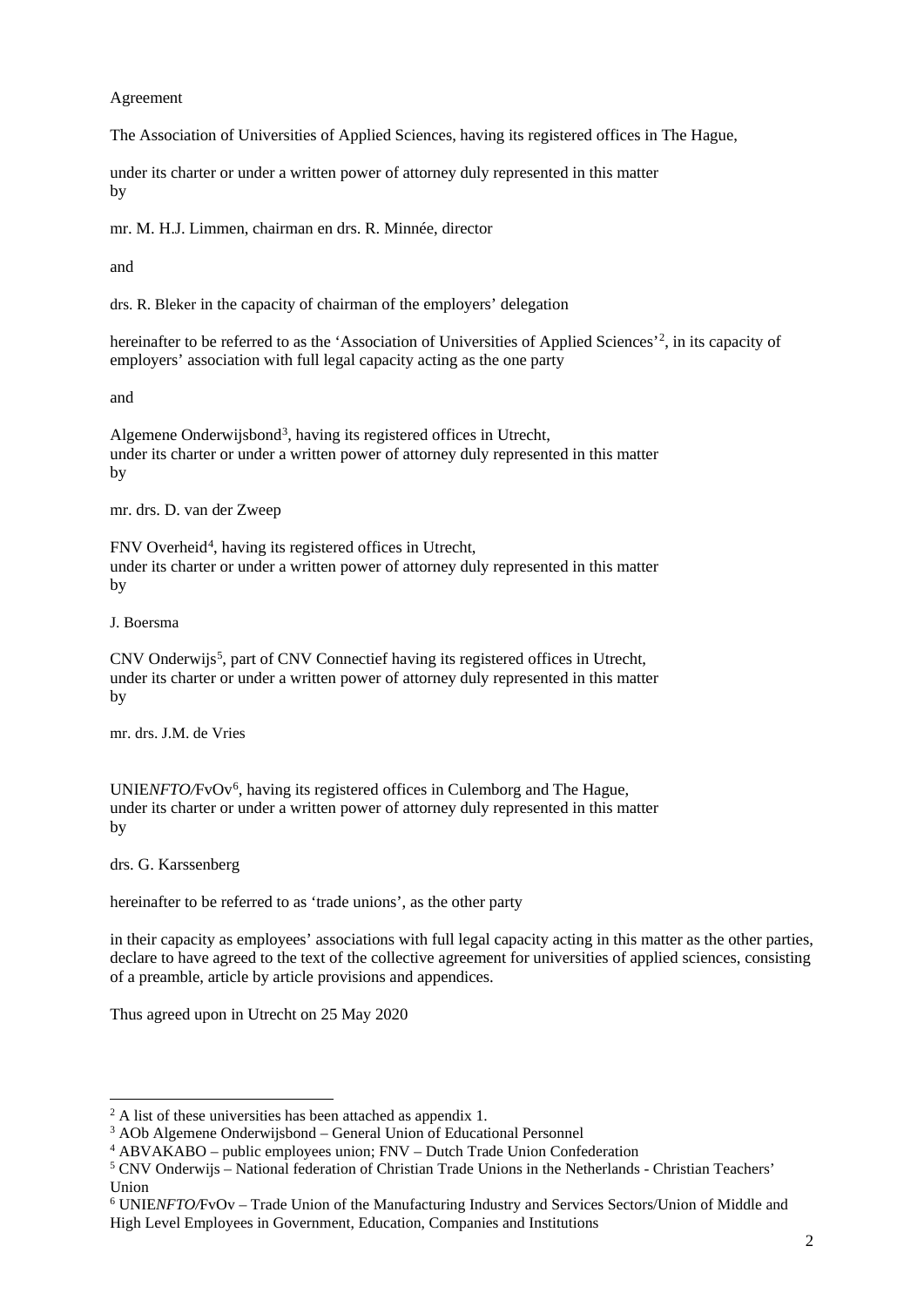### **Contents**

### **Preamble**

- 1. Collective Agreement of the future
- 2. Work Pressure
- 3. Use of employment contracts format D-3
- 4. Professionalization and sustainable employability
- 5. Job classification and salary structure
- 6. Facilitating participation
- 7. Miscellaneous agreements

### **Elaboration of the collective agreement article by article**

Chapter A Definitions

Chapter B Scope, entering into effect and term of the collective agreement

Chapter C Employment contract

Chapter D Nature and term of the employment contract

Chapter E Obligations of the employer and the employee

Chapter F Position

Chapter G Working days and working hours

Chapter H Salary and allowances

Chapter I Allowances and schemes

Chapter J Work, leave and special leave

Chapter K Decentralized resources for employment terms and conditions

Chapter L Employment terms and conditions options menu

Chapter M Sustainable Employability/Reduction in working hours for older staff

Chapter N Performance and appraisal interviews

Chapter O Professionalization

Chapter P Disciplinary measures/suspension

Chapter Q Termination of employment

Chapter R Reorganization

Chapter S Objection and appeal

Chapter T Social security and social benefits

Chapter U Sexual harassment and aggression

Chapter V Local consultations and facilities for participation

Chapter W Transitional and final provisions

### **Appendices**

- I<br>I List of members of the Association of Universities of Applied Sciences<br>II Employment contract format
- Employment contract format
- III Job grades
- IV Trade union contribution scheme<br>V National iob classification objectively
- V National job classification objections regulations for Higher Professional Education<br>VI Agreement concerning trade union facilities for Higher Professional Education
- Agreement concerning trade union facilities for Higher Professional Education
- VII Consultations protocol agreement<br>VIII Job classification protocol II
- Job classification protocol II
- IX Job classification matrix for Higher Professional Education
- X Health policy<br>XI Elaboration of
- XI Elaboration of the personal reintegration procedure<br>XII Additional collective agreements concerning job cla
- XII Additional collective agreements concerning job classification and appraisal and remuneration
- XIII Chapter M Collective Agreement for Universities of Applied Sciences 2012-2013
- XIV Additional collective agreement arrangements on financing Zestor and sectoral redundancy committee higher professional education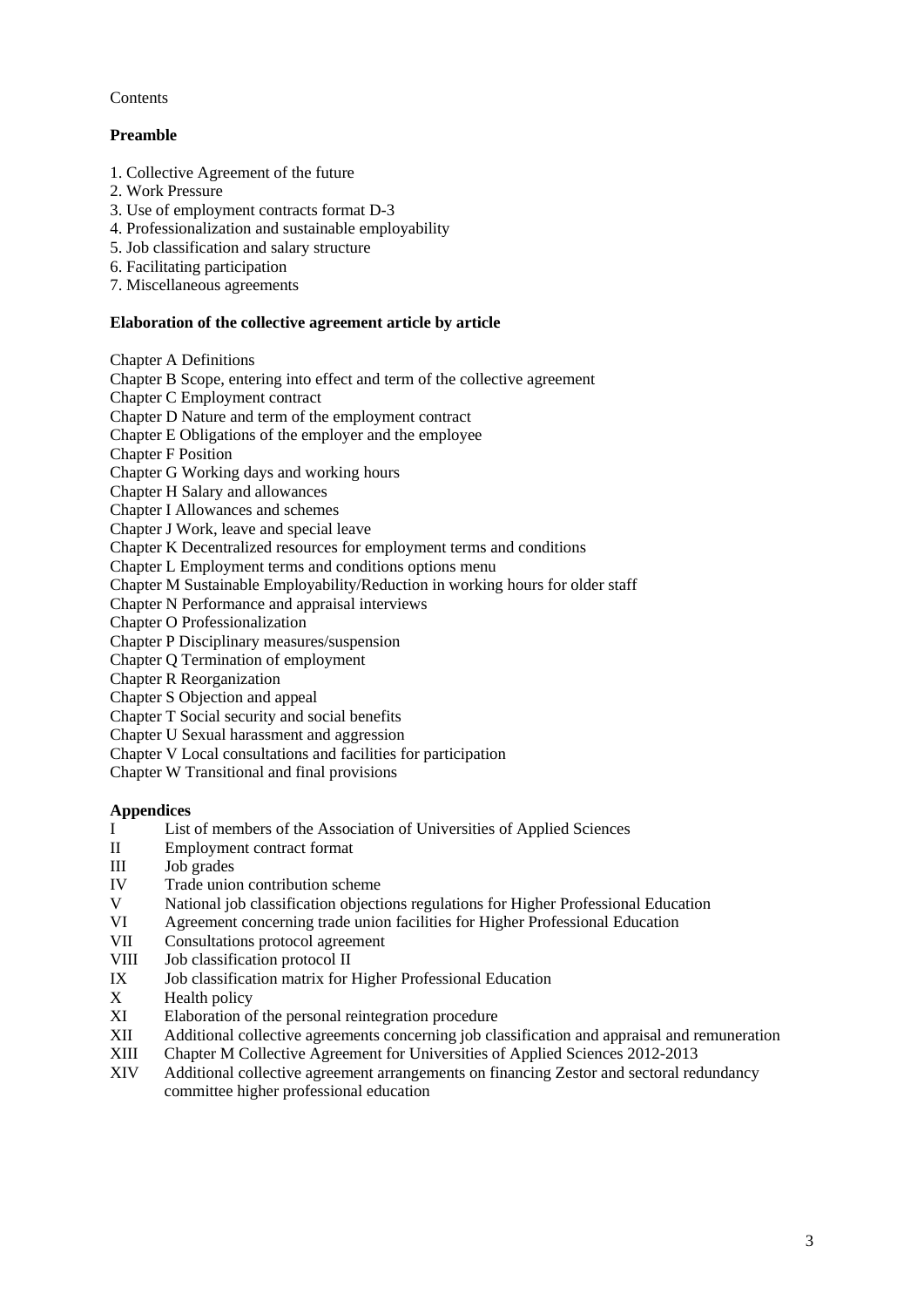### **Preamble**

### **1 Collective Agreement of the future**

Mature working relations and contemporary collective agreement arrangements.

Parties to the collective agreement will continue their efforts to increase the quality of education and research, both with respect to educational organisation and to staff. This requires motivated and welleducated employees and an educational organization with a professional culture that stimulates employees to contribute, to a maximum extent, to education and research. The HR policy of the universities of applied sciences must ensure this development and enable the universities of applied sciences to cope with the ongoing changes in society and the demands posed by society. The collective agreement should be geared, as much as possible and both in form and in content, to the education and research policy of the university of applied sciences. The collective agreement should be set up in such a way that this policy is facilitated and stimulated and it must express the joint responsibility of employer and employee to ensure that the employee can take pleasure in his work, maintain his professionalism and support his sustainable employability. Moreover, the parties to the collective agreement seek a collective arrangements that really work and that take good employment practices and being a good employee as a starting point.

# **2 Work pressure**

Parties to the collective agreement want to create enabling conditions that stimulate employees of the universities of applied sciences to do their work in safety, in good health and with pleasure so that they can contribute, in the best possible way, to high-quality education and research.

An ever-changing society sets high requirement for the adaptability of the universities of applied sciences and for the way in which the work is organized. These changing circumstances result in a lot being asked from the employees in terms of responsibility, teaching skills and foreign language skills, digitizing of education, more and more student tutoring in smaller educational settings, operating in changing team compositions and roles. All of this requires proper working conditions and proper facilities. The labour market monitor 2017 shows that employees in higher professional education are above-average content in their work. It also shows, however, that the workload is an important point for improvement. Universities of applied sciences have already been taking measures to decrease the workload, but this has not yet resulted in a decrease in the work pressure across the full width. One of the reasons is that the underlying causes for the work pressure vary and appear at different levels. Research shows that in order to decrease the workload, interventions are required at the lowest possible level in the organization: in the degree programme, in the team and on the level of the employee himself.

### Workload policy

The issue 'workload' requires a systematic approach within the university of applied sciences. In consultation with the *PMR*, it is being investigated for which parts of the organization or for which staff categories the workload is unacceptable in the sense that the balance between workload and the employee's work capacity is deficient. Whenever work pressure is detected as a problem area, the employer, in consultation with the *PMR*, takes the next step.

In the context of what has been said above, parties to the collective agreement have agreed that each university of applied sciences, in consultation with the *PMR*, develops a policy, before 1 April 2019, to prevent work pressure. The policy leaves room for the degree programmes and the service departments to implement their own approach in accordance with the specific needs and circumstances within the degree programmes and the service departments.

### Employee satisfaction survey and workload

Parties to the collective agreement uphold the arrangement that each university of applied sciences has agreed on to perform an employee satisfaction survey once every two years.

### **3 Use of employment contracts format D-3**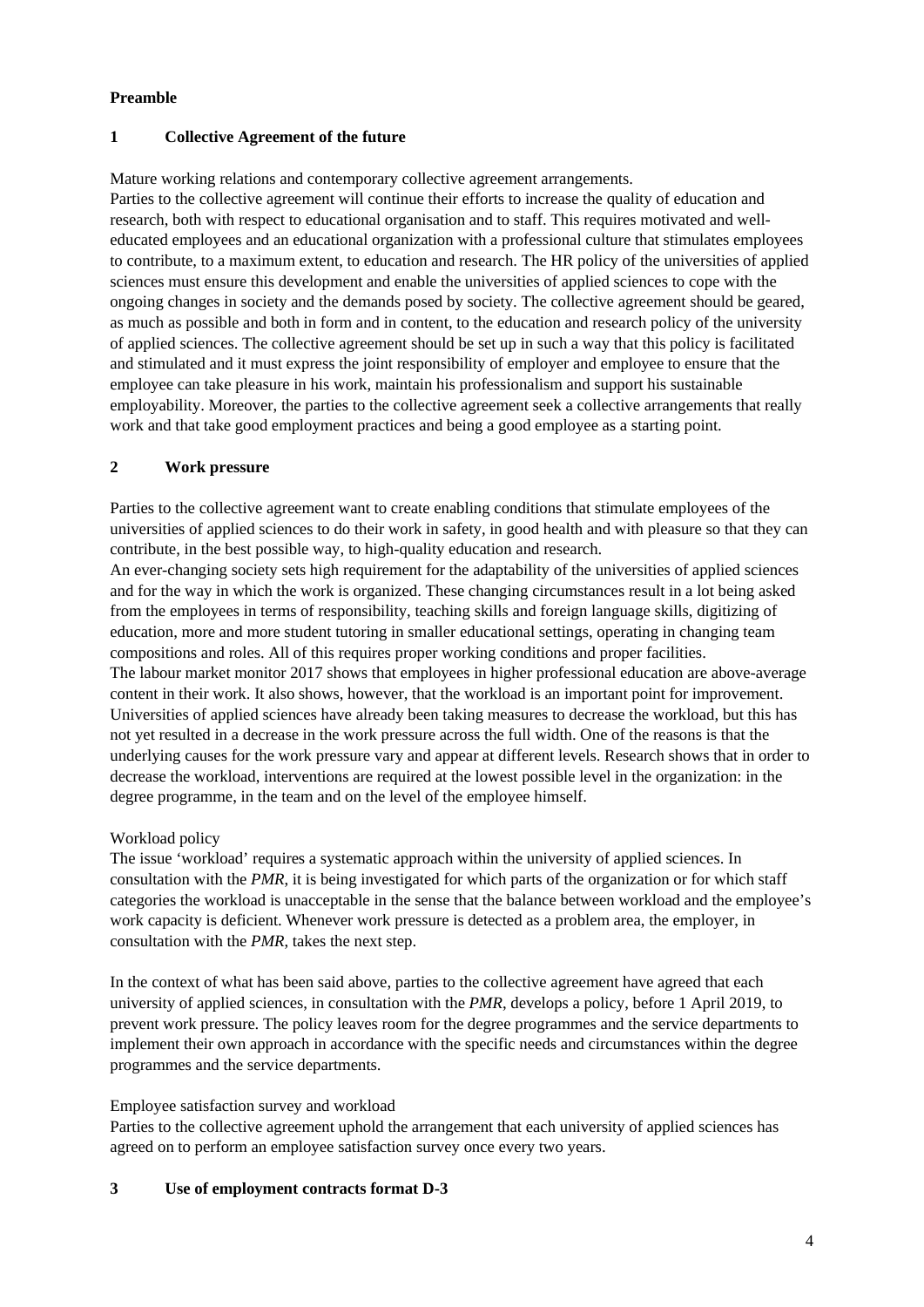The collective agreement articles that relate to employment contracts – more specifically chapter  $D$  – have been reviewed, the leading principles being:

- The nature of the offer of employment determines the type of employment contract;
- Regular work (continuity in the offer of employment) is performed either on the basis of an employment contract for an indefinite period of time, or on the basis of an employment contract for a definite period of time with the prospect of an employment contract for an indefinite period of time; the boundaries for permanent and flexible work that have been agreed upon with the participation council will be respected. Universities of applied sciences support the leading principle that regular work must be performed on the basis of a permanent contract or a temporary contract with the prospect of a permanent contract. The objective is to promote the transition from temporary to permanent contracts as much as possible. The number of effected D-3 contracts is important for monitoring the percentage of non-permanent contracts on sectoral level.

The agreements with the participation council on the percentage of flexible (temporary and hiring) contracts determine the percentage of D-3 contract on the level of the universities of applied sciences. In other words, the individual university of applied sciences is not called to account for not offering D-3 contracts for as long as this fits within the percentage agreed on with the participation council.

• Temporariness in employment contracts, i.e. flexibility, must be substantiated and explainable.

The parties to the collective agreement aim to:

- prevent flexible employment in the sense of temporariness that cannot be substantiated;
- classify as many employment relations as possible, and in various forms, under the collective agreement regime;
- restrict, where possible, uncertainty for the employee in the employment relation, by preventing, for example, 'revolving door arrangements';
- offer equal pay for equal work as much as possible. Temporary agency work must be limited to coping with peaks in the work on hand and to replacement in case of illness.

These arrangements must result in a decreased percentage of non-permanent contracts on sectoral level. For the duration of the collective agreement, the parties to the collective agreement monitor whether this target has been reached. If it should turn out, on 1 January 2022, that the introduction of this new article D-3 has not resulted in a decrease in the percentage of non-permanent contracts, the parties to the collective agreement will revert to the chapter D text of the collective agreement for the universities of applied sciences 2017-2018.

Types of temporariness that are – in principle – explainable:

- field of expertise that has added value for the study programme (such as top musicians, medical specialists, attorneys-at-law, accountants);
- predictable end to funding (lectorate, research on the basis of a subsidy), temporary duty of care that should be fulfilled when phasing out a study programme that the university of applied sciences is obliged to continue – in accordance with a statutory stipulation – for a period of five years;
- peaks and illness: temporary replacement in case of illness or pregnancy. Adding extra capacity in case of an above-average amount of work at hand in circumstances that are obviously of a temporary nature;
- business risks: dealing with a more than the regular entrepreneurial risk, for example when coping with a decrease in student intake;
- hiring external specialisms in the context of business operations (legal, finance, ICT).

The budget of the university of applied sciences states the percentage of flexibility required and which types of contracts are used (temporary, temporary agency work, freelancers (independent contractors without personnel (*ZZP'ers*)).

Apart from that, a maximum percentage of flexibility is determined, depending on the profile of the university of applied sciences. Within this framework, the maximum size of the buffer for the risk on university of applied sciences level is determined, in consultation with the *PMR*.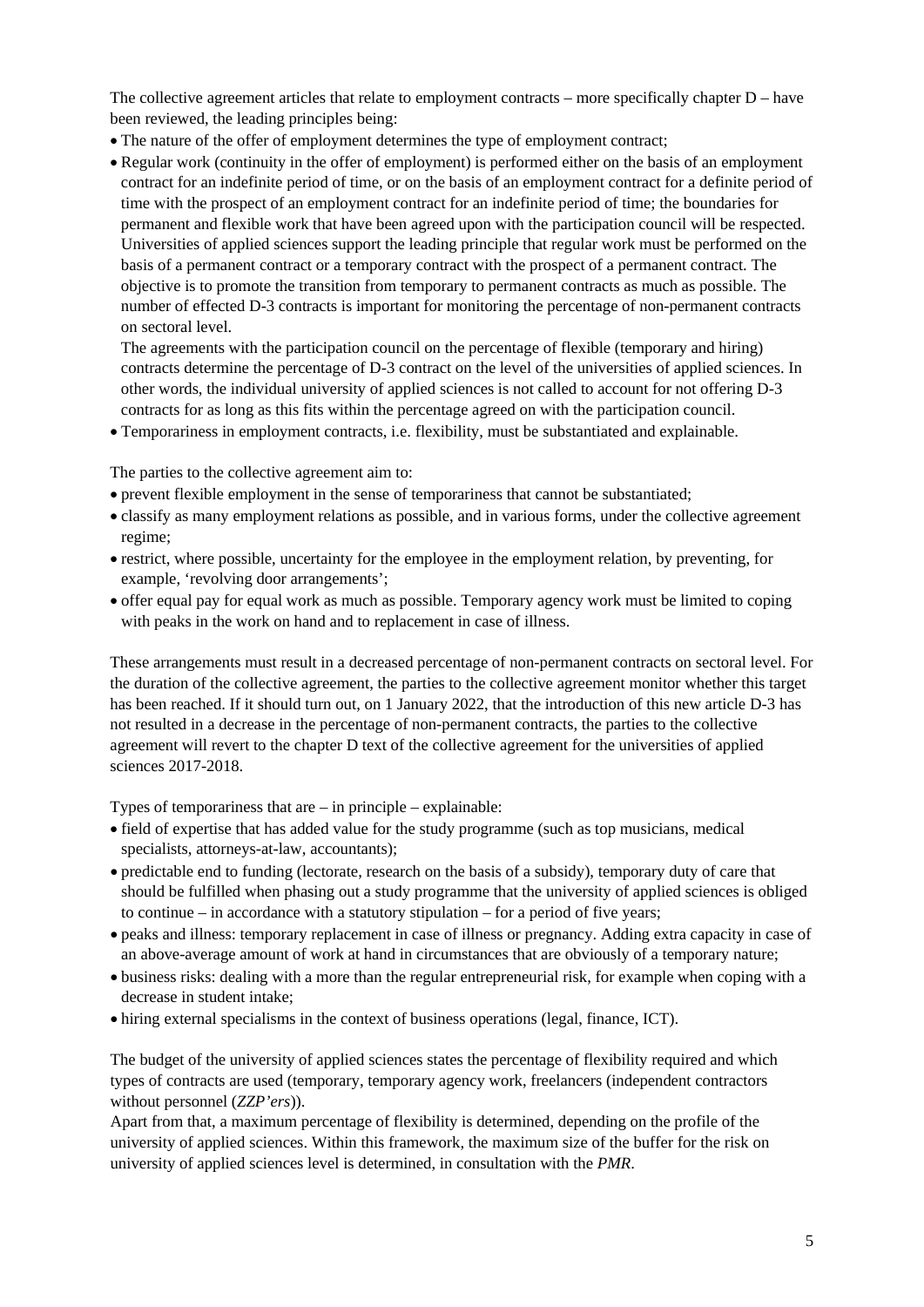If a crisis or emergency should occur in the financial year as a consequence of which the maximum is exceeded, an interim adaptation may be made, in consultation with the *PMR*.

Account is rendered in the annual report and the annual accounts. The effect of this procedural approach is that:

- it makes prior screening by the participation organ possible, with the assistance of the local knowledge of the university of applied sciences;
- it makes adjustment and monitoring possible during the financial year;
- at the end of the financial year account is rendered with respect to the eventual realization.

### **4 Professionalization and sustainable employability**

### Professionalization

With a view to the speedily changing needs and demands of society, the university of applied sciences and the student, the parties to the collective agreement think it is important that the employees should continue to develop their skills and competences. Mobility – both internal and external – is important, just as adaptability and preparedness to work in changing positions and roles. The employer facilitates the employee in this.

For reasons of the above, the parties to the collective agreement especially aim at professionalization and sustainable employability. Collective agreement provisions are simplified and the administrative burden is decreased by eliminating the difference between additional professionalization and training on the instructions of the employer.

The following items can be charged to the professionalization budget:

- costs for the basic entitlement in hours:
- out-of-pocket costs for all forms of professionalization and training, also where provided internally, provided this is in line with development on the level of the individual or the team;
- replacement costs on the basis of the average personnel expenses for the employee who has been exempted for professionalization or research purposes; in this case there should be an actual replacement.

By easing these cost items, the parties to the collective agreement want to simplify the scheme and make it less administratively laborious. The intention is not to restrict the budget of a minimum of 6% by this measure in the sense that professionalization proposals submitted by employees are rejected by merely claiming that the professionalization budget has been exceeded.

All forms of professionalization that have been included in the professionalization scheme are fully compensated (100% of the official study load) in time and money. For the duration of the collective agreement, the parties to the collective agreement monitor the professionalization budget or have this monitored. If the monitor should indicate that a professionalization budget of a minimum of 6% is not enough, further arrangements will be made in the next collective agreement.

### Sustainable employability

Sustainable employability hours and possibilities to save these

The parties to the collective agreement agree that the possibility to save sustainable employability hours ceases to exist as from 1 September 2020. Accumulated hours that were saved before 1 September 2020 are spent, as much as possible, in a period of 3 years, on objectives related to sustainable employability hours. Sustainable employability hours will be processed in the annual assignment. The employee will remain in control.

### **5 Job classification and salary structure**

Ensuring high-quality education and research requires motivated, highly-qualified employees. With the help of tailor-made collective agreement arrangements, the parties to the collective agreement want to facilitate and stimulate the education and research policies of the universities of applied sciences. It is of the utmost importance that the sector can attract highly-qualified employees and keep them motivated. The salary structure and the job classification system should contribute to this.

The parties to the collective agreement place great store by the 'equal pay for equal work' principle.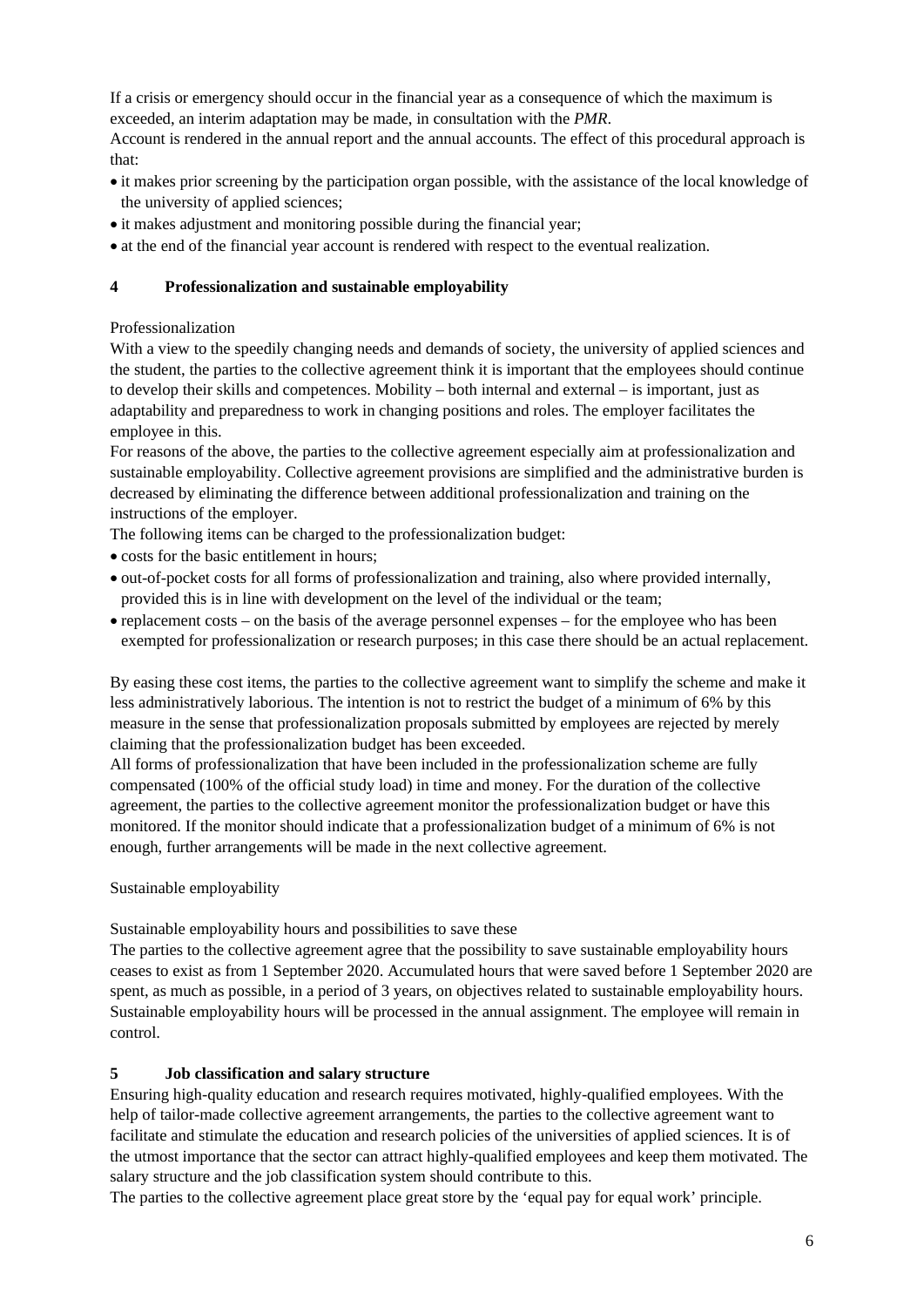On the instruction of the parties to the collective agreement it has been investigated how the job classification systems FUWA-HBO and HAY relate to each other. Basically, the instruction focused on two questions: Do the two systems result in the same outcome where a number of distinctive positions are concerned? Does the application result in differences?

In general, the investigator finds that the positions and the job levels do not deviate from those in the matrix and that both job classification systems arrive at the same classification. It is concluded that correct application of the systems does not result in any differences in level.

The investigation observes, however, that the application at FUWA-HBO leaves one or two things to be desired. Against the background of this research and the recommendations resulting from it, the parties to the collective agreement take the following view:

Trade unions and employers attach great importance to a qualitatively good application and implementation of the systems. For the duration of the collective agreement, a delegation will engage in talks, on behalf of the parties to the collective agreement, with the system holders on the question how an appropriate application of the systems could best be ensured. The structure of the job classification system is the responsibility of the universities of applied sciences. Starting point is that, where a position requires an academic level of professional and intellectual ability (master), the job content and the job level have to correspond to that and, therefore, the assignment to a pay scale as well.

Or, to put it more simply: recruiting employees on master level means employing employees on master level, which means assignment to a pay scale on master level, so at least assignment to pay scale 11.

### **6 Facilitating participation**

Parties tot he collective agreement have decided to adopt the recommendations of an independent expert in the field of employee participation. These recommendations were provided following an agreement reached concerning the improvement of the support, facilitation and professionalization that participation councils need to be able to perform their duties properly.

### Increase time facilitation

In view of the increase in the number of duties of the participation council, the fact that over the last decade the time facilitation has not been adjusted in the collective agreement, that an all-in standard seems to be applicable and that every day practice seems to indicate that the collective agreement standard is not complied with but is adjusted upwards, the collective agreement time facilitation standard is adjusted as follows.

Increase of the time facilitation by 0.05 (i.e. 83 hours) for the positions of chairperson and member of the participation council/joint participation council and for the chairperson and member of the faculty participation council. In this way the minimum in the collective agreement comes closer to the arrangements that have been made within the universities of applied sciences themselves and, therefore, it is more in line with reality. It also indicates that both the increase in duties over the last period and the desired professionalization are recognized and are reflected in the time facilitation. The participation council receives a total budget in time, on the basis of the table. The members of the participation council themselves are responsible for the allocation of that budget in time to their individual members.

### **7 Miscellaneous arrangements**

### Redundancy committee

In 2016 the parties to the collective agreement set up a redundancy committee for the higher professional education sector in order for this committee to deal with applications for redundancy for economic reasons. The committee was set up for a limited period of time. During this period the parties to the collective agreement compare the experience gained in the redundancy committee with the experience gained in the *UWV* (Employee Insurance Agency, *Uitvoeringsinstituut Werknemersverzekeringen*) redundancy procedure in other public sectors. The pros and the cons of both procedures and the costs involved are taken in consideration for the evaluation. The parties to the collective agreement seek to make an informed decision, at the latest in December 2020 on whether the redundancy committee will be continued after December 2020 or not.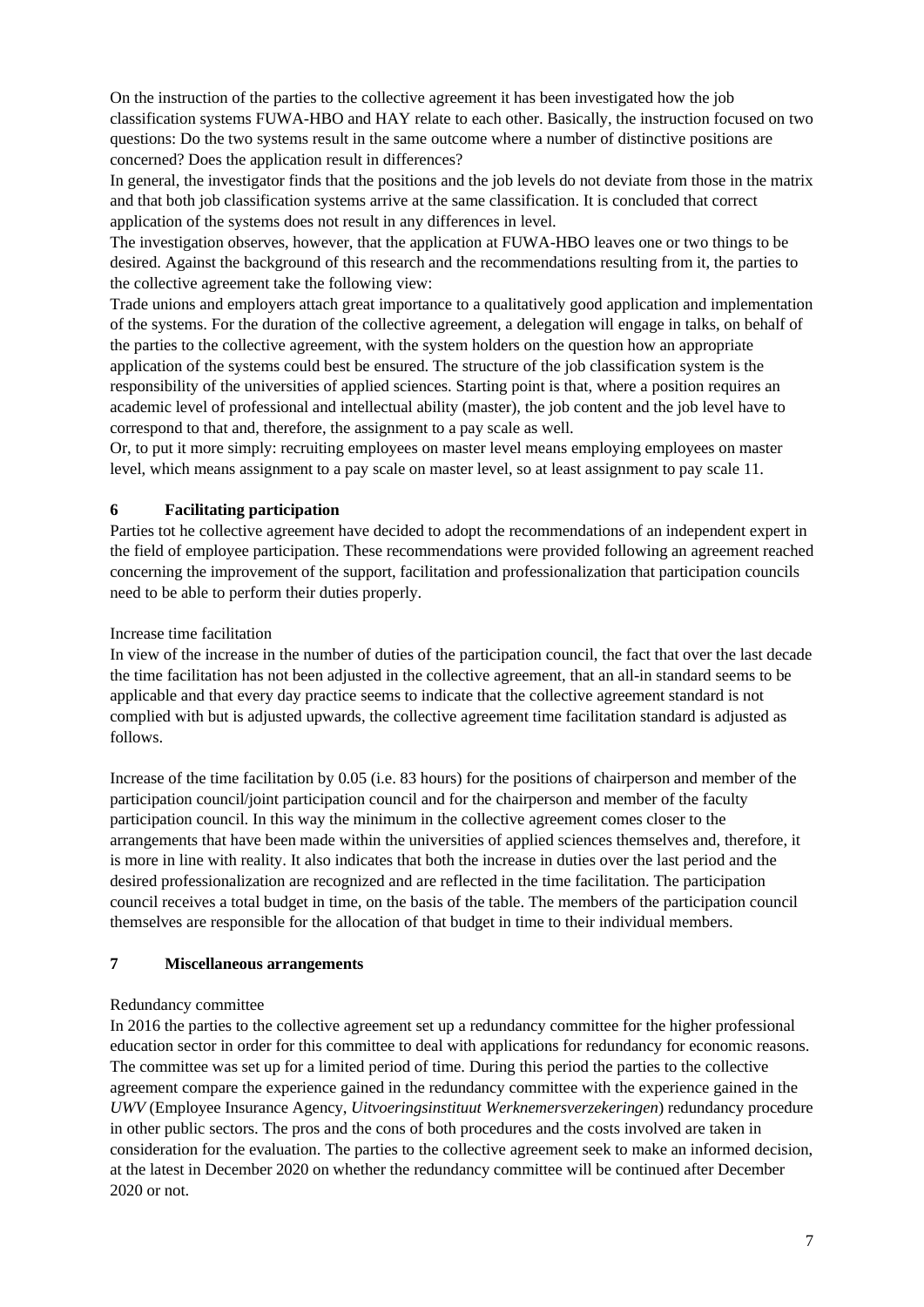### *Participation Act (Participatiewet)*

The Participation Act has as its purpose to offer persons with an occupational impairment an opportunity for regular work. As employers with a public task, universities of applied sciences consider themselves to be socially responsible for doing their utmost to make the labour organization as inclusive as possible. Trade unions and employers take this joint responsibility seriously and will include provisions in the collective agreement that will enhance the goals of the Participation Act. Parties to the collective agreement agree that persons with an occupational impairment will be paid in conformity with scale 1 of the collective agreement for the universities of applied sciences.[7](#page-7-0)

### *Welfare regulations*

The parties to the collective agreement recommend that each university of applied sciences should ensure that up-to-date welfare regulations are in place.

### *Dialogue on professional space*

The parties to the collective agreement work actively on the continuation of the dialogue at universities of applied sciences. Professional space is indispensable for the development of a professional culture and fullfunctionality in employment relations.

### *Zestor, labour market and training fund for higher professional education*

Zestor makes every effort to achieve an inclusive and properly functioning labour market in higher professional education. Together with the fund, parties to the collective agreement stimulate the sector to implement good employment practices, both for employers and for employees. In this context they try and achieve a healthy and safe working and learning climate for employees. The fund identifies trends and opens up knowledge and new insights for the sector and facilitates cooperation between universities of applied sciences.

The fund stimulates renewals in the sector's labour market policy, professionalization policy and health policy, taking innovations in education and social developments into consideration. Both employers' and employees' organizations in higher professional education are represented on the board of Zestor. Parties are equally represented in Zestor, which is reflected in the choice of subjects and in the elaboration of these subjects.

The board has placed the activities of Zestor in three core tasks:

1. Supporting the collective agreement process

Proactively collecting relevant information and initiating and carrying out and initiating research for the collective bargaining process and the sector (universities of applied sciences)

2. Supporting the sector in developing and giving substance to the collective agreement

These activities aim at passing on knowledge and experience within and to the sector.

Knowledge networks, meetings, trial projects (pilots) and stimulation schemes are set up to gain experience in particular subjects and to pass on or share knowledge.

3. Facilitating universities of applied sciences and operating jointly

Universities of applied sciences and their employees will benefit from joint action to a larger extent than they would if each university acted individually, for itself only. This concerns both activities that take place on a regularly recurring basis and activities of a permanent nature.

The parties to the collective agreement have established that the fund, apart from addressing activities linked directly to the collective agreement, has an independent function, for the benefit of the sector, in investigating recent and future developments in the labour market.

On the fund's website[, www.zestor.nl,](http://www.zestor.nl/) these and other themes can be found, plus the activities and products related to these themes. The financial contributions by the universities of applied sciences to the fund are laid down in appendix XIV.

*Group health insurance*

<span id="page-7-0"></span><sup>7</sup> In accordance with the legislation on 1 april 2018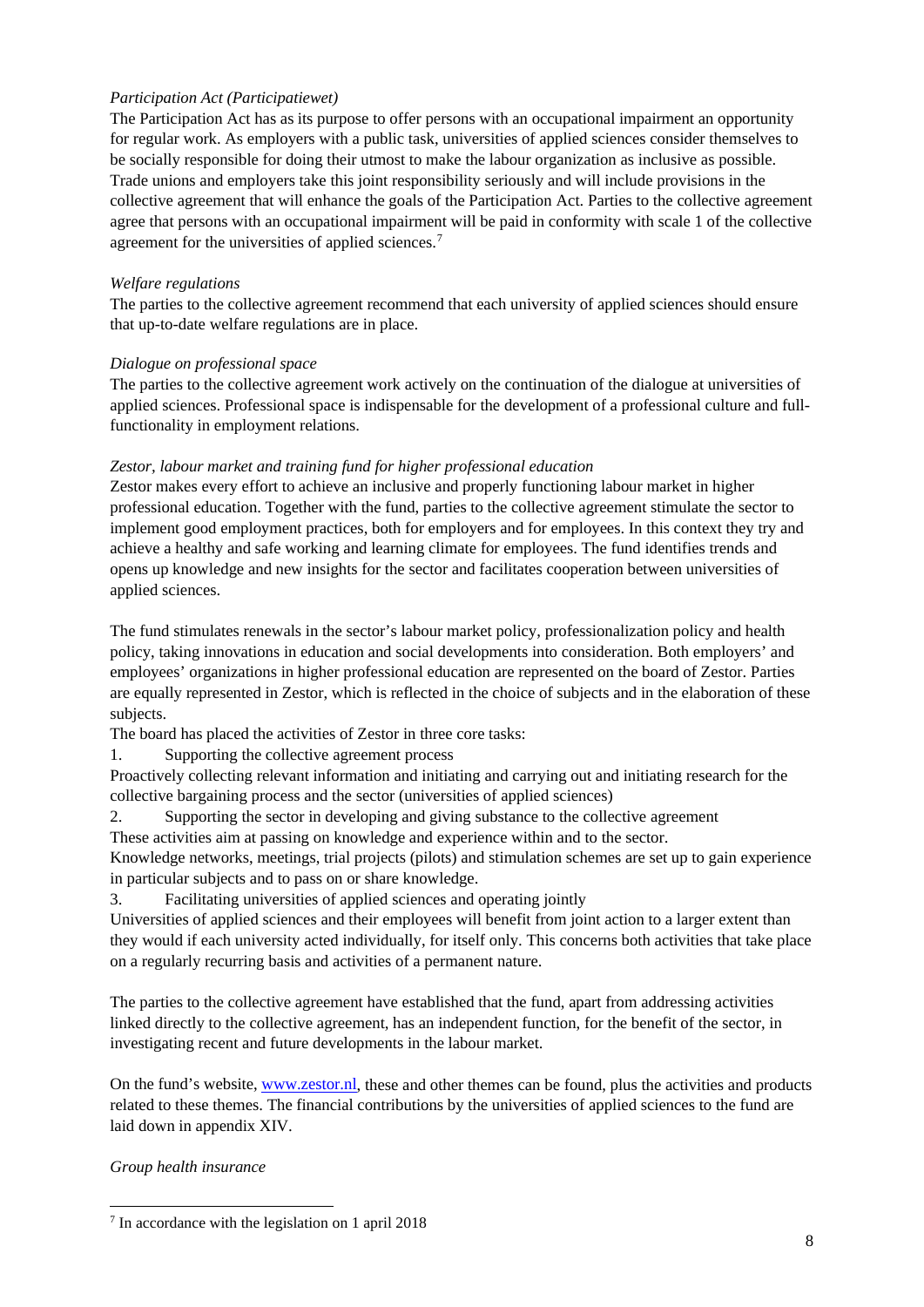Every employee in higher professional education may participate in the group health insurance for higher professional education. The parties to the collective agreement in higher professional education ensure that retired staff and employees unfit for work in this sector will be able to participate in the group health insurance or an equivalent scheme. Part of the arrangements concerning the group health insurance is that each university of applied sciences also provides for schemes in the context of work-related care whether by taking out an insurance or not. The premium for this scheme or this insurance amounts to approximately €55 per employee per year.

# The Collective Agreement article by article

# **Chapter A Definitions**

Terminology that is used in the chapters of this collective agreement is defined in this chapter 'Definitions'. Whenever this collective agreements refers to 'he' or 'his' this should also be read as 'she' or 'her' respectively. The collective agreement is referred to as 'CA' where relevant.

### Article A-1 Definitions

In this collective agreement the following terminology is understood to have the following meaning:

- Aggregate annual income: the sum of the annual incomes of all the employees of the university of applied sciences:
- Annual income: the annual salary plus holiday allowance, the regular year-end bonus and other allowances which the employee may claim from the employer and is entitled to under this CA;
- Annual salary: twelve times the monthly salary;
- *ATW*: Working Hours Act (*Arbeidstijdenwet (ATW)-* Bulletin of Acts and Decrees 1995, 598), as amended most recently;
- Benefit basis: the relevant income in the context of the surviving dependants' benefit, calculated from the day of the employee's demise plus an amount equal to the child benefit to which the employee would have been entitled pursuant to the General Child Benefit Act (*AKW – Algemene Kinderbijslagwet*; Bulletin of Acts and Decrees 1962, 160), calculated over one month;
- *BWRHBO*: Netherlands Universities of Applies Sciences Enhanced Unemployment Scheme (*Bovenwettelijke werkloosheidsregeling hbo (BWRHBO))*, as amended most recently by the CA parties;
- CA parties: parties who conclude the CA for universities of applied sciences on behalf of the employers who are party to the CA and the organized employees.
- CC: Netherlands Civil Code (*Burgerlijk Wetboek*);
- Day: each day or part of the day that the employee is obliged to perform his duties with due observance of article G-2, paragraph 3;
- Deceased: the person who was an employee in the context of this CA on the day of his death;
- Employee: the person, not being a member of boards or central boards, who works for a university of applied sciences on the basis of an employment contract entered into with the employer under this CA;
- Employment contract: a contract pursuant to article 7:610 Netherlands Civil Code (CC) between the employer and the employee with respect to employment;
- Employer: the board of the institution as referred to in article 1.1 sub i of the Higher Education and Research Act (*WHW*), being the board of a legal person that runs a university of applied sciences or the body or the person or persons who are entitled to act as such pursuant to delegation of powers;
- Full-time equivalent: standard full-time employment or part thereof;
- Association of Universities of Applied Sciences: the association of universities of applied sciences acting in this matter as association of employers of universities of applied sciences that have explicitly authorized the Association of Universities of Applied Sciences to do so;
- Income: the remuneration, i.e. the sum of salaries, holiday allowances, the regular year-end bonus and other allowances which the employee may claim from the employer and is entitled to under this CA;
- Initial years: the period of time during which the employee has not yet met all the requirements pertaining to the full performance of his duties;
- Initial salary: the salary payable to the employee during the initial years;
- Job grade: the salary scale pertaining to a specific position;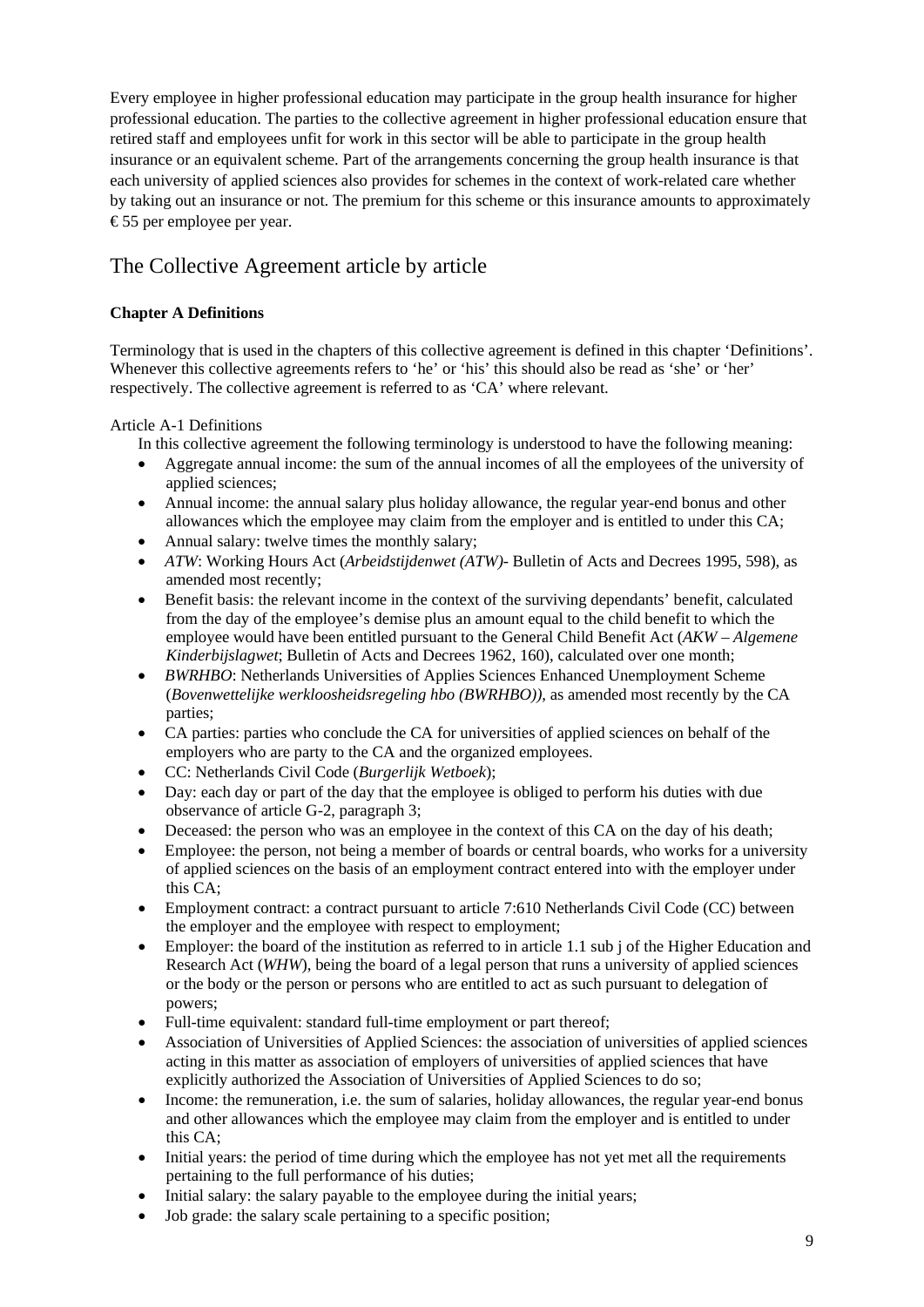- Local consultations: the consultations with the trade unions as regulated in the Consultations Protocol agreement;
- Monthly salary: the salary per month as set out in Appendix III to this CA;
- Non-working day: Sunday, New Year's Day, Good Friday, Easter Monday, Ascension Day, Whitsun Monday, Christmas Day and Boxing Day, King's day (the day on which the King's birthday is celebrated), 5 May and any other national holidays and anniversaries recognized as such by the government;
- Official travel: travel on the instructions of the employer;
- Partner: the person with whom the employee has a marital relationship or a relationship equal to a marital relationship or with whom the employee has entered into a registered partnership or a cohabitation contract, all of this with due observation of the requirements laid down with respect to this matter by or in pursuance of the law;
- Part-time employment: employment less than standard full-time employment;
- Pension: an ABP multi-option pension on the basis of the General Pension Fund for Public Employees (*ABP- Algemeen Burgerlijk Pensioenfonds*);
- Pension computation age: age referred to in the pension rules of the Foundation Pension Fund of the General Pension Fund for Public Employees (*Stichting Pensioenfonds van het Algemeen Burgerlijk Pensioenfonds* (*ABP*))
- Place of employment: the buildings in which the employee's place of work is located;
- Place of work: the employee's place of employment;
- *PMR*: the members of a participation council who are elected from among and by the employees. As a consequence of the optional scheme for employee participation under the Higher Education and Research Act (*WHW*) which became effective on 1 September 2010, *PMR* should also be read as Works Council where and when necessary;
- Position: the system of duties to be performed by the employee under the employment contract entered into by the employer and the employee;
- Salary: the gross monthly salary applicable to the employee within the minimum and maximum amount of the job grade applicable to the position or, as the case may be, the initial salaries applicable to the job grade;
- Salary per hour:  $1/138<sup>th</sup>$  part of the salary per month for standard full-time employment;
- Standard annual workload: annual workload amounting to 1659 hours;
- Standard full-time employment: employment in which the number of working hours on an annual basis equals the standard annual workload;
- Standard working day: an 8-hour working day;
- State pension age: the age the employee is entitled to a payment in the context of the General Old Age Pension Act (*AOW: Algemene Ouderdomswet*);
- State pension age minus 10 years: the period within 10 years prior to the maximum, statutory state pension age;
- Teaching position: a position as referred to in article F-1, paragraph 2, as included in the 2002-2003 collective agreement for universities of applied sciences;
- Trade union: parties who have entered into the CA for universities of applied sciences on behalf of the employees;
- University of Applied Sciences: an institution for higher professional education as referred to in article 1.1 sub f in conjunction with 1.2 sub a in conjunction with 1.3, paragraph 2 of the Higher Education and Research Act (*WHW*); these are institutions that provide higher education aimed at the transfer of theoretical knowledge and the development of skills which are closely aligned to the practical requirements of the profession;
- *WAO*: Invalidity Insurance Act (*Wet op de arbeidsongeschiktheidsverzekering (WAO) -* Bulletin of Acts and Decrees 1966, 84) as amended most recently;
- *WAZO*: Work and Care Act (*Wet Arbeid en Zorg (WAZO) -* Bulletin of Acts and Decrees 2001, 567), as amended most recently;
- *WHW*: Higher Education and Research Act (*Wet op het Hoger onderwijs en Wetenschappelijk onderzoek (WHW*) – Bulletin of Acts and Decrees 1992, 593), as amended most recently;
- *WIA*: Work and Income (Capacity for Work) Act (*Wet Werk en Inkomen naar Arbeidsvermogen (WIA)* – Bulletin of Acts and Decrees 2005, 573, as amended most recently;
- *WMK*: Medical Examinations Act (*Wet op de Medische Keuringen (WMK)* Bulletin of Acts and Decrees 1997, 365) as amended most recently;
- Workforce: the system of positions within the university of applied sciences in levels and numbers;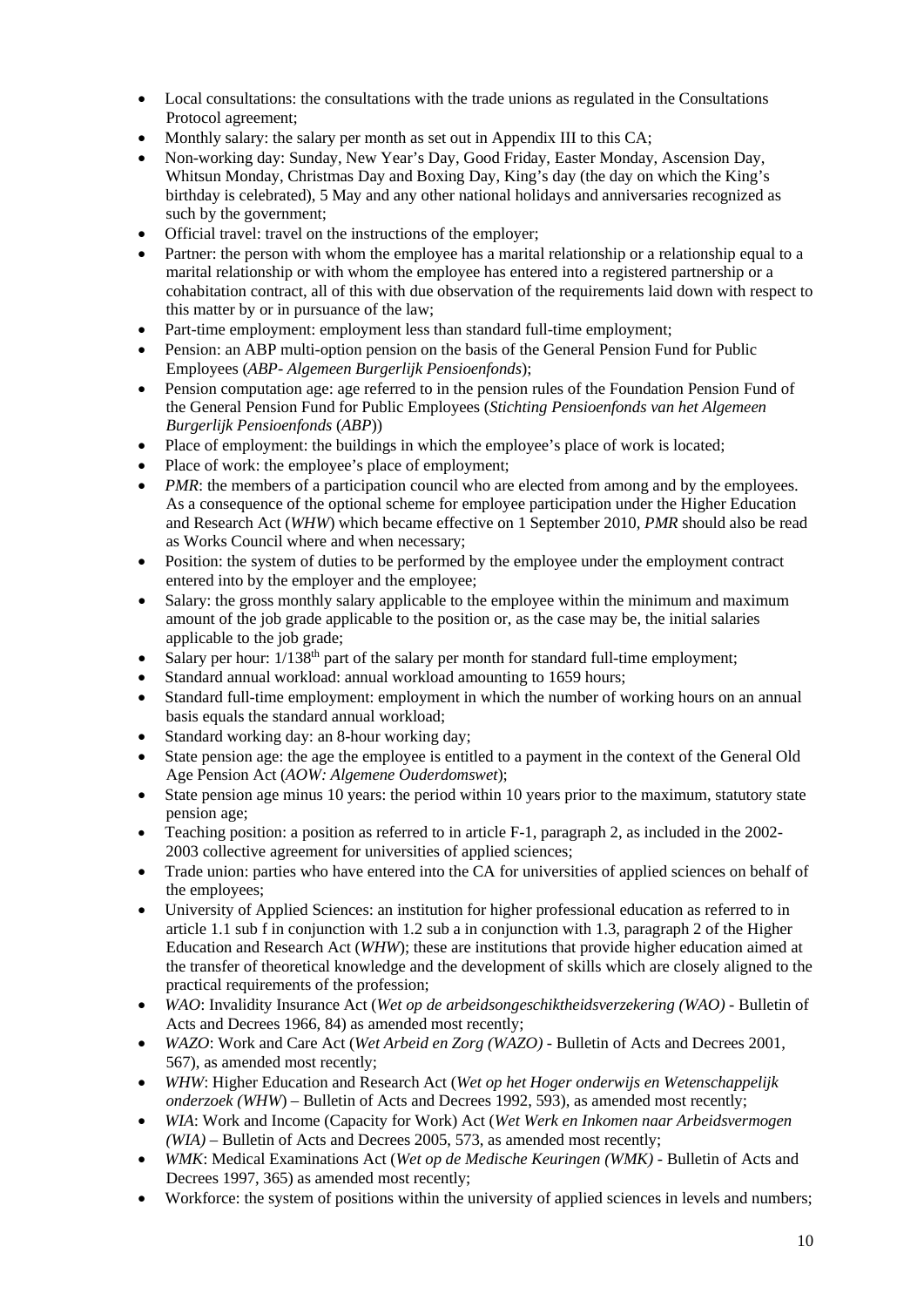- *WW*: Unemployment Insurance Act (*Werkloosheidswet (WW)*  Bulletin of Acts and Decrees 1986, 566), as amended most recently;
- *ZAHBO*: Illness and Invalidity Benefit Scheme for employees in the Higher Professional Education sector (*Ziekte en arbeidsongeschiktheidsregeling Hoger Beroepsonderwijs*) as amended most recently by CA parties;
- *ZW*: Sickness Benefits Act (*Ziektewet (ZW)*  Bulletin of Acts and Decrees 1929, 374) as amended most recently.

### **Chapter B Scope, entering into effect and term of the collective agreement**

### Article B-1 Applicability

1. This CA applies to employees employed by employers if and in so far as the regulations arising from the WHW apply to the duties of these employees.

2. This CA may be declared applicable to employees employed by a university of applied sciences whose duties are subject to other regulations than the regulations arising from the *WHW*.

3. If any rules have been or are laid down by or pursuant to statutory stipulations from which derogation is not permitted, this CA will only be applicable in so far as it is not contrary to these statutory stipulations. In that event the CA parties will hold consultations.

4. In so far as not provided otherwise in the CA, the employer will not be permitted to derogate from this CA. In the local CA consultations the employer is permitted to agree on employment conditions regarding issues that have not been arranged for in the CA.

### Article B-2 Inconsistency with funding conditions

In the event that the funding conditions and the decisions based on these conditions are contrary to this CA, the funding conditions will prevail.

Article B-3 Entering into effect and term The CA will enter into effect on 1 April 2020 and end on 31 December 2020.

### Article B-4 Scope of the CA

Employees employed by a legal person under the control of the university of applied sciences, temporary agency workers and persons on secondment whose duties within the university of applied sciences concern the core activities as referred to in article B-1 paragraph 1 are entitled to remuneration in accordance with the CA for universities of applied sciences, including allowances, expense allowances and the employer's contribution to the pension premium, irrespective of whether they are skilled staff or not. Where required, the employer will make agreements with the employment agency.

### Article B-5 Hardship clause

The CA parties will comply with the agreements made in accordance with the requirements of reasonableness and fairness. If and in so far as compliance with the agreements were to threaten the continuity of a university of applied sciences in a demonstrable manner, additional agreements may be made with the trade unions at university of applied sciences level in order to guarantee the continuity.

### **Chapter C Employment contract**

Article C-1 Recruitment and selection code, determination and availability for inspection

1. The employer will observe a recruitment and selection code with respect to the recruitment and selection of personnel. This code will be available for inspection by everyone, of which the job applicant will be informed.

2. The recruitment and selection code will be agreed upon together with the personnel section of the participation council.

### Article C-2 Medical examination

The Medical Examination Act (*Wet op de medische keuringen*) is applicable. In situations where a medical examination should take place in accordance with this Act and where the employee has serious conscientious objections to this examination, the consequences of any illness and disability that would have been noticed, within reason, during a medical examination and which illness or disability leads to the employee's incapacity for work, will be at the employee's risk and expense.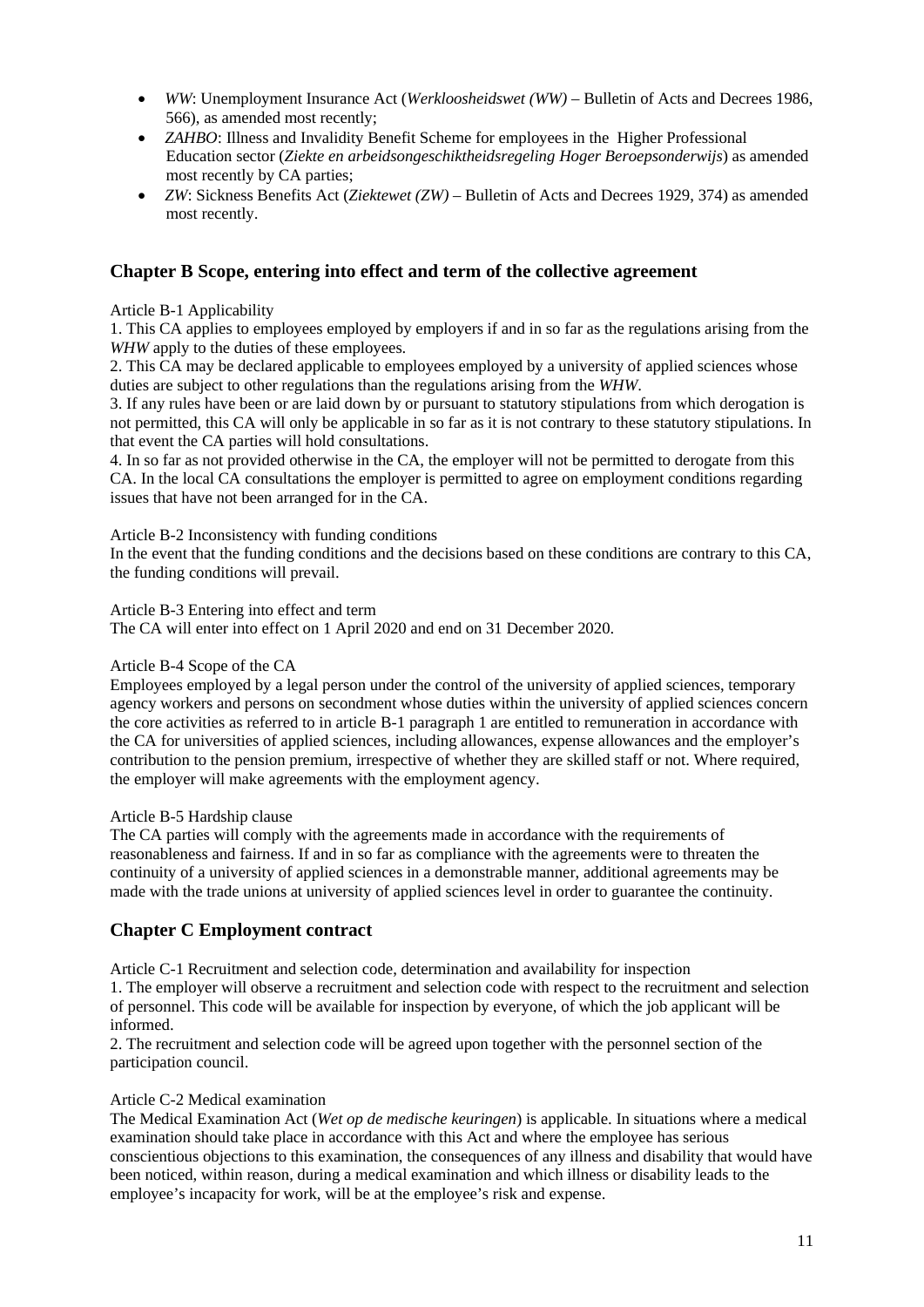Article C-3 Employment contract

1. The employment contract will be entered into and amended in writing, in conformity with the format included in appendix II. It will be drafted in duplicate. The employer will ensure that the employee receives a copy of this contract or any amendments thereof, signed by both parties, in due time and where possible before commencement of the employment.

2. The employee is appointed at the university of applied sciences or the legal person that maintains the university of applied sciences or the group of universities of applied sciences, to a position at the university of applied sciences or the group of universities of applied sciences.

3. The employment contract contains a general description of the duties to be performed by the employee, in which these duties are merely outlined, this to enhance employability. Starting point is that the employee has an employment contract with the university of applied sciences without a strict definition of the position and the place of work. When the structure of any degree programme and/or study programme is changed, the job content and the place where the duties are generally performed may be changed without the employment contract having to be amended and without consequences for the employment conditions agreed upon.

4. The employer will hold consultations with the employee concerning important aspects of the job content, any changes therein and the consequences of these changes for, amongst other things, travelling expenses and travelling time. Starting point is that the duties can in all reasonableness be assigned to this employee given the employee's job level.

### **Chapter D Nature and term of the employment contract**

Article D-1 The term of the employment contract

An employment contract is entered into:

- for an indefinite period of time; or
- for a definite period of time with the prospect of an employment contract for an indefinite period of time; or
- for a definite period of time.

Article D-2 Employment contract for an indefinite period of time The employee is employed for an indefinite period of time unless article D-3 or article D-4 applies.

Article D-3 Employment contract for a definite period of time with the prospect of an employment contract for an indefinite period of time

1. The employee may be employed for a definite period of time with the prospect of an employment contract for an indefinite period of time.

2. The term of the employment contract for a definite period of time as referred to in paragraph 1 is at most equal to the duration of the employee's induction training programme. The employer formulates the policy, in consultation with the *PMR*, applicable for the induction training of new employees. The policy includes guarantees, during a period of a maximum of three years, to ensure that new employees are appropriately trained for their job.

3. The employee referred to in paragraph 1 of this article will be employed for an indefinite period of time after the expiry of the term for which the employment contract was entered into, unless it should appear from the most recent appraisal as referred to in chapter N that the employee by reason of his performance or because of compelling business interests, either at university of applied sciences level or at faculty level, to be demonstrated by the employer, does not qualify for a conversion of his employment contract into an employment contract for an indefinite period of time. At least four months before the expiry of the term of the temporary employment contract, the employer indicates whether the employment contract will be continued for an indefinite period of time. If the appraisal has not take place as a consequence of the employee's illness, the term originally set for the employment contract will be renewed, in consultation between the employer and the employee, for a period of at most six months to provide the employer with the opportunity to be able to assess the employee's performance as yet.

Article D-4 Employment contract for a definite period of time

1. With due observance of the maximum duration referred to in article D-5 the employee may be employed for a definite period of time.

2. The maximum term referred to in article D-5 may be departed from in the first employment contract in case of an employee in the position of lector/associate lector in scale 14 and higher.

3. With respect to the employee who works as a researcher, or to the employee who exclusively replaces such employee, the maximum term referred to in article D-5 may be departed from in the first employment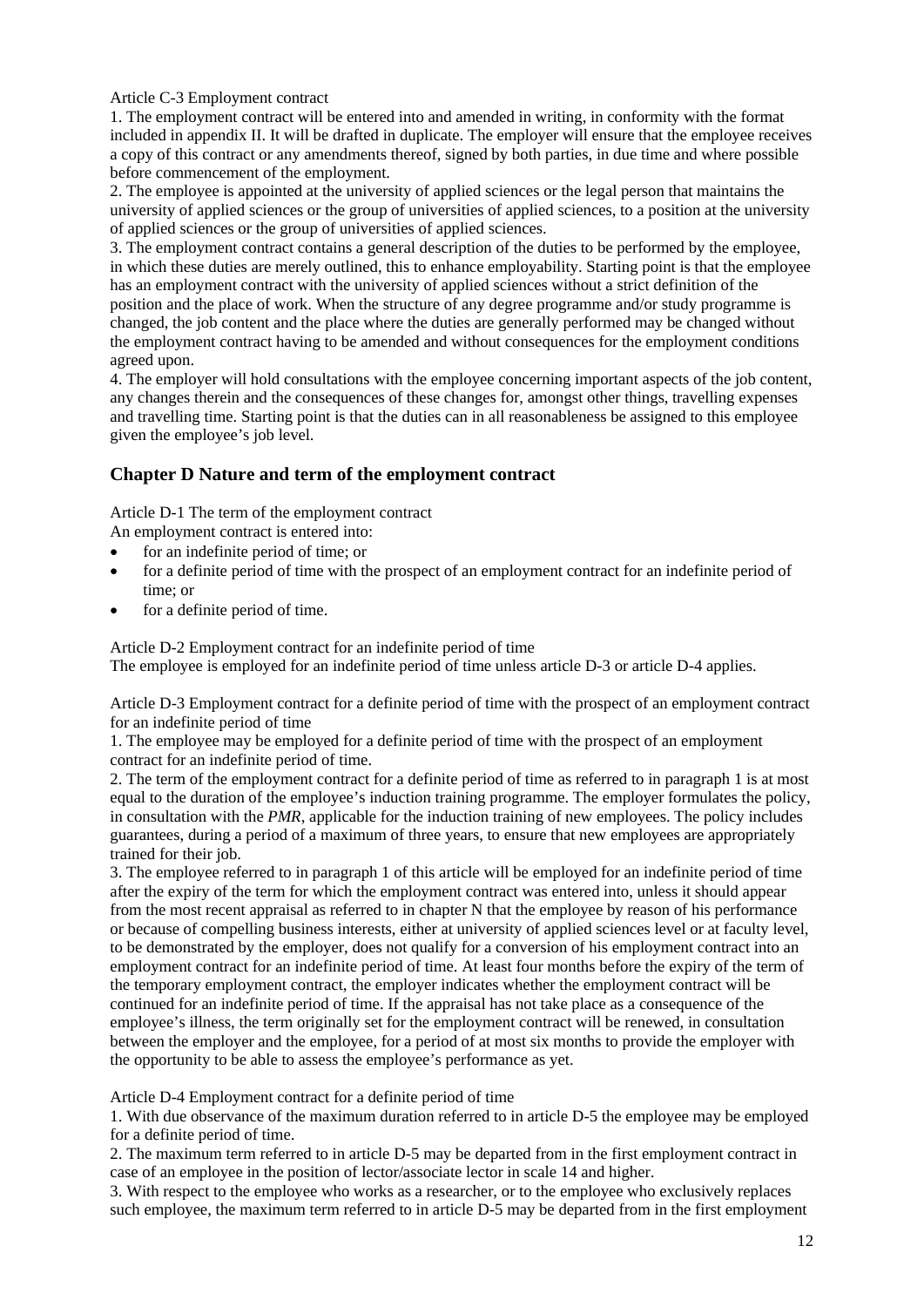contract in case of external funding. The maximum duration of the employment contract is linked to the duration of the funding.

4. With respect to the employee who is exclusively charged with activities in the context of specific projects, earmarked with the *PMR*'s consent, the maximum term referred to in article D-5 can be departed from in the first employment contract in case additional funds may have been made available. The maximum duration of the employment contract is linked to the duration of the relevant project.

### Article D-5 Successive employment contracts

1. Employment contracts for a definite period of time at the university of applied sciences and/or an employer in conformity with the CA, not being contracts for temporary agency workers and persons on secondment, may succeed each other, in which case the maximum term for the aggregate successive employment contracts for a definite period of time, contrary to article 7:668a CC will amount to: a four years for teaching staff with teaching duties in the arts education if the employee also works as a professional artist and the number of hours he is employed by the employer is less than or equals 0.4 FTE[8;](#page-12-0) within this period six employment contracts can be entered into;

b the term of a doctoral research; the number of employment contracts may not be deviated from, the maximum remains three.

c two years in situations not covered under a and b; within this period three employment contracts may be entered into.

2. An employment contract for a definite period of time with a duration of more than one year, includes the possibility for early termination. The notice of termination period is two years, both for the employer and for the employee.

3. If successive employment contracts have led to continued employment for a definite period of time, as referred to in article 7:668 CC, notice of termination is not required for the termination of the employment. 4. In compliance with article 7:668a CC, successive employment relationships between the same parties not interrupted by any periods of time exceeding six months are deemed to be continued employment relationships.

Article D-6 Increase in contractual number of working hours

If the employee is charged with extra duties, as agreed upon, of an incidental and/or regular nature, next to his existing duties, the full-time equivalent may be temporarily increased, for the duration of these extra duties, commencing on the day that he is actually charged with these duties. The employee will be informed in writing about this temporary increase in the number of working hours.

#### Article D-7 Part-time employment

1. Every employee is entitled to reduce the full-time equivalent, unless compelling business interests or interests of the service should dictate otherwise.

2. In the event of a vacancy, preference will be given to part-time employees, if sufficiently suitable for the position, to increase their full-time equivalent<sup>[9](#page-12-1)</sup>.

3. On an annual basis the employer and the part-time employee will agree, in writing, on which days and hours the employee will perform his duties.

#### Article D-8 Temporary agency work

1. Temporary agency work can be engaged in case of

- replacement due to illness or special leave;
- activities that are obviously temporarily and for a short period of time:

2. The employer treats temporary workers, in so far as the system for the allocation of duties is concerned, in the same way as employees who come under this CA.

### **Chapter E Obligations of the employer and the employee**

Article E-1 General obligations

<span id="page-12-0"></span><sup>&</sup>lt;sup>8</sup> This derogation will apply for teaching staff with teaching duties in the arts education. It will apply for active professionals who work as performing artists – musicians, actors, dancers, visual artists, film directors – in their field of art and produce articles, products, performances and exhibitions. They should have a professional practice of a considerable size and quality.

<span id="page-12-1"></span><sup>&</sup>lt;sup>9</sup> In the context of this article a vacancy is not deemed to exist if the staff capacity level can be filled by an employee faced with imminent redundancy or by a former employee who is eligible for the Enhanced Unemployment Insurance Scheme for higher professional education.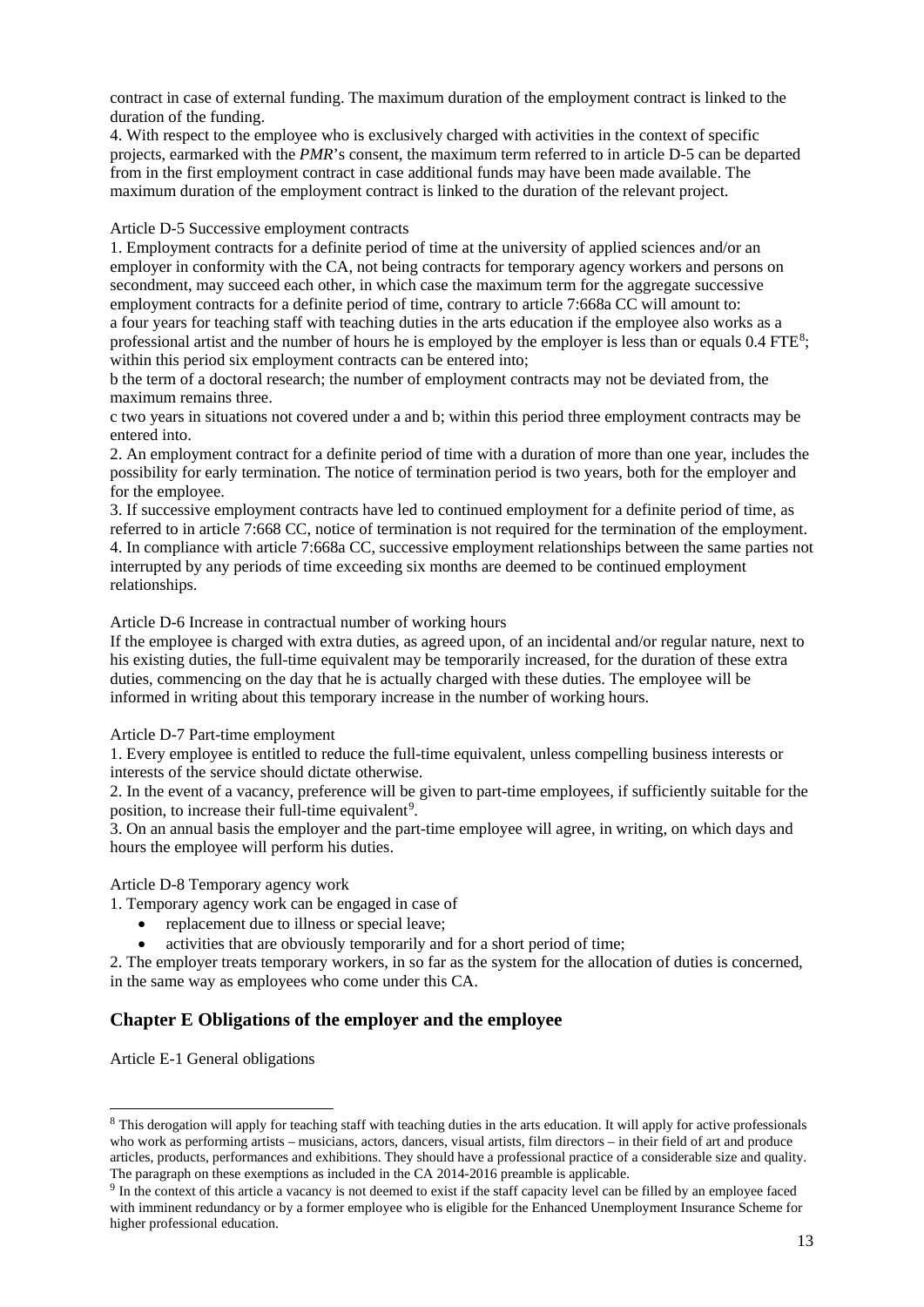1. The employer and the employee are obliged to act in a manner befitting a good employer and a good employee.

2. The employee is obliged to perform his duties to the best of his abilities and to act upon the instructions issued by or on behalf of his employer.

3. The employee is obliged to perform his duties in compliance with the principles and the objectives as laid down in the articles of the legal person that maintains the university of applied sciences and as described in all the other documents in which the principles and objectives have been set out. The employee should have been given a reasonable opportunity to take note of the contents of these documents. 4. Within reasonable limits and in so far as necessary for the proper performance of his duties, the employee is obliged, following prior consultations, to agree to:

a temporary changes, for a maximum of one month, in the duties attached to his position;

b temporary changes, for a maximum of one month, in his working hours schedule.

This paragraph applies by analogy if circumstances of such an extraordinary nature were to occur that prior consultations could not be held.

#### Article E-2 Confidentiality

1. The employee is obliged to observe confidentiality with respect to all that he takes note of by virtue of his position, in so far as this obligation arises from the nature of things or has been explicitly imposed in writing. This obligation will continue to have effect upon termination of the employment contract. 2. Without prejudice to any statutory provisions, the employer is obliged to observe confidentiality towards third parties with respect to the employee's personal details, unless the employee has granted written permission to provide these personal details to that third party.

#### Article E-3 Duties

1. The employee is obliged to assume the duties pertaining to the position.

2. The employee may refuse to carry out certain instructions by reason of serious conscientious objections. 3. Should it prove impossible to charge the employee with sufficient duties pertaining to his position in relation to the full-time equivalent, the employer may instruct him to perform other duties, provided these duties are suitable in relation to his personality and circumstances and having regard to his job level.

#### Article E-4 Ancillary activities

1. The employee is obliged to report the number of hours he performs ancillary activities related to his work and professionalism and the contents thereof. He will not carry out any activities that will demonstrably prejudice the performance of his duties and his employer's interests. The employee is obliged to surrender to the employer any remuneration paid by third parties for activities carried out by the employee during working hours, or any remuneration for activities awarded to these third parties, or any other remuneration paid by third parties in connection with any kind of relation to the employment contract entered into with the employer, in so far as the employer has not released the employee from this obligation in writing.

2. If the employee has undertaken, by accepting a contractual obligation, to observe confidentiality with respect to the contents of his ancillary activities, he will not be obliged to inform the employer about any of the contents of these activities.

### Article E-5 Personal details

The employee is entitled to inspect his personnel file.

#### Article E-6 Insurance

1. The employer is obliged to take out third party liability insurance that covers the employee's liability in the performance of his duties, including damage caused to third parties by those persons that are supervised by the employee, as instructed by the employer, at the place of work.

2. The employer's obligation to insure the employee as referred to in paragraph 1 does not apply if this employee has serious conscientious objections to the insurance referred to and has informed the employer about these objections in writing.

3. If the employee should have serious conscientious objections to insurance as referred to in the previous paragraph, the consequences of not being insured will be at his own risk and expense.

4. If insurance has been taken out as referred to in paragraph 1, the employer indemnifies the employee against any liability claims in this respect and relinquishes possible rights of recourse against the employee. All of this except where the damage is caused by the employee's intent or wilful recklessness.

Article E-7 Copyrights and industrial property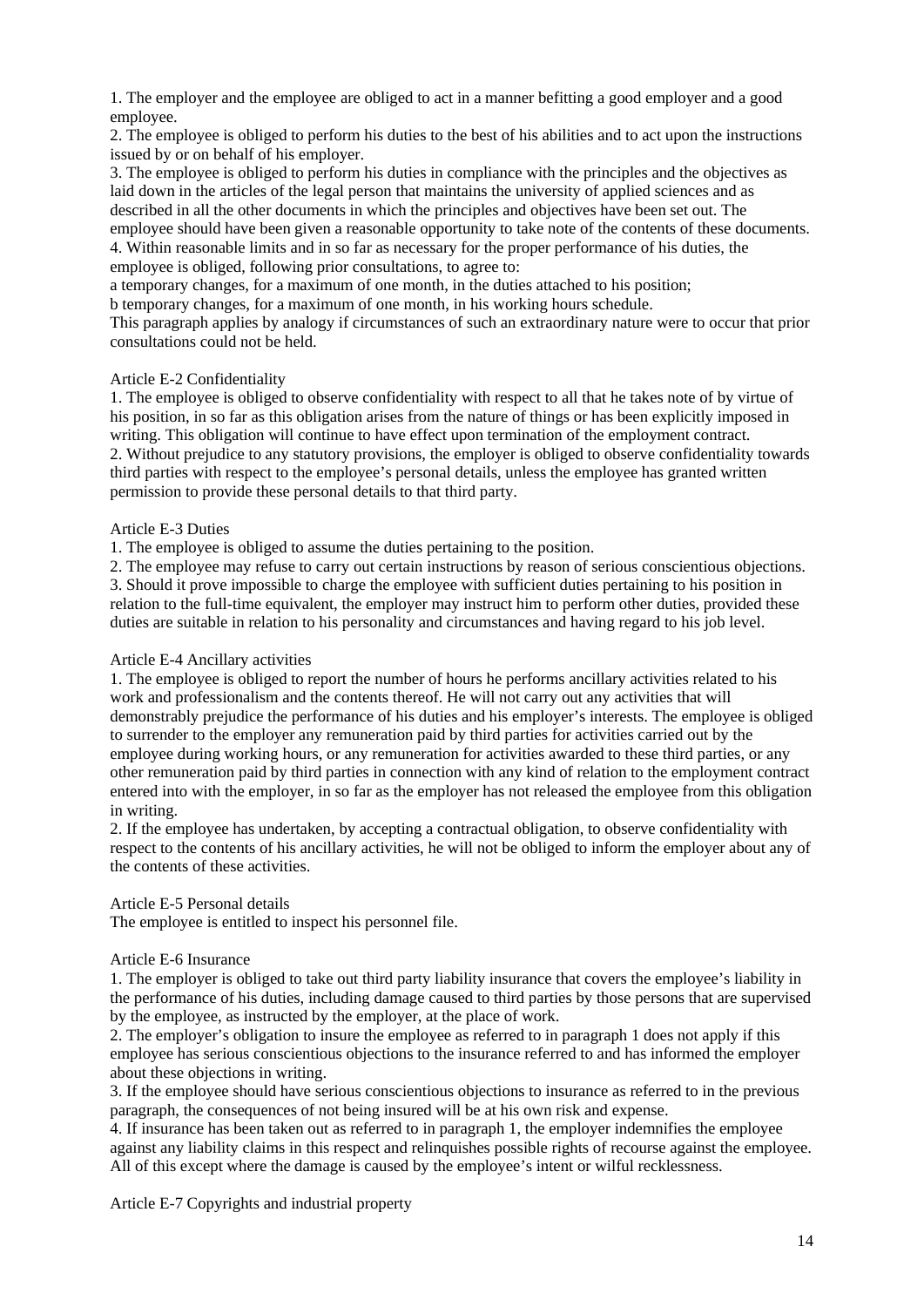Any entitlement to copyrights, patents, plant breeder's rights and other intellectual property rights and the proceeds arising from:

- the creation of a work of literature, science or art as defined in the Copyright Act (*Auteurswet*),
- the invention of a new product or a new procedure as defined in the Patents Act (*Rijksoctrooiwet*), or
- the breeding or production of a variety to which a plant breeder's right can be created as defined in the Seeds and Planting Materials Act (*Zaaigoed- en Plantengoedwet*),

will accrue to the employer where the creation, invention, breeding or production was or has been effected by the employee in the performance of his duties for the employer.

# **Chapter F Position**

Article F-1 Standard positions and other positions

Without prejudice to the provisions set out in this CA, the employer will determine job descriptions and salary scales for the separate positions within the workforce. In doing so, the employer will specify the position within the organization and will determine the salary scale in relation to the workforce, taking into account the standards that apply to the employees based on laws and regulations and taking into account the standards applicable to teaching staff. The employer will ensure that the positions are sufficiently broad in scope and varied, in so far as these positions comprise at least 0.5 of the standard full-time employment. An exception to the job classification system is made for activities performed by students who are involved in activities in the context of study introduction and information and in the context of recruitment of new fellow-students. These students will be paid the scale 1 minimum.

### Article F-2 Job evaluation

1. The position of the employee is classified into one of the job categories 1 to 18, based on the FUWA *-* HBO system of job evaluation or the Hay method used by the employer. These job categories also represent the salary groups.

2. The positions will be classified into job categories in accordance with the job levels specified in the 'Conversion File for Universities of Applied Sciences' (*Conversiebestand Hoger Beroepsonderwijs*). The summary of the Conversion File in the job matrix in which these levels have been specified is included in appendix IX to this CA.

3. If, in an employee recruitment procedure, a vacant position requires a specific level of professional and intellectual ability, the formal description of the vacant position substantiates this requirement. Where a position requires an academic level of professional and intellectual ability (master level), application of the job assessment system results in a job level that corresponds to salary scale 11 or higher.

4. On commencement of the employment and in the event of changes in the position, the employer will provide a general characterization and description of the position with the appropriate salary scale.

5. The employee may at any time raise objections to his job evaluation. The 'National objection procedure for job evaluations in universities of applied sciences' (*Landelijke bezwarenreglement functieordenen hbo*) as included in appendix V applies.

### **Chapter G Working days and working hours**

Article G-1 Office hours

1. The employee will perform his work during the hours when the university is open:

a Mondays to Fridays from 7 a.m. to 10.30 p.m.;

b Saturdays between 7 a.m. and 6 p.m.

2. If necessary as a result of the nature of the work, the office hours referred to in the previous paragraph may be derogated from.

Article G-2 Working hours scheme

1. The employer and the personnel section of the participation council will agree on a working hours scheme. This scheme will include agreements based on the provisions of Chapter J.

2. The work will be spread equally over the year or contract period.

3. The employer will record in writing the days and periods when the employee will work. These days or periods may be changed in consultation. The employee will receive written confirmation of such changes. 4. Agreements concerning workload policies and changes thereto will be submitted to the personnel section of the participation council for its approval, at the level at which the policy is adopted.

Article G-3 Maximum working day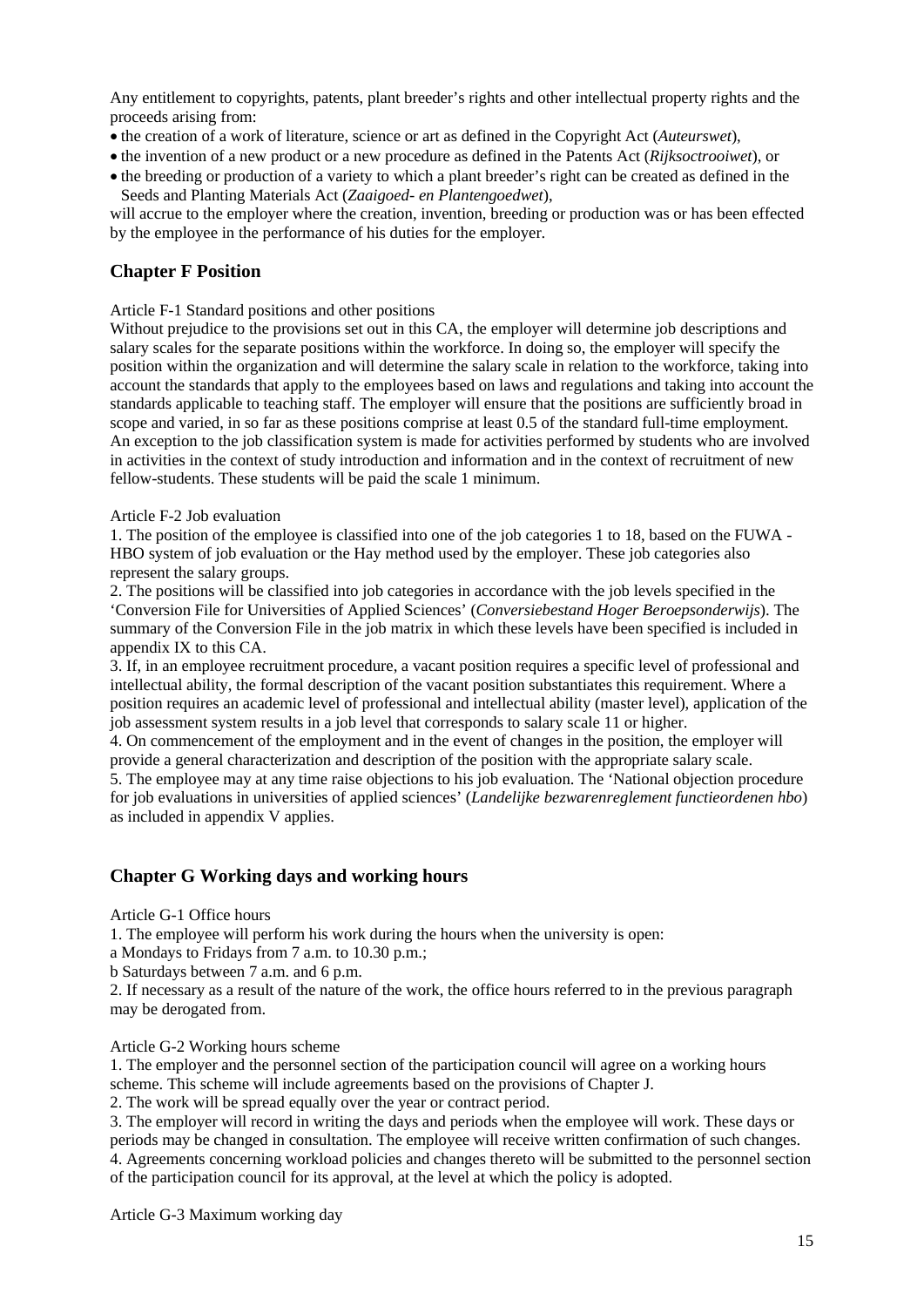1. A maximum working day consists of ten hours, consecutive where possible, with sufficient periods of rest in between. The periods of rest prescribed by law, as referred to in the Dutch Working Hours Act (*Arbeidstijdenwet*), do not qualify as working hours. Any coffee or tea breaks qualify as working hours. 2. The employer will determine the daily working hours after consulting the employee, based on the principle that no more than eight hours may be worked in a day.

### Article G-4 Days of rest

The employee will be entitled to at least two consecutive days of rest a week.

### Article G-5 Working hours of performing artists

A working hours scheme applies to performing artists which grants them the opportunity to carry out their profession during normal working hours if necessary.

Article G-6 Working hours older employees

1. An employee aged 50 or older may be instructed to work evenings, subject to a maximum of two partdays a week and 40 part-days a year, on account of new evening work due to the employer's activities being expanded or changed. This maximum may be derogated from if the employee agrees.

2. If an employee aged 50 or older already works for 40 part-days or more, the number of part-days cannot be expanded, unless the employee agrees to this.

# **Chapter H Salary and Allowances**

Article H-1 Determination of salaries and regular year-end bonuses

1. The employee's salary will be agreed on with due observance of the rules set by the CA parties under or pursuant to laws and regulations. The salaries are raised by 2.75% per 1 July 2020. The rise will extend to the benefits in the usual way. In June 2020, a one-off benefit amounting to  $\epsilon$ 880 gross is granted, in proportion to the full-time equivalent, to every employee employed, on 1 June 2020, by a university of applied sciences covered by this CA. This sum is pensionable. The employee who works part-time is entitled to the benefit pro rata the part-time factor.

The entitlement to the one-off benefit does not apply for employees on fully unpaid leave, not being lifecourse leave.

2. The employee's salary will be determined on commencement of the employment, in reasonableness and with due observance of the experience gained, based on the appropriate salary for the position according to the job classification or based on the initial years specified for that job grade, and will be paid out on a monthly basis.

3. On commencement of the employment and if there are any changes, the employer will provide the employee with a breakdown of his income.

4. The holiday allowance for each calendar month is 8% of the amount received as salary in that month by the employee and will be paid once a year in the month of May for the period of twelve months ending with the month of May. Contrary to the foregoing, if the employment contract is terminated payment will be made for the period between the end of the most recent period for which the holiday allowance was paid and the date on which the employment contract was terminated. Appendix III applies to the minimum holiday allowance.

5. In December, a regular year-end bonus of 8.3% will be granted, to be calculated based on the annual salary and to be accrued in proportion to the full-time equivalent in accordance with the holiday allowance system. This payment will be reflected in the pension basis and in both the current and new payments.

Article H-2 Salaries of part-time employees

1. The salary of an employee commencing part-time employment will be calculated in proportion to this CA and the full-time equivalent.

2. In order to determine the appropriate scale amount, the employee's actual salary will, if necessary, be converted into a salary amount associated with standard full-time employment.

### Article H-3 Annual salary increase

1. An annual salary increase will be granted based on the outcome of the annual performance appraisal. The institution must have an operational appraisal system that meets the criteria agreed on by the CA parties. These criteria are laid down in Chapter N of this CA.

2. Except for the situation referred to in paragraph 3, the employee who performs well, i.e. on the normal level for that position, is granted an annual salary increase within the salary scale, by the standard percentage applicable in the appropriate job grade. The employee is informed of this.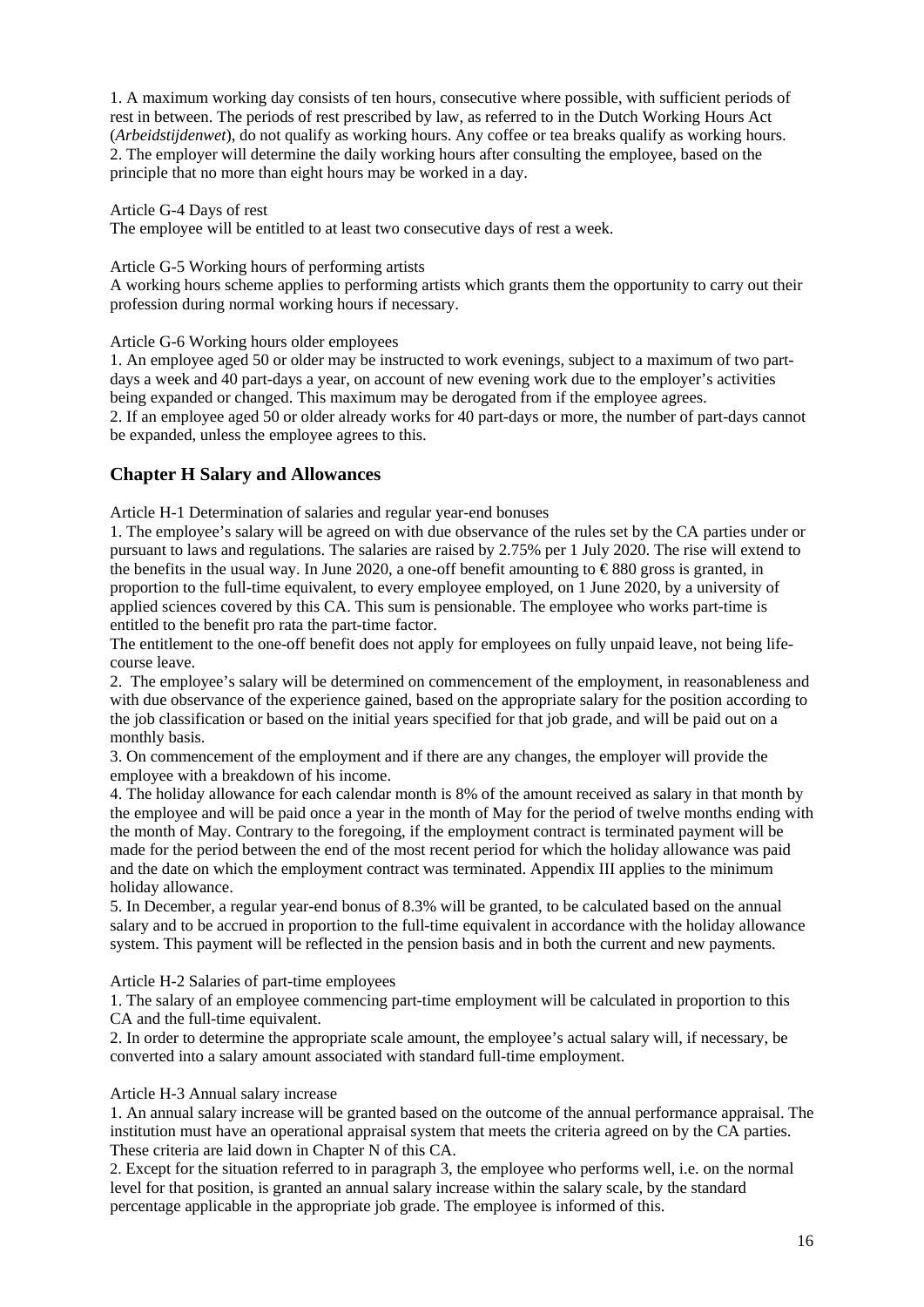3. In the event the employee has performed excellently, in the employer's opinion, i.e. above the normal level for that position, of in the event the employee has performed inadequately, i.e. regularly or continually below the normal level for that position, a performance appraisal interview will be conducted on the supervisor's initiative. The employee is entitled to request a performance appraisal interview. The outcome of the performance appraisal will:

• in the case of an excellent appraisal result in a salary increase by twice the standard percentage;

• in the case of an unsatisfactory appraisal not result in a salary adjustment;

• in the case of a good appraisal result in a salary increase by one time the standard percentage.

4. In the event that an employee has, on account of not yet satisfying all the relevant requirements for the proper performance of the position, been classified in the stage of initial years corresponding to the relevant job grade and it is determined during the performance appraisal that the employee does not yet perform the position properly, the outcome of the annual performance appraisal will:

• in the case of a positive appraisal result in an increase to the following initial year;

• in the case of an excellent appraisal result in an increase to the initial year thereafter;

• in the case of an unsatisfactory appraisal not result in a salary adjustment.

5. In the event that an employee has, on account of not yet satisfying all the relevant requirements for the proper performance of the position, been classified in the stage of initial years corresponding to the relevant job grade and it is determined during the performance appraisal that the employee now performs the position properly, the outcome of the annual performance appraisal will result in a salary adjustment to at least the minimum of the relevant job grade.

6. The number of initial years is subject to a maximum and is as follows:

- for job grades 1 to 2: no initial years
- for job grades 3 to 8: a maximum of 1 year
- for job grades 9 to 14: a maximum of 2 years
- for job grades 15 to 18: a maximum of 3 years.

Article H-4 Extraordinary allowance

The employer may grant an employee who has reached the maximum of the job grade associated with his position a permanent allowance of at the most 15% of his salary on the following grounds: a extraordinary skill, suitability and diligence;

b other circumstances which the employer considers to be of sufficient importance.

#### Article H-5 Long-service bonus

1. The employer may grant an employee a one-off bonus for extraordinary years of service.

2. When an employee has been employed by the employer for 25, 40 or 50 years, the employer will grant him a bonus of 50%, 100% and 100% of his monthly income respectively.

The number of pensionable years of service will determine when such a service anniversary has been reached.

If the employee has commuted any pensionable years of service or has not accrued these or only partially accrued these during a particular period on account of his age, full-time equivalent or duration of his employment, the years will, however, be taken into account fully when calculating when a service anniversary has been reached.

The following years will not be taken into account when calculating when a service anniversary has been reached:

• pension years purchased by the employee;

• pension years accrued additionally because the employee's full-time equivalent is greater than 1. Years spent in the tropics which the pension fund counts as double pension years will only count once when calculating when a service anniversary has been reached.

### Article H-6 Labour market allowance

1. The employer may grant the employee an allowance for reasons relating to the labour market if the position is impossible or difficult to fill without the allowance. Upon entering into the employment agreement, arrangements will be made with respect to the duration of the allowance.

2. Any granting of allowances for reasons relating to the labour market must be accounted for annually in the annual social report.

### Article H-7 Overtime allowance

1. An employee whose salary is determined in accordance with one of the job grades 1 to 10 and who works overtime on the instructions of the employer will be granted an allowance, except as provided for in paragraph 3 of this article.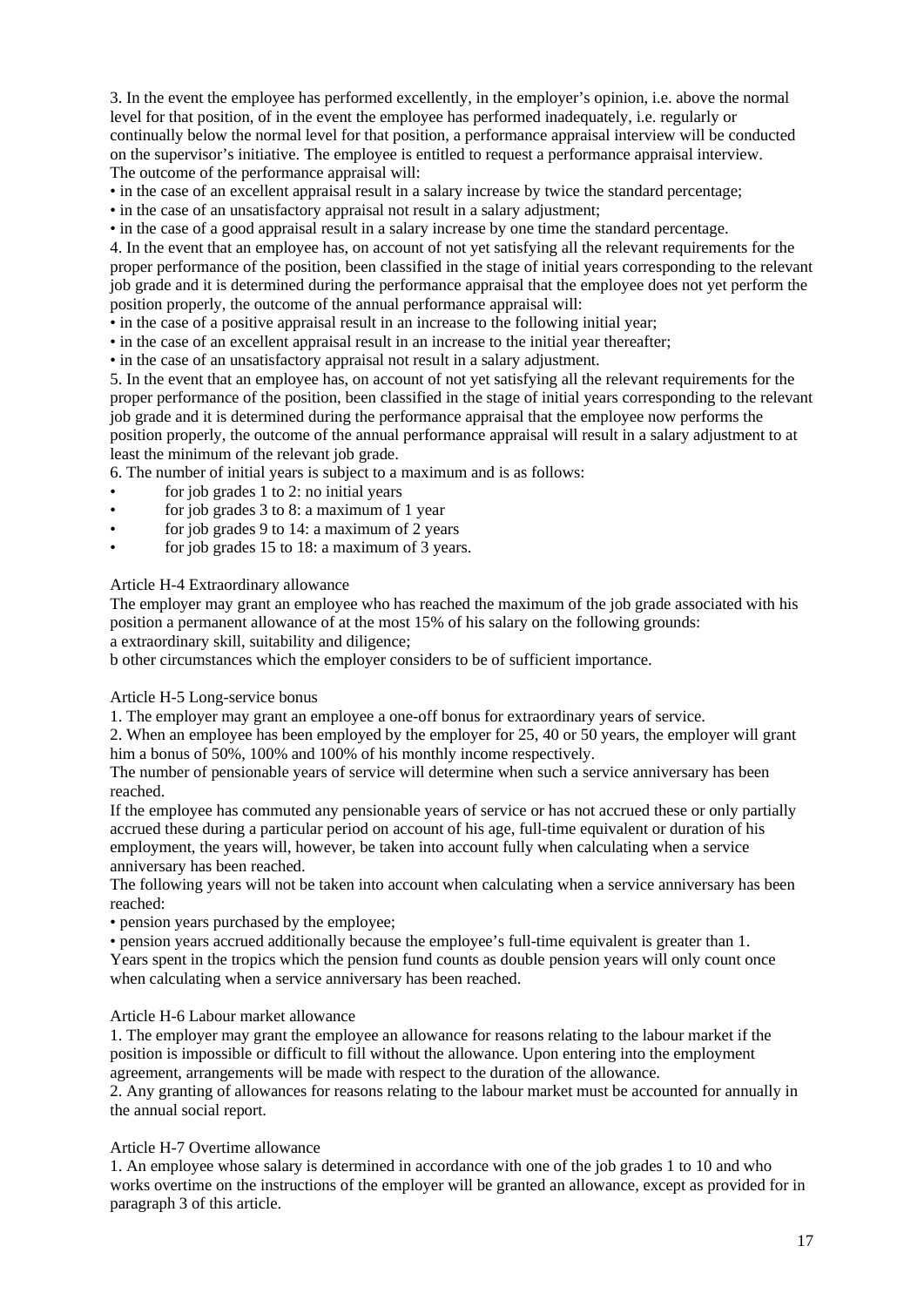2. 'Overtime' is understood to mean work carried out outside the daily working hours determined for the employee, in so far as these working hours will be exceeded as a result.

3. No allowance will be granted for overtime worked for less than one hour following on from the daily working hours determined for the employee. An employee may only work overtime on the instructions of the employer.

4. Except when irregular hours are worked, as referred to in article H-8, the overtime allowance will consist of:

a leave, equivalent to the number of hours exceeding the daily working hours determined for the employee, and

b a sum of money which, for each hour exceeding these working hours, is equivalent to a percentage of the employee's hourly salary, with the proviso that the sum of money for overtime worked on Mondays to Fridays between 8 a.m. and 6 p.m. will only be granted in so far as the number of working hours in the case of standard full-time employment are exceeded as a result of the employee working overtime.

5. The allowance will be granted as soon as possible but as a rule not later than in the calendar month following the calendar month in which the working hours were exceeded, in which respect the wishes of the employee will be taken into account as much as possible. Article G-2 applies in this respect. 6. The employer may determine that, instead of granting leave, as referred to in paragraph 4(a) of this article, a sum of money equivalent to the employee's hourly salary will be granted for each hour. 7. The percentage referred to in paragraph 4(b) is:

a except as specified under b and c:

| overtime worked:             | Saturdays and<br>Sundays | Mondays to<br>Fridays |
|------------------------------|--------------------------|-----------------------|
| between midnight and 6 a.m.  | 100                      | 50                    |
| between 6 a.m. and 10 p.m.   | 50                       | 25                    |
| between 10 p.m. and midnight | 100                      | 50                    |

b 50 if more than two hours of overtime were worked, in so far as this overtime was worked after the first two hours on a Monday, Tuesday, Wednesday, Thursday or Friday between 6 a.m. and 10 p.m., except as specified under c.

c 100 if the overtime was worked on a non-working day that is not a Sunday, or on the following day between midnight and 6 a.m.

Article H-8 Allowance for irregular working hours

1. An employee who is not a member of the teaching staff and whose salary is determined based on one of the job grades 1 to 10 and who regularly or relatively regularly carries out work on the instructions of the employer at times other than between 8 a.m. and 6 p.m. on Mondays to Fridays will be granted an allowance.

2. The allowance for each hour worked is the following percentage of the employee's hourly salary:

a 20% for the hours between 6 a.m. and 8 a.m. and between 6 p.m. and 10 p.m. on Mondays to Fridays; b 40% for the hours between 6 a.m. and 10 p.m. on Saturdays;

c 40% for the hours between midnight and 6 a.m. and between 10 p.m. and midnight on Mondays to Saturdays;

d 65% for the hours on non-working days,

with the proviso that these percentages will be calculated based on at the most the hourly salary derived from the maximum salary for job grade 6.

3. For the hours referred to in paragraph 2(a), the allowance will only be granted if the employee started his work before 7 a.m. or ended his work after 8 p.m.

Article H-9 Guaranteed allowance for irregular working hours

1. An employee whose income, as a result of the termination or reduction of an allowance as referred to in article H-8, that was not caused by the employee, is permanently reduced by an amount equivalent to at least 3% of the employee's income will be granted a diminishing allowance, provided that he received the first allowance for at least two years, without any significant interruption, immediately prior to the date on which it was terminated or reduced. The diminishing allowance as referred to in the first sentence of this paragraph will be granted for a period equivalent to 25% of the period for which the allowance for irregular working hours was granted, as referred to in article H-8, subject to a maximum of three years. The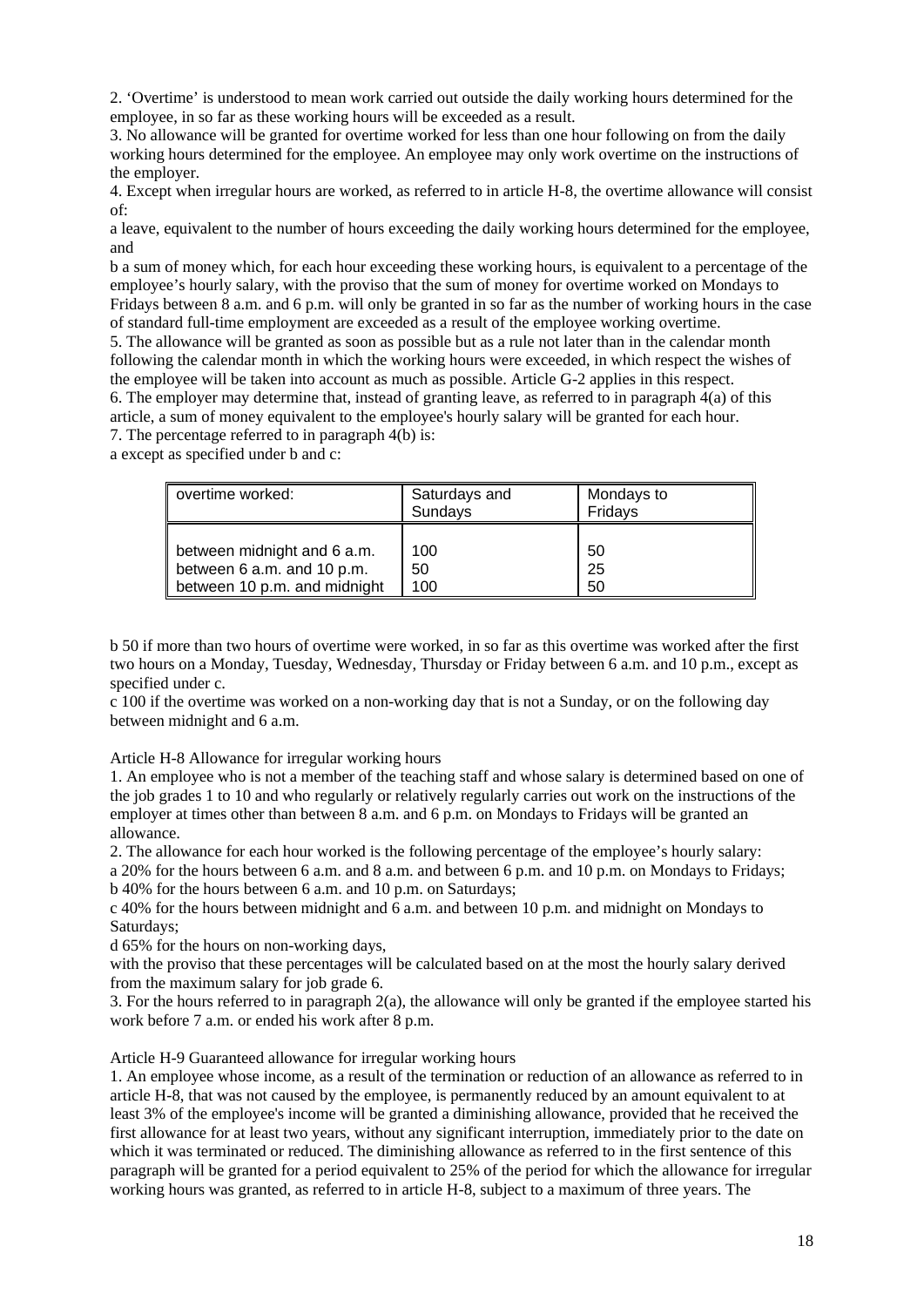diminishing allowance, divided between equal parts of the period for which the diminishing allowance is granted, is 75%, 50% and 25% respectively.

2. Contrary to the provisions of paragraph 1, an employee aged 60 or more whose income is permanently reduced as a result of the termination or reduction of an allowance as referred to in article H-8, that was not caused by the employee, will be granted a permanent allowance, provided that he received the first allowance for at least ten years, without any significant interruption, immediately prior to the date on which it was terminated or reduced. The allowance referred to in the first sentence of this paragraph is 100%. 3. The diminishing allowance referred to in the first paragraph will become a permanent allowance as referred to in the second paragraph of this article when the employee reaches the age of 60 and if he has received an allowance as referred to in article H-8 for at least ten years, without any significant interruption, immediately prior to the commencement of this allowance.

4. For the purposes of paragraphs 1 to 3, a 'significant interruption' is understood to mean an interruption of more than two months.

Article H-10 Temporary occupation of a higher position

1. If an employee is charged with fully or partially occupying a position that comes within a higher job grade, the employee will be assigned to a grade, for the duration of the temporary occupation of the higher position, as if he had been appointed to that position, unless the temporary occupation

a forms part of the employee's position;

b is a result of another employee's holiday leave;

c has a duration of less than 31 consecutive calendar days.

The occupation of the higher position is temporary.

Article H-11 Student assistant

1. Students who contribute to a teaching position or who perform work within the university of applied sciences as an extension of their own degree and/or study programme may be offered a fixed-term employment contract as a student assistant.

2. The employer will determine rules for the term and extent of the employment of the student assistant. 3. Chapters F, M, N and O and also Articles H-3, H-4, H-5, H-6 and H-8 to H-10 do not apply to a student assistant.

4. The salary to be paid to a student assistant will be determined by the academic year the student is in within the degree and/or study programme.

5. The salary for a student assistant employed on a full-time basis is specified in appendix III to this CA. 6. The employer may lay down rules for determining the academic year in view of its own degree and/or study programmes.

### **Chapter I Allowances and Schemes**

Article I-1 Company emergency response allowance

1. The employer may instruct the employee to perform company emergency response duties in accordance with article 15 Working Conditions Act (*Arbeidsomstandighedenwet 1998,* Bulletin of Acts and Decrees 1999,184).

2. The employee may only be charged with company emergency response duties if he has valid qualifications for company emergency response issued by a recognized company emergency response institution.

3. The employee who has been charged with company emergency response duties will receive a monthly allowance for these duties.

#### Article I-2 Relocation expenses

1. An employee who is employed for an indefinite period of time for a number of hours equalling half the standard full-time employment or more is entitled to claim once, during a period of two years, a contribution towards furnishing expenses amounting to 12% of his annual salary, to a maximum of  $\epsilon$ 5,446, and a relocation allowance amounting to  $\epsilon$ 1,589 for all other direct and indirect costs incurred by moving house, if and in so far as the employee, on commencement of the employment, lives at a travelling distance by public transport of more than one hour away from his place of work and he moves house to the town or city where his place of work is. The allowances concern expenses that have actually been made; the employee will therefore have to submit receipts.

2. In the event that the employee performs his duties at more than one place of work of the university of applied sciences, the term 'place of work' referred to in paragraph 1 is understood to mean the place of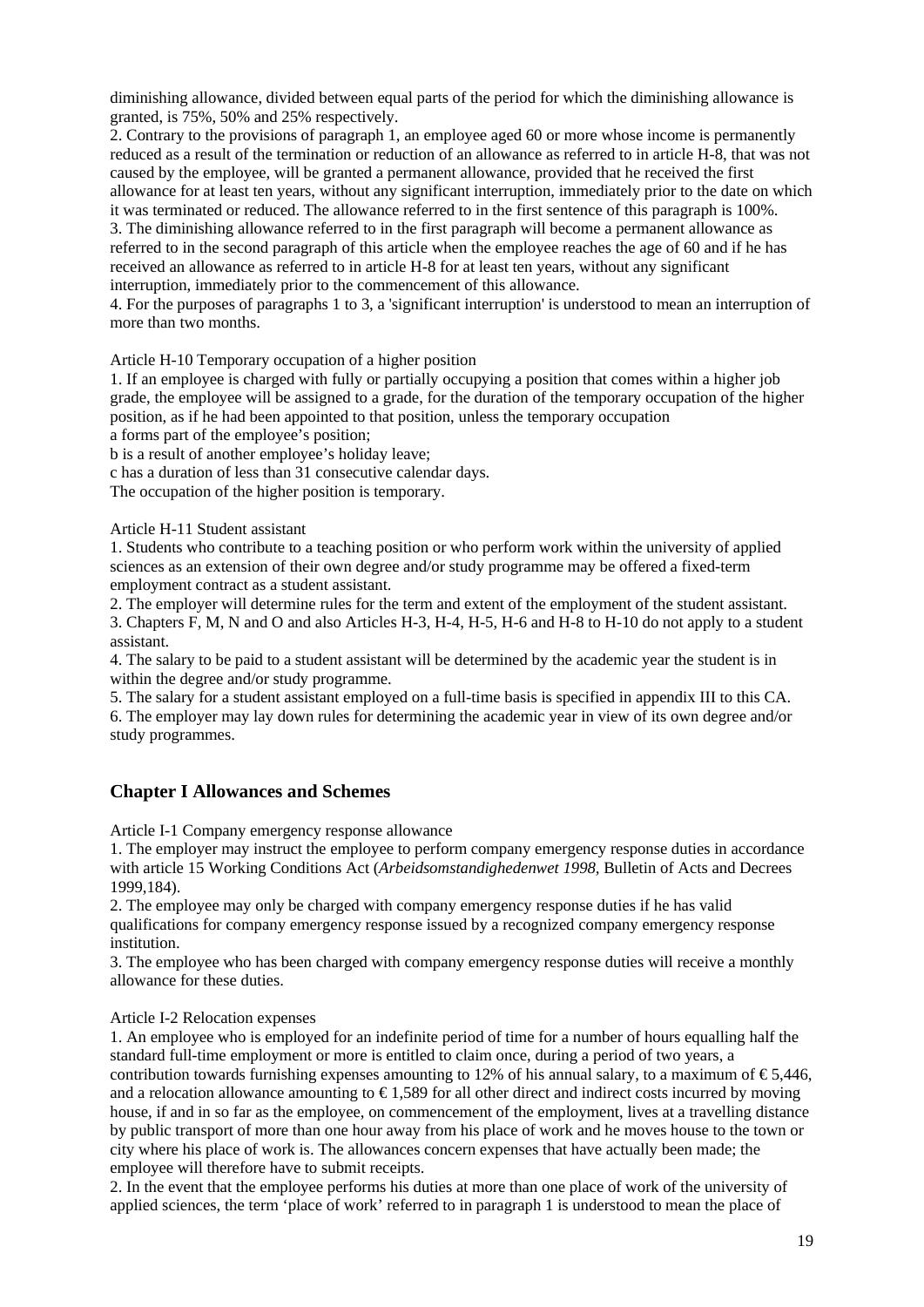work in the town or city where the employee lives or moves to the first time after commencing the employment. He may then only, unless this should be unreasonable, claim a relocation allowance if a major change takes place in the division of the duties he performs at different places of work and he moves to the town or city where the place of work is where he performs most of his duties,

3. If the employee is employed for a definite period of time or for a number of hours less than half the standard full-time employment, the employer and the employee may agree that paragraph 1 will be applicable by analogy, provided always that the period of time during which the employee is entitled to a relocation allowance will not exceed a total period of two years following the day the entitlement to that allowance arose.

4. The employer and the employee may agree that the employer moves house to a location outside the town or city where the place of work is.

5. The employee may be obliged by the employer to refund a pro rata part of the allowance if the employee gives notice of termination within two years following his moving house.

### Article I-3 Obligation to move house

The employee may be obliged by the employer to move house if this should be necessitated by the nature of the position, to be determined at the employer's discretion, and the contractual number of hours that the employee works at the university of applied sciences is more than or equal to half the standard full-time employment. In that case the employee will be entitled to a contribution towards the costs in accordance with the provisions of article I-3, with the exception of the provisions of paragraph 5. The allowance concerns expenses that have actually been made; the employee will therefore have to submit receipts.

### Article I-4 Travelling expenses

1. The concrete details of the arrangement for travelling expenses will be decided on at university level. A public transport scheme agreed upon with the personnel section of the participation council could be part of these arrangements. If additional arrangements are agreed upon in the local CA consultations, the arrangements agreed upon in the local CA consultations will prevail in the event of inconsistencies.

2. The employer may arrange for a tax set-off scheme for official travel and commuting.

3. The policy with respect to the public transport scheme must be accounted for annually in the annual social report.

#### Article I-5 Travelling expenses necessary for official travel

The employer will reimburse the travelling expenses necessarily made by the employee on official trips. The 'travelling expenses necessarily made' are understood to mean:

a where public transport is used: the costs for travelling on the regular means of public transport via the most common route and at the least expense for the employer, in so far as the employer considers the use of these means to be necessary;

b where a motor vehicle is used: the costs calculated on the basis of the use of public transport as referred to under a, unless the employer has authorized the use of a motor vehicle. In the event of authorization, the reimbursement equals the maximum travelling allowance that is tax-exempted from payroll tax and income tax.

#### Article I-6 Contribution towards subsistence expenses for official travel

The employer will reimburse the subsistence expenses actually incurred by the employee, within reason, as these arise on official trips from the nature of the official travel.

### Article I-7 Postings abroad

1. If the employee is charged by the employer with duties that have to be performed outside the Netherlands, the employee will be entitled to a contribution towards the relocation costs and subsistence expenses.

2. On determining the contribution as referred to in the previous paragraph, the cost of living in the country where the duties are to be performed will be taken into account.

3. The employer and the trade unions may agree upon more detailed arrangements for postings abroad.

### Article I-8 Trade union membership fees

An employee who is a member of a trade union may exchange (gross) salary for a (net) payment of the trade union membership fee, in accordance with the scheme included in appendix IV (please refer to appendix IV). A format application form is published on the website of the Association of Universities of Applied Sciences [\(www.vereniginghogescholen.nl\)](http://www.vereniginghogescholen.nl/).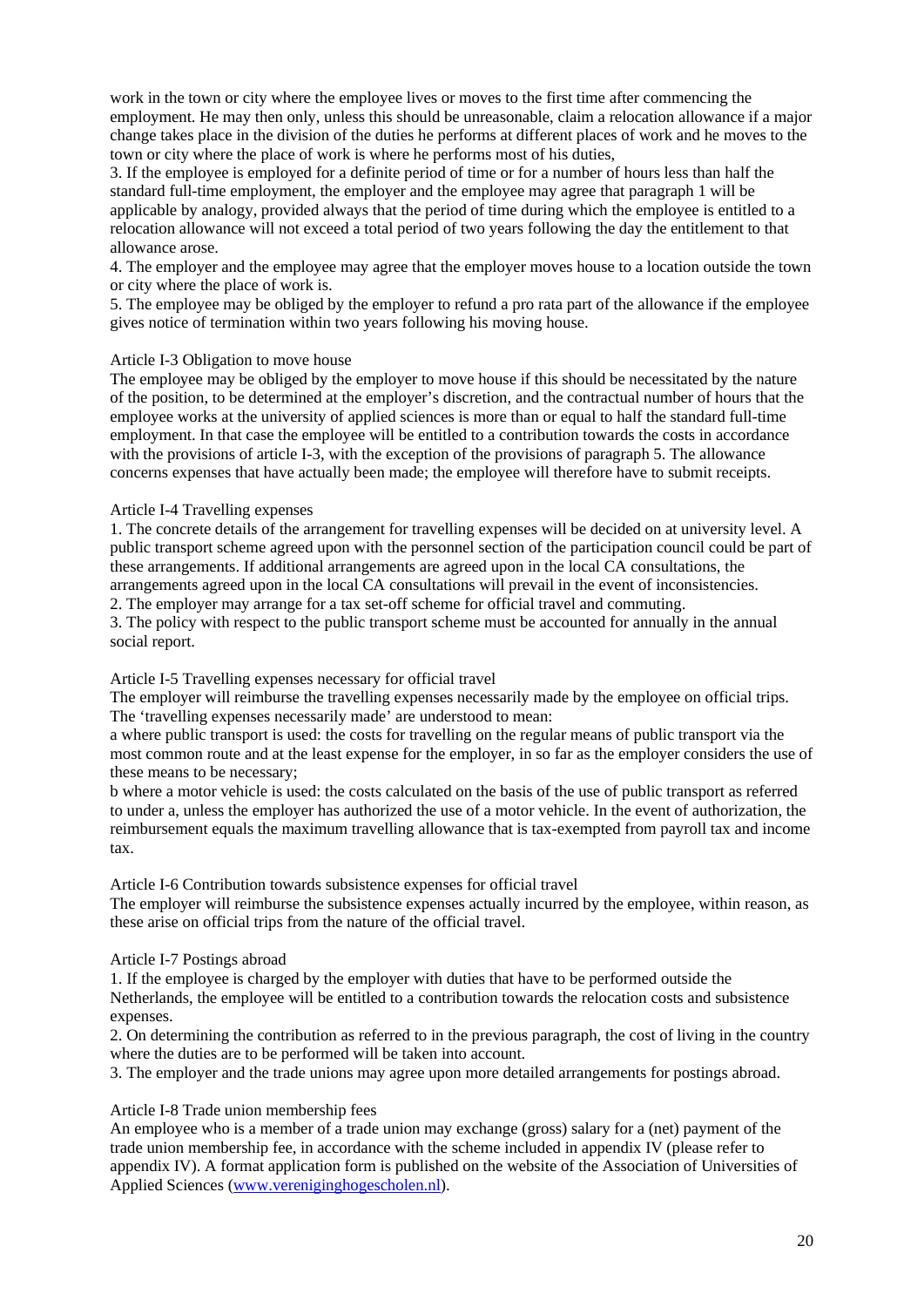# **Chapter J Work, leave and special leave**

Article J-1 Work and Leave

1. The total number of hours' holiday is calculated on an annual basis, based on the number of net working hours amounting to 1659 on an annual basis and the tasks and working hours that apply to the employee per working week.

2. For the employee who works in part-time employment the effective standard annual workload of 1659 hours is determined pro rata.

3. The employee is not expected to perform his duties on non-working days. If a public holiday is not in the weekend, this day will be compensated by the employer.

4. The employer will offer the employee the opportunity to take a holiday on religious holidays and anniversaries pertaining to his personal beliefs.

Article J-2 Actual number of working hours per week

1. The working week for an employee who works full-time is specified as follows: 36 hours, 38 hours or 40 hours.

2. The employee is entitled, in consultation with the employer, to choose a working week of 36 hours, 38 hours or 40 hours, unless compelling business interests or interests of the service should dictate otherwise. The consultations on this issue must be finalized at least 3 months before the start of the academic year.

3. Following consultations, the employer and the employee may agree upon different tasks and number of working hours per week.

4. In the case of an employee who works in part-time employment this article is applied in proportion to his employment.

### Article J-3 Daily working hours

1. The employer will set the daily working hours on the basis of the employee's actual number of working hours per week, following consultations with the employee and observing the preferences of the employee, and as appropriate for the nature of the duties to be performed.

2. The working hours pattern must be in accordance with the provision laid down in the Working Hours Act (*Arbeidstijdenwet*). There must be a balanced distribution of the number of working hours per week. The leading principle in this context is that the working week must be specified in either 8-hour days or 4 hour half-days.

3. A regular working day is an 8-hour working day.

### Article J-4 Holidays

An employee who has a working week of

• 36 hours is entitled to 219 hours' holiday per calendar year without loss of salary

• 38 hours is entitled to 323 hours' holiday per calendar year without loss of salary

• 40 hours is entitled to 428 hours' holiday per calendar year without loss of salary

For the employee who works in part-time employment the number of hours' holiday will be determined in proportion to his employment. Parts of hours will be rounded up to half hours.

### Article J-5 Registration

The number of hours' holiday taken by the employee pursuant to article J-4 is registered by the employer.

### Article J-6 Commencement and termination

Contrary to the provisions of article J-4 the number of hours' holiday the employee is entitled to will be determined pro rata if the employment contract is entered into or terminated in the course of a calendar year and if any changes are made in the individually agreed upon working hours per week.

### Article J-7 Holiday and illness

1. An employee who cannot perform the duties agreed upon due to illness will accrue hours' holiday over the statutory minimum number of hours' holiday, i.e. four times the agreed number of working hours per week. The hours' holiday in excess of the statutory entitlement will accrue over the first six months of the sick leave. Time periods will be added up where there is less than a month between them. After that period the employee who cannot perform his duties, due to illness, for only a part of the agreed number of working hours will accrue hours' holiday in proportion to the hours he does perform his duties.

2. If the employee falls ill during his holiday, the leave will be converted into sick leave.

Article J-8 Taking a holiday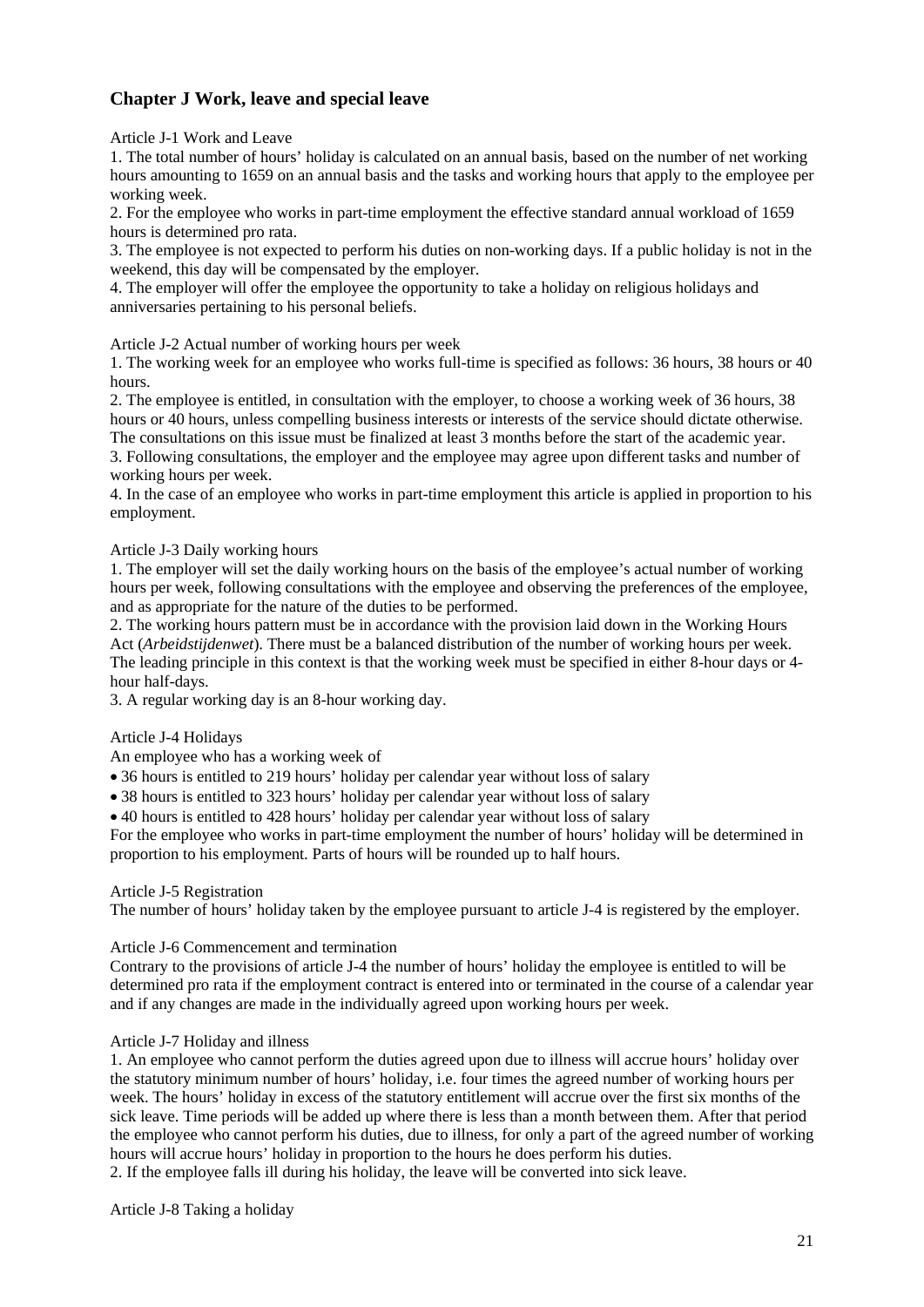1. The employer will grant the employee a holiday upon the employee's request, unless serious reasons should dictate otherwise. In this event the employer will inform the employee about this within two weeks, substantiated and in writing.

2. The employer and the employee will ensure that sufficient opportunity is granted or taken to make use of the holiday entitlement in the relevant year.

3. Holiday that is not taken due to illness, or that is not taken because the interests of the service should dictate otherwise, may be transferred to the next year.

4. Following the *PMR's* consent, the employer may designate a maximum of one week and a maximum of four days per year, whether they are consecutive days or not, as mandatory holiday.

5. Following consultations with the *PMR* the employer may designate longer periods of time than the periods referred to in the previous paragraph as mandatory holiday. The *PMR's* consent is required in this matter. The *PMR* may then make compensation agreements.

Article J-9 Short-term special leave

1. The employer will grant the employee short-term special leave without loss of income, subject to the provisions of paragraph 2 of this article, in so far as the employee's duties coincide with one or more of the following circumstances:

a exercising the right to vote, complying with a statutory obligation or sitting an examination or test administered or recognized by the authorities, in so far as this cannot take place in the employee's leisure time and his working hours cannot be changed;

b attending meetings or hearings of or performing activities for public law boards or committees to which the employee has been appointed or elected, in so far as this cannot take place in the employee's leisure time;

c exercising the membership of an examination board administered or recognized by the authorities or acting as an external state-appointed examiner at an examination: an aggregate maximum of 14 days' leave per year, to be determined in consultation with the employer, in so far as the employer is indemnified in this respect;

d the death of the employee's partner, parent or child, including the employee's or the employee's partner's parents-in-law, stepparents or stepchildren or foster children: 4 days' leave; the death of blood relatives or relatives by marriage of the employee or the employee's partner in the second degree: 2 days' leave; if, in this latter case, the employee is responsible for arranging the funeral or administering the estate: a maximum of 4 days' leave;

e moving house if the place of work changes: 2 days' leave or in special circumstances a maximum of 4 days' leave;

f looking for a house if the place of work changes: a maximum of 2 days' leave;

g the employee's civil wedding or church wedding or registration of partnership: a maximum of 2 days' leave, in so far as the wedding day or days or the day or days the partnership is registered fall within this period of time;

h wedding or partnership registration of blood relatives or relatives by marriage of the employee or the employee's partner in the first or the second degree: 1 day's leave;

i attending a membership meeting under the charter of the federation of trade unions or the trade union, as referred to in article V-7, where the employee is registered as a member, in so far as this cannot take place in the employee's leisure time.

j complying with a request to be heard as a witness or an expert in legal proceedings.

2. If the circumstances should occur that are referred to in paragraph 1(b) of the present article and the employee should receive a fixed remuneration for the activities with respect to which leave is granted, a deduction will be withheld from his income for the period of time that he is on leave. This deduction will not exceed the fixed remuneration that the employee may be deemed to have received for the activities that are performed during the period of time corresponding to the period of leave.

3. The special leave referred to in this article must be requested at least a week in advance, or, in unforeseen circumstances, as soon as possible. In appropriate cases, the employer may regard the employee's absence as special leave without loss of income even where the employee has failed to request special leave in accordance with these requirements.

4. If the employee would like to take unpaid leave or a day's leave in the situations referred to below, he will be given the opportunity by the employer to do so:

- official notice of the employee's intended marriage;
- the death of a blood relative or a relative by marriage of the employee or the employee's partner in the third and the fourth degree;
- moving house other than where the place of work is changed;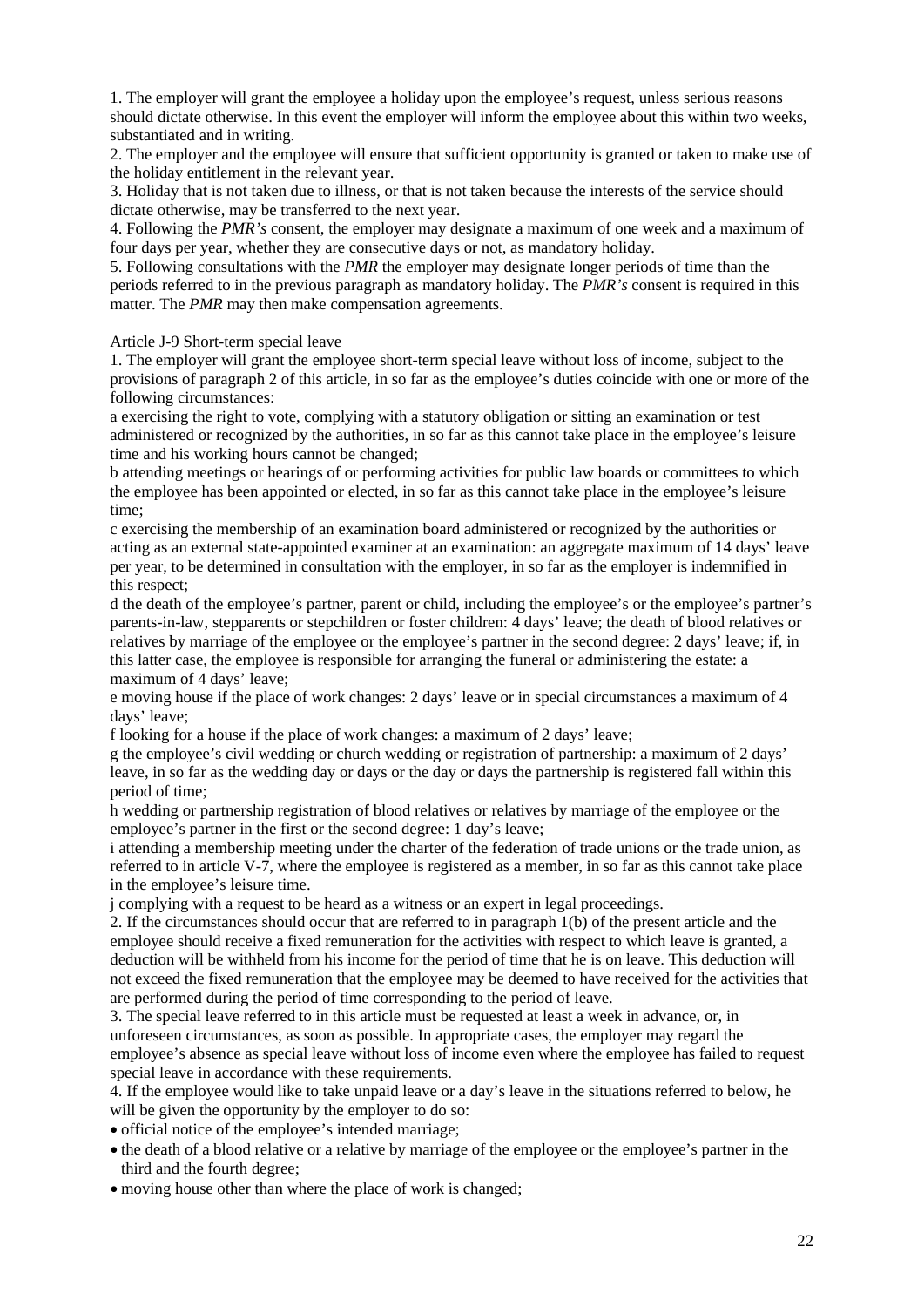• the  $25<sup>th</sup>$ ,  $40<sup>th</sup>$  and  $50<sup>th</sup>$  service anniversary or wedding anniversary or anniversary of the registration of the registered partnership of the employee and the  $25<sup>th</sup>$ ,  $40<sup>th</sup>$ ,  $50<sup>th</sup>$  and  $60<sup>th</sup>$  wedding anniversary or the anniversary of the registration of the registered partnership of the parents, including stepparents, parentsin-law or foster parents, of the employee or employee's partner;

### • youth work;

5. Contrary to the provisions of the third paragraph of the present article, special leave as referred to in paragraph 1(sub i) must be requested at least two months in advance.

Article J-10 Pregnancy and maternity leave and parental leave

1. A female employee is entitled to pregnancy and maternity leave in connection with the birth of her child without loss of income. The provisions of the Work and Care Act (*Wet Arbeid en Zorg (WAZO)* apply. 2. Entitlement to pregnancy leave arises starting from 6 weeks before the day after the presumptive day of the child's birth, as indicated in a written statement by a doctor or a midwife to be submitted to the employer, up to and including the day of the child's birth. The pregnancy leave will start at the latest 4 weeks prior to the day following the presumptive day of the child's birth.

3. The maternity leave will start on the day after the child's birth and amounts to 10 consecutive weeks or as many days more as the number of days that the pregnancy leave was shorter than 6 weeks.

4. For the application of paragraph 3, the number of days that the female employee receives sick pay pursuant to article 29a, paragraph 2 of the Sickness Benefits Act (*Ziektewet*) in the period she is entitled to pregnancy leave although this leave has not yet started, are regarded as days she has obtained pregnancy leave.

5. The employee is entitled to unpaid parental leave pursuant to the Work and Care Act (*Wet Arbeid en Zorg*).

### Article J-11 Care leave

The employer will grant the employee care leave without loss of income in the event that the partner, a parent or a child, including the employee's or the employee's partner's parents-in-law, stepparents or stepchildren or foster children, fall ill and require nursing, to a maximum per year of two times the working hours per week. If a medical certificate, to be submitted to the employer, should indicate that the continuous presence of the employee with the person who has fallen ill is required for a longer period of time, this period may be extended.

Article J-12 Emergency leave and other short-term leave of absence

1. Pursuant to article 4:1 Work and Care Act (*Wet Arbeid en Zorg (WAZO)* the employee is entitled to emergency leave, with or without loss of income, in the circumstances referred to in that article. 2. When the wife, the registered partner, the person with whom the employee cohabits without being married or the person whose child the employee acknowledges gives birth, the employee is entitled to paid leave for the duration of one time the working hours per week over a period of 4 weeks beginning on the day that the child actually resides at the same address. These days do not have to be taken consecutively. 3. As from 1 July 2020 the employee is entitled to additional birth leave as referred to in article 4:2a Work and Care Act (*Wet Arbeid en Zorg (WAZO)* 

### Article J-13 Adoption leave

1. Leave without loss of income pursuant to the Work and Care Act (*Wet Arbeid en Zorg (WAZO)*) is granted for a maximum of 6 weeks in the event that a child is adopted by the employee. Throughout the period of leave the salary will be paid in full. The leave will start 4 weeks before the first day the child is actually adopted into the family; the leave does not have to be taken consecutively, however, it has to be taken within a period of 26 weeks. The employee submits a document to the employer which shows that the child has been or will be adopted into the family.

2. The employee may request the employer to spread the leave over a period of 26 weeks. The employer, in principle, grants the request to spread the leave unless there are compelling reasons in the context of a business interest or an interest of the service for not doing so.

3. If, as a result of an adoption request, two or more children are actually adopted into the family, the entitlement to leave only arises for one of these children.

4. During the leave pursuant to the Work and Care Act (*Wet Arbeid en Zorg (WAZO)*), the employee is entitled to a benefit supplied by the Employee Insurance Agency (*Uitvoeringsinstituut* 

*Werknemersverzekeringen* (*UWV*)), to be applied for by the employer. The employer supplements this benefit up to 100% of the employee's salary.

Article J-14 Long-term special leave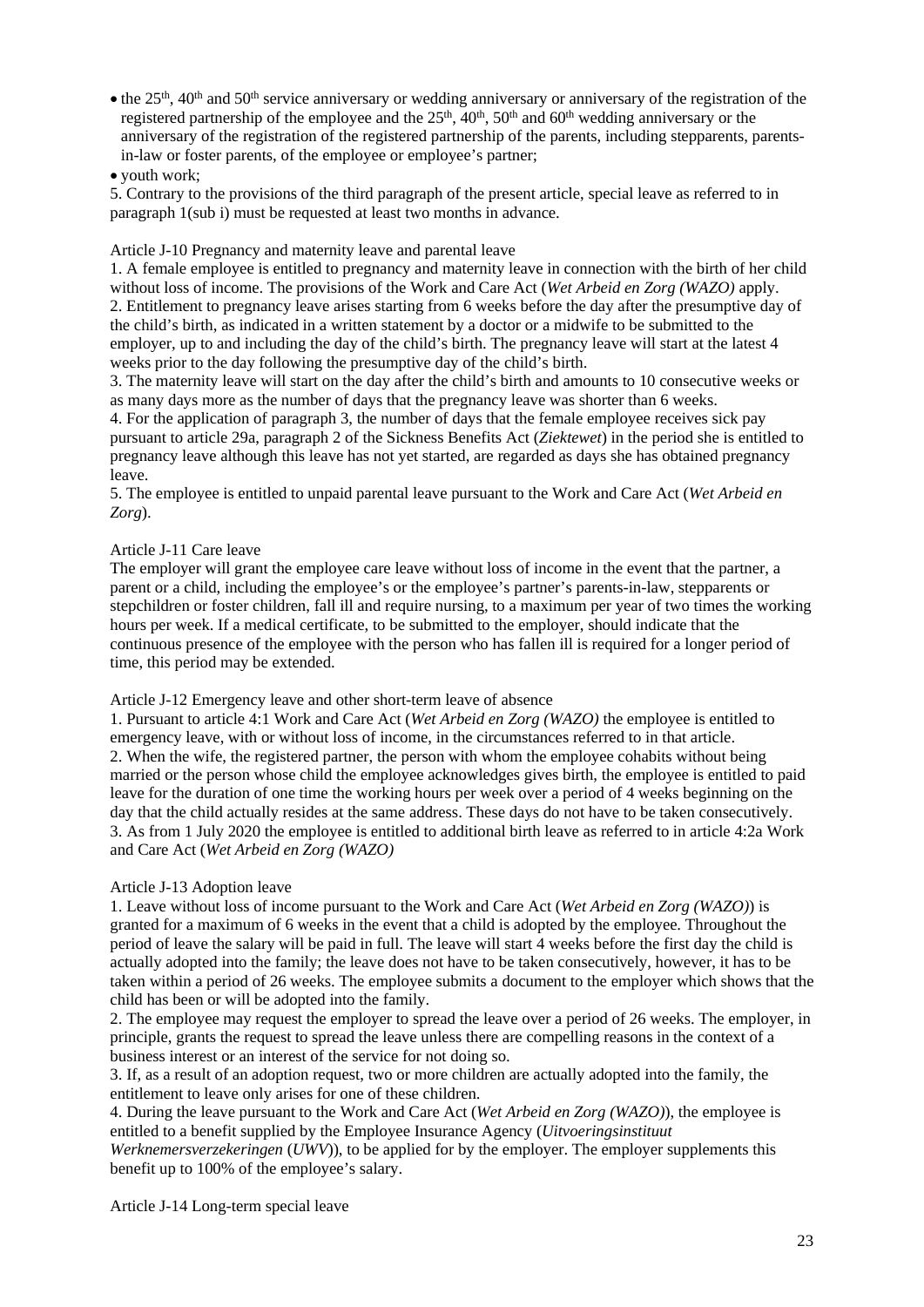1. The employer may grant an employee, upon the employee's request, long-term special leave with respect to part or all of his duties.

2. The employer may attach conditions to granting the leave.

3. The conditions comprise, in any case, an arrangement with respect to the pension contribution payments. In accordance with the provisions in the pension agreement of the General Pension Fund for Public Employees (*ABP- Algemeen Burgerlijk Pensioenfonds*), the employer will in all cases recover the minimum percentage set.

Furthermore, the starting point is that if the employee takes long-term leave exclusively in his own interest, the payment of the entire pension contribution, both the employer's and the employee's share, will be at the employee's expense and if he takes long-term leave mainly in the public interest, the payment of the employer's share will be at the employer's expense. Activities performed mainly in the public interest could include activities for the benefit of development aid, teaching at *Edukans*, advisory work at UNESCO, etc.

Article J-15 Long-term special leave for political posts

1. An employee who accepts a post as

a a member of the Second Chamber of the States General;

b a member of the Provincial Executive of a province; or

c a deputy ombudsman

will be granted unpaid long-term leave by operation of law.

2. The employer will grant an employee who accepts a post as alderman unpaid long-term special leave, upon the employee's request, with respect to part or all of his duties. In so far as the performance of duties for the employer is compromised, the employer may grant said leave acting on his own initiative, provided the employee is heard in advance.

3. Starting 1 December 2014, the term leave is granted for political posts may amount to a maximum of 9 years from the date referred to.

### **Chapter K Decentralized resources for employment terms and conditions**

1. The university of applied sciences will spend 1.41% of the aggregate annual income on decentralized consultations about employment terms and conditions. This budget will be available for new agreements to be made by the local CA consultations or for improving existing schemes about such matters as:

• paid parental leave. A scheme about this subject will at least specify that the accrual of pension rights will continue in full for the period of parental leave and that the basis of the national insurance contribution computation will not be affected;

• childcare. A scheme about this subject will at least concern the care for children aged between 0 and 4. The mandatory employer's contribution for each employee will be deducted from the available budget; • group invalidity insurance.

If it is decided during the decentralized consultations that group invalidity insurance will not be offered, the employer must inform the employees in writing about the risk of a drop in income after expiry of the salary-related phase and the possibility of taking out insurance against this risk;

• target group policy. Policy agreements will be aimed at eliminating physical and financial impediments for participation in the labour force by immigrants, work-disabled persons, persons whose job is subsidized and women;

• participation policy/jobs (voluntary work while on benefits). It will be discussed whether and to what extent participation jobs can be provided within the university of applied sciences. The possibility will also be examined of moving persons with a participation job on to a regular job;

• additional agreements concerning the travelling expenses scheme for commuting, including making an electric bicycle available;

• additional agreement for care leave;

• additional agreement for healthcare policy;

• additional agreements for career policy (for employees who, on their own initiative, wish to prepare for a position elsewhere);

• teleworking.

2. With regard to the policy topics referred to here, the content and level of the schemes applicable on 31 May 2002 at institution level, whether or not ensuing from the age-conscious personnel policy, quality policy and target group policy, apply as starting points for the consultations to be held by the CA parties at local level. Until new agreements come into effect, the existing schemes will apply, whether these are based on previous CA provisions or not.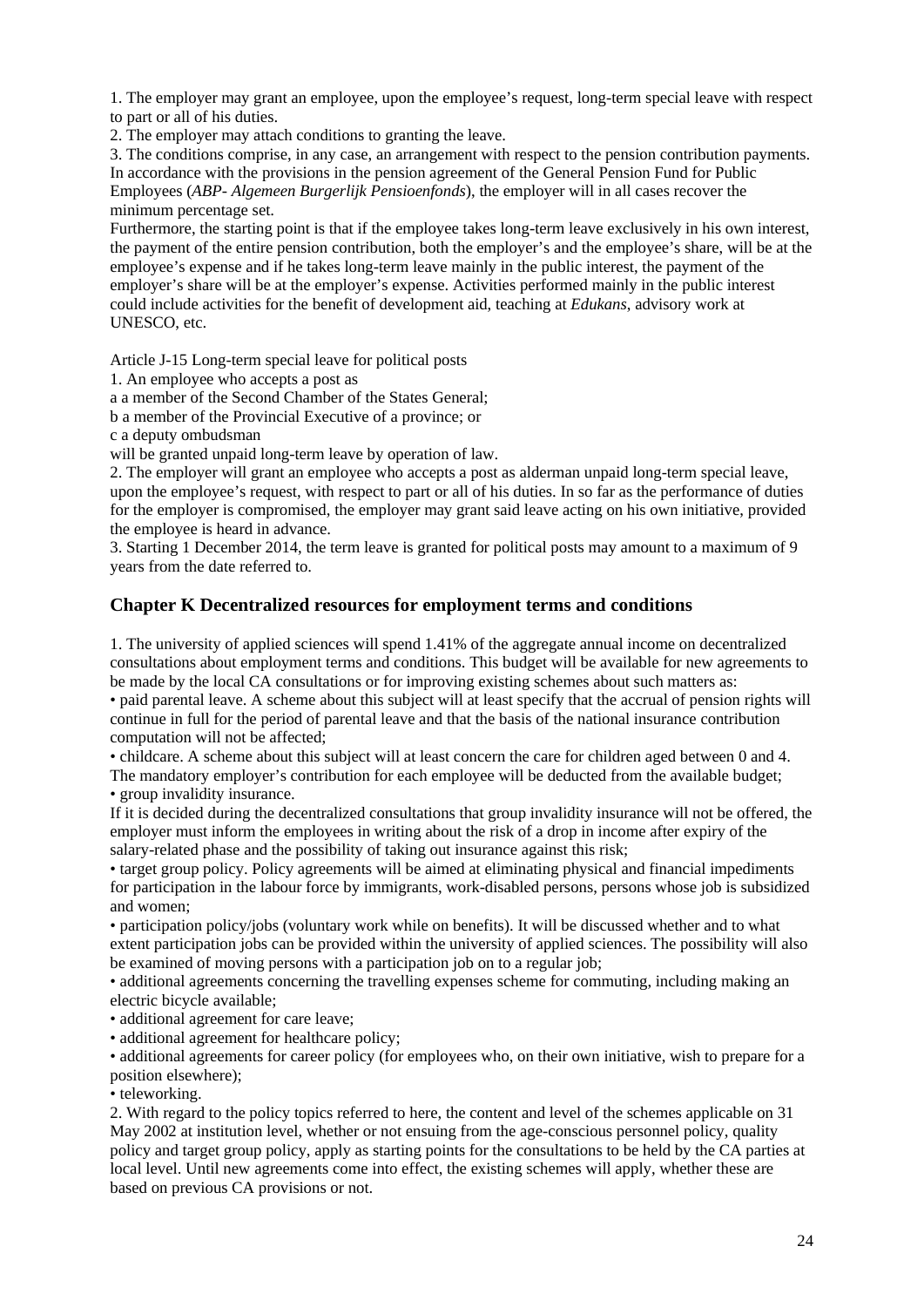3. In the local CA consultations, the issue how the resources are spent will be discussed on a regular basis and it will be determined in consultation whether there is any reason for changing the distribution of the resources across the different policy areas. The agreements about the spending of the budget will be reported to the Minister of Social Affairs and Employment (*Sociale Zaken en Werkgelegenheid* (*SZW*)), Directorate Implementation Legislation Employment Conditions (*Uitvoeringstaken Arbeidsvoorwaardenwetgeving* (*UAW*)) by the employer as a CA arrangement.

# **Chapter L Employment terms and conditions options menu**

With due observance of the following provisions, an employment terms and conditions options menu has been implemented at university level.

1. The following sources and goals apply to the employment terms and conditions options menu, with sources being understood to mean the employment terms and conditions the employer may exchange for other employment terms and conditions. For the sources as well as the goals, a distinction can be made between time and money.

Time sources:

• the number of hours to be worked exceeding the agreed standard annual workload. As a rule, these will be the available hour's holiday over and above the statutory number of days'/hours' holiday and time off, subject to a maximum of 90 hours a year, with the exception of situations in which time is directly converted into money. In that case, a maximum of 45 hours a year will apply. If time is used for other money goals, the maximum of 90 hours will apply.

These hours do not include the hours that have been included as leisure time in article M-1 and the entitlement for older staff to reduction of working hours included in article M-2.

Money sources:

- one-off payments in so far as included in the CA;
- regular year-end bonus (with effect from 1 January 2003);
- salary.

Time goals:

- sabbatical leave;
- extended parental leave;
- study leave (for studies that are not job-related):
- additional hours' leave up to a maximum of 45 a year.

Money goals:

- additional income during parental leave;
- employee's childcare contribution;
- contribution towards study costs (for studies that are not job-related);
- accrual of ABP multi-option pension based on the ABP regulations;
- accrual of wages under the life-course savings scheme;
- money up to a maximum equivalent of 45 hours a year;
- electric bicycle.

2. The following specific provisions apply to the sources and the goals:

• sabbatical leave should preferably be taken once every 4 years for a period of 2 months, with a maximum of once every 6 years for a maximum period of 3 months;

• a sabbatical leave option will remain unchanged for several years;

Such a provision applies to both the employer and the employee. Nevertheless, circumstances may arise as a result of which an agreement that has been made and laid down must be derogated from. Reviewing an agreement that has been made may therefore be necessary under compelling circumstances, subject to the condition, however, that this does not conflict with the interests of the department where the employee concerned is appointed;

• in the event of early termination of the employment (whether voluntary or involuntary), the total sabbatical leave accrued will be equated with the employee's remaining holiday leave;

• in the event of illness during the period of sabbatical leave, the employee must report this to the employer immediately. If the period of illness lasts more than 4 weeks, the period of sabbatical leave will be suspended;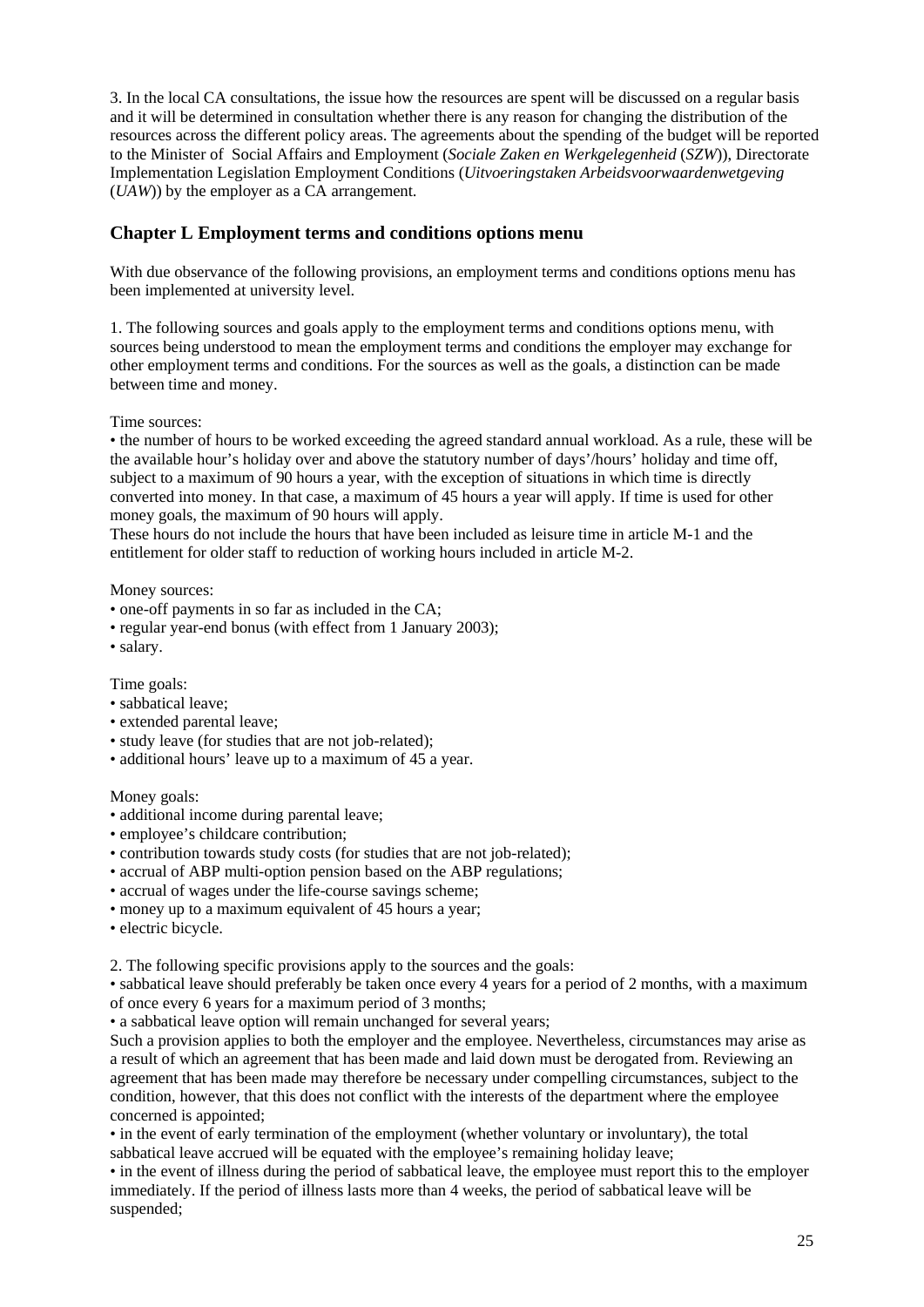• if the accrued hours are taken in a future period, this must be based on a 1-on-1 system, in accordance with the accrual of leave entitlement;

• sources spent on goals involving parental leave, childcare and studies may be accrued over several years;

• the salaries and income tax consequences for the different sources and/or goals in the options model will be at the employee's expense and will not be compensated by the employer.

3. It must be possible to express the value of all the elements in the model as a standard. The chosen standard is 1 hour. The value of an hour is determined as  $1/138<sup>th</sup>$  part (0.725%) of the monthly salary. The holiday allowance is included in this percentage.

4. In the case of fixed-term employment contracts, the duration of the temporary employment must be taken into account. The principle of proportionality applies in the case of part-time employees.

5. A request by an employee to purchase or sell hours must be submitted to the employer prior to commencement of the year (calendar year or academic year) and will in principle apply for a period of 1 year, unless stated otherwise. The options for the coming year will be definite after the employer has agreed to them in writing.

6. The employer will decide on the requests submitted, with elements such as appropriate within the workforce and budgetary consequences being the deciding factors for whether or not a request will be granted.

7. For economic reasons, the employer may request the employees as a group (being an existing business unit within the organization) to purchase or sell hours. An employee may refuse such a request.

# **Chapter M Sustainable employability and Reduction of working hours for older staff**

Article M-1-a Sustainable employability hours and employability

The employee can use sustainable employability hours for the following spending purposes:

• Making arrangements that may help him to continue to perform his duties properly, also in the long run, in good health and with pleasure, including recuperating in his work-life balance for a short period of time; • Maintaining and enhancing his employability in the sense of being capable of performing a variety of jobs and staying attractive for the labour market, both internally and externally;

• Using hours to maintain his professional competence and professional development.

Article M-1-b Entitlements to sustainable employability hours

1. Entitlement to the sustainable employability scheme arises for the employee who has an employment agreement for 0.4 FTE or more and who has been employed in higher professional education for 3 years over the previous 5-year period.

2. The employee who has a full-time employment agreement is entitled to an annual budget for sustainable employability amounting to 45 hours.

3. For part-time employees the entitlement is pro rata the full-time equivalent.

4. The employer ensures that this basic entitlement to sustainable employability hours is exempted in the annual assignment.

### Article M-1-c

1. The employee who has reached the state pension age minus 10 years and who has an employment agreement for 0.4 FTE or more and who has worked in higher professional education for 5 consecutive years, is entitled to an additional 45 sustainable employability hours on an annual basis.

2. For part-time employees the entitlement is pro rata the full-time equivalent.

3. The employer ensures that this basic entitlement to sustainable employability hours is exempted in the annual assignment.

### Article M-1-d

1. As from 1 September 2020 the possibility to save sustainable employability hours is ended.

2. Accrued savings dating back to the period before 1 September 2020 are to be spent, as much as possible, on purposes related to sustainable employability.

3. Sustainable employability hours are processed in the annual assignment. The employee remains in control.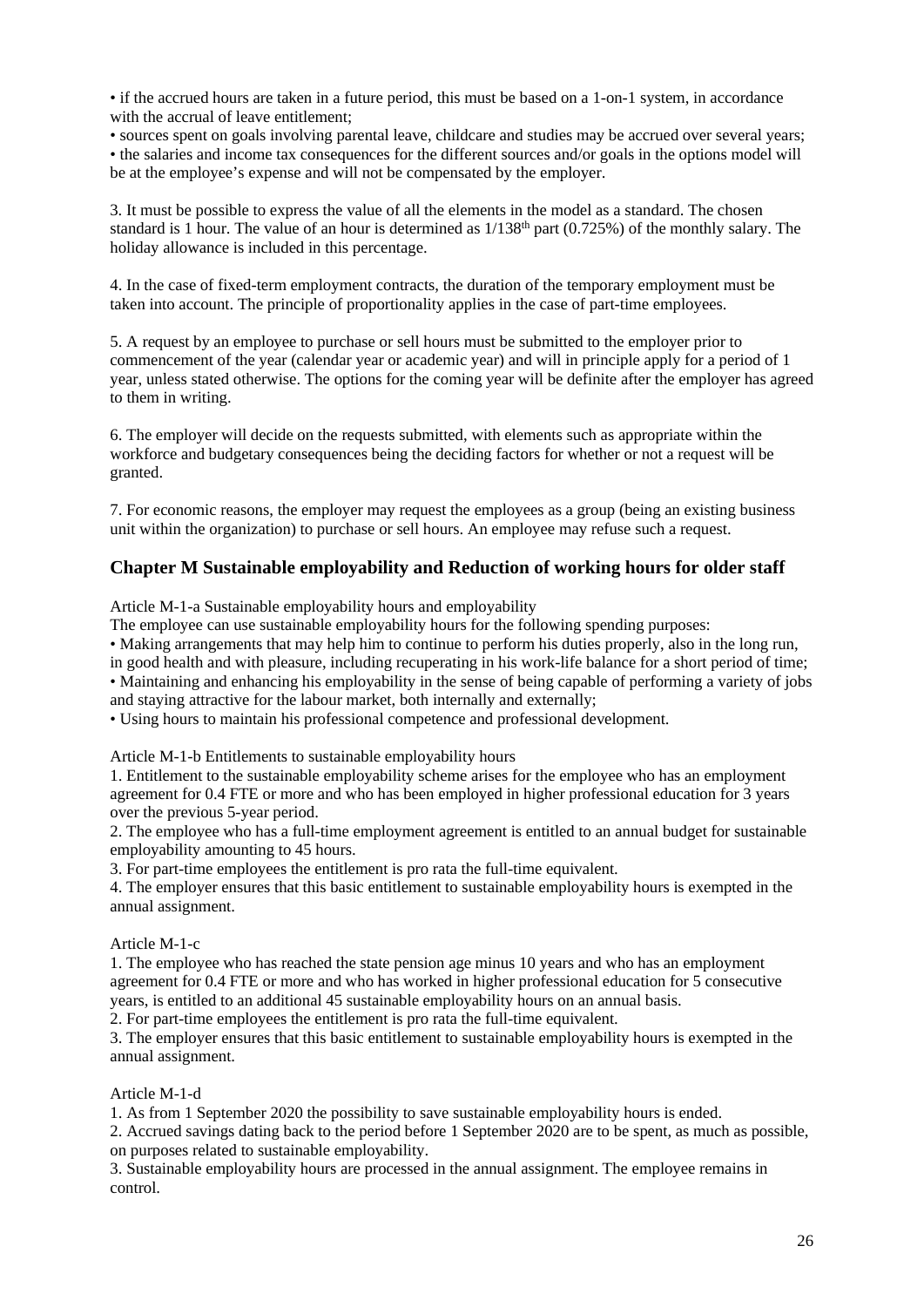4. Alternative ways will be offered for using the accrued sustainable employability hours that are left after 3 years in conformity with the employment terms and conditions options menu. This includes the possibility to save extra pension in the context of the new pension agreement.

In the unlikely event this arrangement results in unforeseen effects or situations and/or special circumstances, CA parties will consult each other during the term of the CA to consider what the meaning is of the effects, situations and/or circumstances referred to above for the present CA.

### Article M-1-e Induction training for new employees

The employer together with the *PMR* will formulate a policy for the induction training of newly employed employees. The policy will contain provisions guaranteeing that newly employed employees will be given adequate induction training over a period of a maximum of three years. The colleague providing the induction training will be facilitated in terms of time. The starting teacher will be given the opportunity to obtain, in any case, the basic qualifications Didactic Skills (*Basiskwalificatie Didactische Bekwaamheid*). Article O-4 applies.

### Article M-1-f General

1. Sustainable employability hours cannot be converted into salary.

2. Upon termination of employment the accrued sustainable employment hours will not be paid out. Sustainable employability hours that are left will be cancelled.

3. Accrual of sustainable employability hours in the event of disability will take place over a minimum of 13 and a maximum of 26 weeks. This will be arranged in consultation with the *PMR*.

4. The decision to use the sustainable employability hours is at the employee's discretion. The employee determines how he uses the sustainable employability hours. He renders account of the use and effect of this in the usual interview cycle. If the sustainable employability hours are used for activities in the university of applied sciences or if the the organization should have a compelling reason not to use these hours, the employer's permission is required.

### Article M-1-g Hardship clause

In the event that the university of applied sciences will demonstrably be faced with insurmountable economic consequences as a result of the implementation of the agreements pursuant to article M-1, the trade unions are prepared to enter into consultations with the university of applied sciences to make additional agreements that take account of the specific circumstances and characteristics of the university in question. Both the individual university of applied sciences and the trade unions will raise the problem of this specific university of applied sciences in the national CA consultations.

### Article M-2 Reduction in working hours for older staff

### Article M-2-a General

1. As from 1 January 2015 the employee who has reached the state pension age minus 10 years and who has an employment agreement of 0.4 FTE or more and 5 consecutive years of employment in higher professional education, at a moment of his own discretion (unless the organisation's interest should dictate otherwise), may determine

• to reduce his working hours in recognizable part-days by a fixed percentage to a maximum of 20% of the annual assignment agreed upon

• for a period of a maximum of 5 years.

2. The employee undertakes, in writing, to leave employment after the maximum period of 5 years referred to in paragraph 1 for the number of hours equal to the reduction of working hours.

3. The employee will pay a contribution on the monthly salary in relation to the reduction of working hours referred to in paragraph 1 amounting to:

- 45% in the period between 10 and 5 years before the state pension age
- 25% in the period between 5 and 0 years before the state pension age

4. Contrary to the percentages referred to in paragraph 3, the employee in scales 1 up to and including 7 is subject to a contribution on the monthly salary amounting to:

• 35% in the period between 10 and 5 years before the state pension age

• 20% in the period between 5 and 0 years before the state pension age

5. During illness in the second year of illness the percentage of the employee's contribution will be reduced to zero.

6. A reduction in working hours as referred to in paragraphs 2 and 3 will not be considered as a reduction in working hours for the calculation of benefits and allowances pursuant to other decisions. All claims related to the monthly salary and the full-time equivalent will in that case be calculated on the basis of the monthly salary that the employee would have received if he had not made use of the scheme.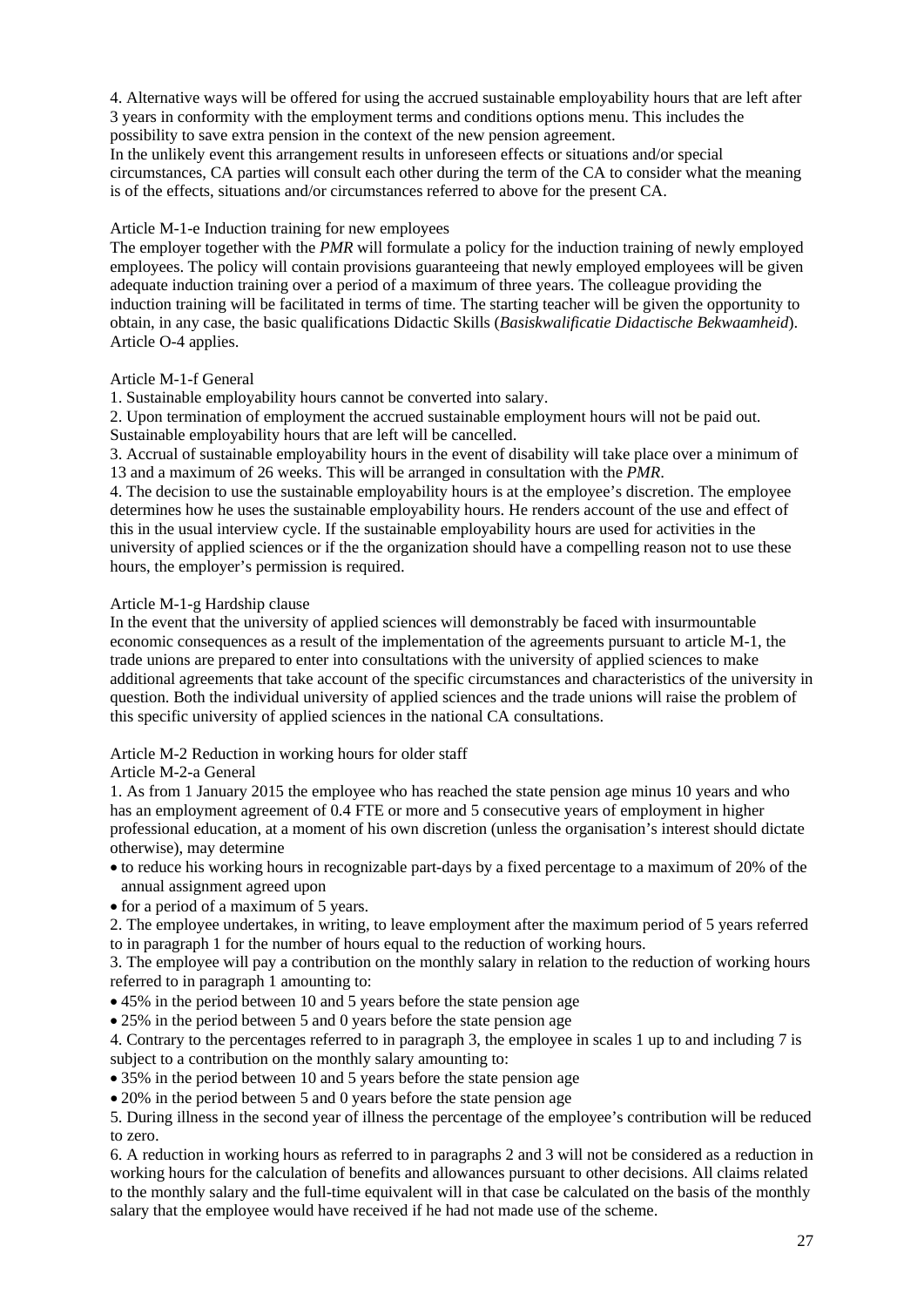7. The employee who makes use of the Reduction of Working Hours for Older Staff scheme will not be entitled to the sustainable employability hours under article M-1-e.

8. The employee who makes use of the Reduction of Working Hours for Older Staff scheme will not be permitted to generate new income from work or business during the number of hours by which the agreed annual assignment has been reduced.

### Article M-2-b Hardship clause

In the event that the university of applied sciences will demonstrably be faced with insurmountable economic consequences as a result of the implementation of the agreements pursuant to article M-2, the trade unions are prepared to enter into consultations with the university of applied sciences to make additional agreements that take account of the specific circumstances and characteristics of the university in question. Both the individual university of applied sciences and the trade unions will raise the problem of this specific university of applied sciences in the national CA consultations.

### Article M-2-c Regulations

In mutual consultation with the *PMR*, the employer will draw up regulations in which arrangements are laid down concerning the way in which the Reduction of Working Hours for Older Staff scheme will be implemented in practice.

### Article M-2-d Transitional scheme

1. Article M-1 of the 2012-2013 CA for universities of applied sciences will remain in force until 1 August 2015. Article M-2 of the 2012-2013 CA for universities of applied sciences will be cancelled as from 1 January 2015. The employee who makes use of the article M-2 scheme on 1 January 2015 will continue to be entitled to the article M-2 scheme of the 2012-2013 CA for universities of applied sciences. 2. The sustainable employability hours will not apply for the employee who makes use of the article M-2 scheme of the 2012-2013 CA for universities of applied sciences.

3. The employee who makes use of the article M-2 scheme of the 2012-2013 CA for universities of applied sciences may switch to the Reduction of Working Hours for Older Staff scheme, in which event entitlement to the article M-2 scheme plus the Reduction of Working Hours for Older Staff scheme will amount to 5 years.

4. The employee who has made use of the article M-2 scheme of the 2012-2013 CA for universities of applied sciences will not be entitled to the Reduction of Working Hours for Older Staff scheme. 5. In the event the employee makes use of the possibility to switch to the Reduction of Working Hours for Older Staff scheme referred to in paragraph 3, at a minimum the percentage will continue to apply that would apply if employment were to end upon expiry of the article M-2 scheme of the 2012-2013 CA for universities of applied sciences.

6. The employee must decide before 1 September 2015 whether he will switch to another scheme.

### **Chapter N Performance and appraisal interviews**

Article N-1 Systematic assessment of the employee's performance of duties

1. The employer will lay down regulations, following the trade unions' consent, with respect to performance interviews. The regulations will contain, among other things:

• the conditions set for the performance interviews;

• the rules pertaining to the procedure applicable to the performance interview.;

• the frequency of the performance interviews.

The regulations will be reported to the Minister of Social Affairs and Employment (*Sociale Zaken en Werkgelegenheid* (*SZW*)), Directorate Implementation Legislation Employment Conditions (*Uitvoeringstaken Arbeidsvoorwaardenwetgeving* (*UAW*)) as a CA agreement.

2. The objective of performance interviews is to remove any obstructions in the performance of the employee's duties and to motivate the employee. The subjects listed in Chapter O will be discussed in the performance interview. The performance interview will not affect the employee's legal status.

#### Article N-2 Assessment system

1. Any assessment system in the context of this CA must be transparent and comprehensible. The system will be available for inspection by every employee.

2. The university of applied sciences will provide the possibility for internal appeal. The existing internal appeal procedure may be used, provided the scrupulousness and the independence of the procedure are sufficiently guaranteed. The appeal procedure must in any case provide for the following situations: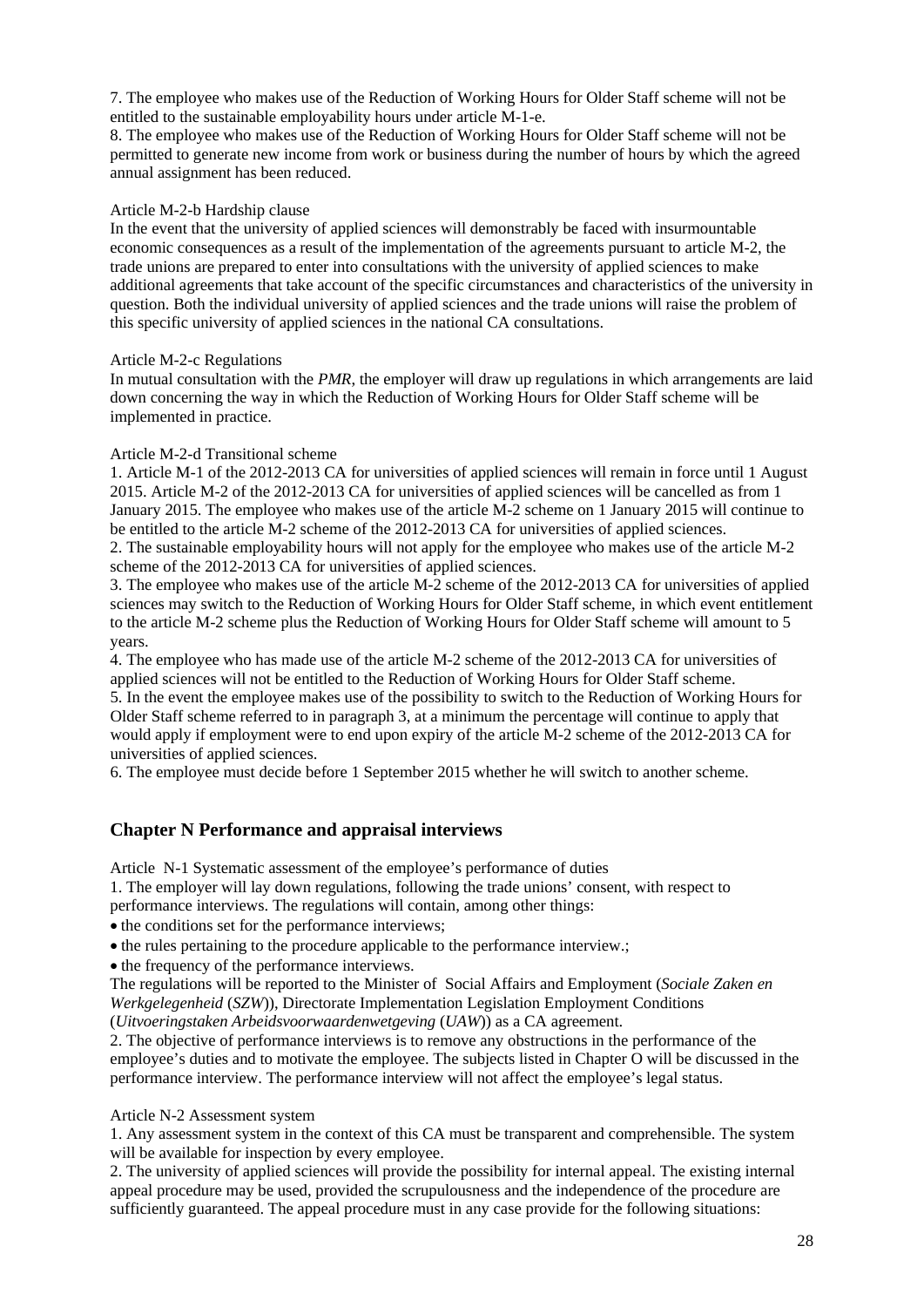- Upon his request, an employee who has not been assessed is entitled to be assessed as yet. In that case the next immediate supervisor is to arrange for the assessment to take place, in accordance with the applicable methodology, within 3 months;
- An employee who cannot agree with the form, the content or the outcome of the assessment may file an internal appeal against the assessment – possibly after the next immediate supervisor has reassessed him. Filing an appeal does not effect the date on which the outcome of the assessment will be processed in a salary adjustment. It must be laid down that the employee will not suffer any negative consequences whatsoever due to the fact that he has filed an appeal. The way in which the appraisal interviews are

prepared and conducted is part of the system. 3. On the basis of these criteria the employer will work out further details of an assessment system and will submit this to the local CA consultations for consent. The agreement about the assessment system will be reported to the Inspectorate SZW (*Inspectie SZW*) as a CA agreement.

# **Chapter O Professionalization**

Article O-1 Professionalization at university level

1. The employer will prepare a professionalization plan (hereinafter: 'the plan') at university level.

2. The employer must spend at least 6% of the aggregate annual income on professionalization annually. Half of this (3%) must be spent on a basic entitlement in terms of hours. The other half must be spent on:

- out-of-pocket expenses for any form of professionalization and training, also where these are provided internally, that is in line with development on the level of the individual or the team;
- replacement costs on the basis of the average personnel expenses incurred for having to replace the employee who has been exempted for professionalization or for doing research; in this case there should be an actual replacement.
- 3. The plan will be submitted to the *PMR* for approval.
- 4. The plan will be submitted to the student body of the participation council for advice.

5. The aspects of the plan pertaining to employment terms and conditions and the relevant CA arrangements will be discussed by the university of applied sciences in the local consultations with the

trade unions. 6. The university will report in the annual social report about the manner in which the resources have been

used and the extent to which these resources have been depleted.<sup>[10](#page-28-0)</sup>

### Article O-2 Professionalization of the employee

1. The employee will make agreements regarding his professionalization activities with his superior. These agreements will be recorded in writing.

2. The agreements will concern, among other things, time, money, phasing and the effect on the employee's professionalization. The professionalization activities will in principle cover a period of 4 years and can be adjusted in the interim with the agreement of both parties.

3. If the employee and superior fail to reach agreement, the employee will be entitled to submit this to the next immediate superior for assessment.

### Article O-3 Basic entitlement

1. Every employee appointed at 0.4 FTE or greater will have an annual basic entitlement of at least 40 hours for his professional development.

2. An employee appointed part-time at less than 0.4 FTE- whether a member of the teaching staff or teaching support staff – will at least have an annual basic entitlement based on the following graduated scale:

from 0.1 FTE: 10 hours;

from 0.2 FTE: 20 hours;

from 0.3 FTE: 30 hours.

3. In the annual assignment, the employer must release the employee for this basic entitlement to hours.

4. The employee will determine how he wishes to make use of these hours for his professional

development. He must account for the use of time, money, phasing and the effect on his professionalization in the usual cycle of meetings.

Article O-4 Additional professionalization

<span id="page-28-0"></span><sup>&</sup>lt;sup>10</sup> In the context of this professionalization agreement, account may also be rendered in a separate document.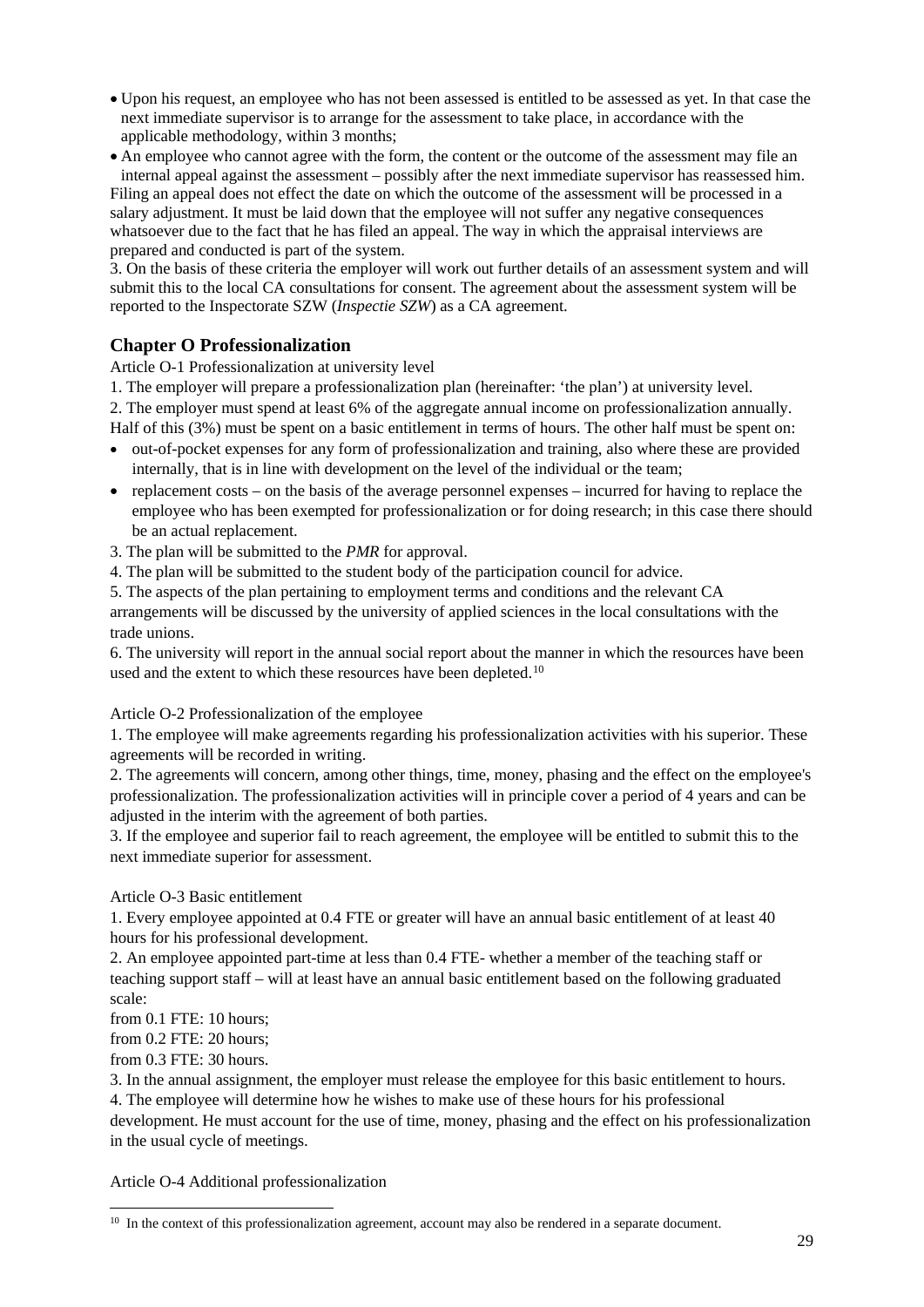1. In addition to the provisions of articles O-1 and O-3:

a. degree and/or study programmes that form part of the professionalization plan and any resulting professionalization plans of departments, degree and/or study programmes or teams, and professionalization activities on the employer's instructions that are prompted and arise from the operational process and which the employee cannot – in principle – refuse, will be facilitated by the employer for 100% in time of the official study load and 100% in money;

b. degree and/or study programmes that do not form part of the professionalization plan will be facilitated by the employer for  $25\%$  in time of the official study load<sup>[11](#page-29-0)</sup>.

2. For both categories of degree and/or study programmes the condition applies that written agreements must be made between the employee and his superior.

3. The employer must also release the employee for these hours in the annual assignment.

4. In consultation between the employee and his superior, the hours from the basic entitlement may be used for this additional professionalization.

Article O-5 Training on the instructions of the employer

1. Professionalization activities on the instructions of the employer which are dictated by the operational process and which the employee can in principle not refuse will be fully reimbursed by the employer in terms of time and money.

2. These activities will not be charged to the hours of articles O-3 and O-4.

### Article O-6 Hardship clause

In the event that the university of applied sciences will demonstrably be faced with insurmountable economic consequences as a result of the implementation of the agreements pursuant to this chapter, trade unions are prepared to enter into consultations with the university to make additional agreements that take account of the specific circumstances and characteristics of the university in question.

### **Chapter P Disciplinary measures/suspension**

Article P-1 Suspension

1. Suspension is understood to mean the temporary removal of an employee from his position, wholly or in part, which the employer has designated as such.

2. A suspension will be based on a decision to that effect by the employer and may become effective immediately.

3. During the period of suspension, the employee will only be allowed access to the university after having received the employer's permission.

4. The employer may suspend the employee in those cases in which the interests of the employer so require, for a maximum period of 3 months, with the proviso that this period may be extended once only by a maximum period of 3 months if the grounds for the suspension still apply.

5. The employer must immediately, yet no later than within 2 days of the decision to suspend him having been made, notify the employee of the suspension in writing, stating the grounds on which it is based.

#### Article P-2 Procedure

1. If the employer imposes or is considering a decision to suspend an employee, the employer must notify the employee of his decision or intention in writing, stating the grounds on which it is based and the procedure to be followed. If the circumstances are such that the suspension must become effective immediately, the employer must act in accordance with the provisions of the first sentence during the period of the suspension.

2. The employee will be given the opportunity to put up a defence. This defence must be put up within 3 weeks of the written notification referred to in paragraph 1. If the suspension becomes effective immediately, the defence must be put up in the same manner during the period of suspension.

3. The employer may prolong a decision to suspend the employee after the employee has put up a defence as referred to in paragraph 2 or after the employee has stated that he will not put up a defence. The decision must be made within 14 days of the defence and must be made known to the employee in writing and supported by reasons. The manner in which the employee may lodge an appeal against this decision must also be stated.

<span id="page-29-0"></span><sup>&</sup>lt;sup>11</sup> As a rule, these are part-time degree and/or study programmes, in respect of which the guideline applies that sufficient time must remain for continuing to perform a substantial part of the primary task and that no more than 40% of the annual fulltime equivalent is used for professionalization.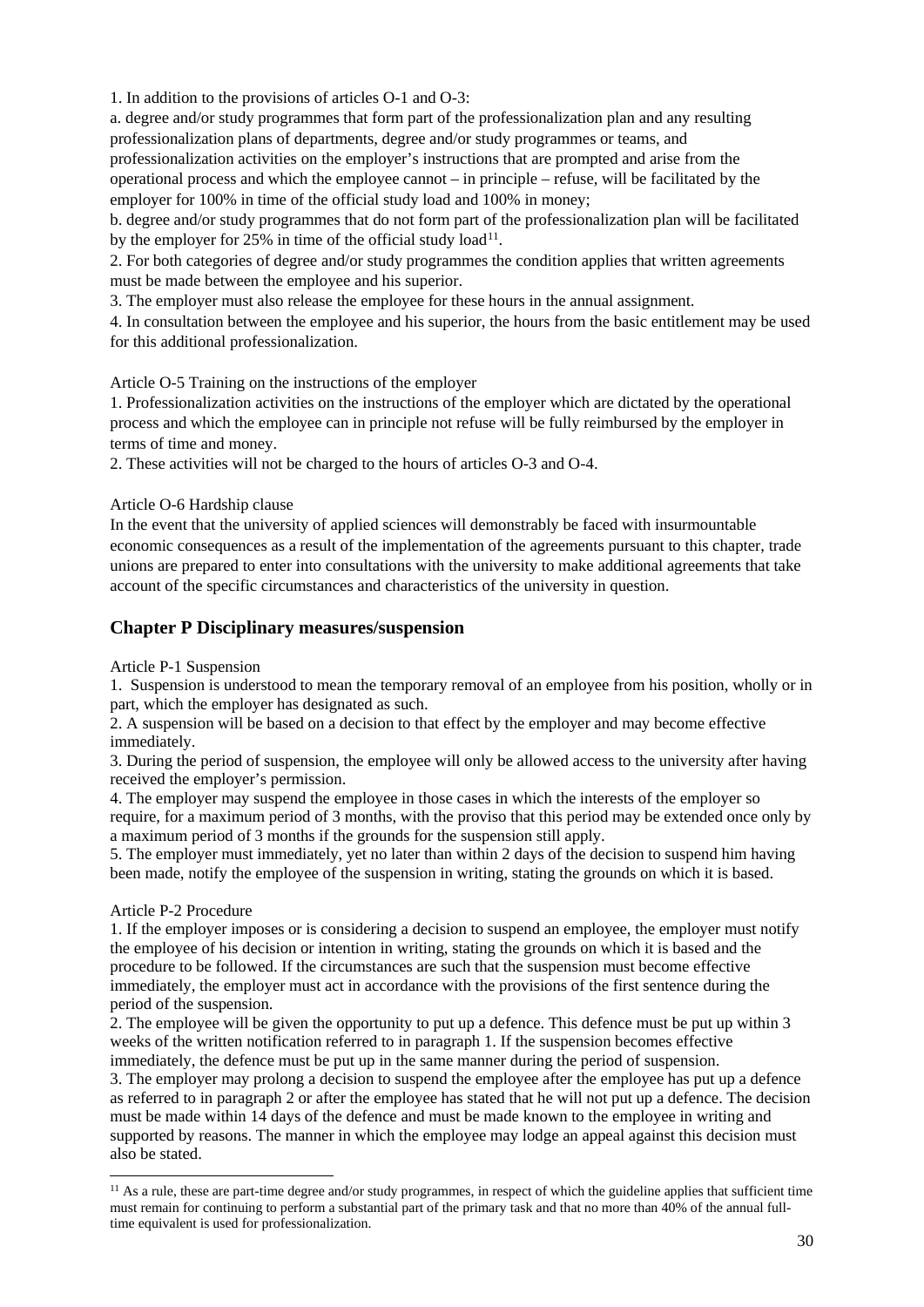Article P-3 Disciplinary measures

1. The employer may impose disciplinary measures in respect of an employee who fails to act or does not refrain from acting as a good employee should act or refrain from acting under similar circumstances. 2. The employer may impose the following disciplinary measures in respect of the employee:

a written reprimand;

b transfer;

c suspension.

3. If the employer imposes or is considering a disciplinary measure, article P-2 will apply by analogy.

#### Article P-4 Rehabilitation

Should it become apparent that the suspension was imposed wrongly, the employer will be responsible for the appropriate rehabilitation of the employee unless the employee makes it known that he does not require rehabilitation.

### **Chapter Q Termination of employment**

Article Q-1 End of the employment contract

1. The employment contract for an indefinite period of time will end when either party gives notice of termination (*opzeggen*), with due observance of article Q-2.

2. The employment contract will end without notice of termination being required:

a by mutual agreement;

b when the employee is entitled to an old age pension (*AOW-gerechtigd*), unless the employer and the employee should agree otherwise;

c by expiry of the term or by termination of the duties for which the contract was entered into; where an increase in the number of working hours as referred to in article D-6 or D-7 is concerned, the agreement on an additional number of working hours will end without notice of termination being required by the expiry of the term or by termination of the duties for which the increase in the working hours was agreed upon. Pursuant to article 7:668 CC, a notice period of one month applies;

d by termination of employment for urgent causes as referred to in articles 7:678 and 7:679 CC; e by termination with immediate effect and without any reasons being required during the probationary period as referred to in article 7:652 CC, if the employer or the employee should indicate so; f in the event of the employee's death.

g the moment arrives when the employee who participates in the Older Employees Leaving Scheme under Appendix XIII or the article M-2 scheme for the Reduction of Working Hours for Older Staff has undertaken to leave employ for that part of his employment agreed upon under those schemes.

Article Q-2 Notice of termination

1. The employer may only terminate employment by giving notice of termination as referred to in article Q-1, paragraph 1 on the following grounds:

a job redundancy as a consequence of the termination of the enterprise's activities or of job redundancy deemed necessary over a future period of at least 26 weeks and arising from measures to be taken for effective business operations in the context of commercial circumstances;

b the employee's illness or disability as a result of which he is no longer able to perform the duties agreed on, provided the period referred to in article 7:670, paragraphs 1 and 11 CC has lapsed and recovery is not likely to take place within 26 weeks and the duties agreed on cannot be performed in any alternative way within this period;

c the employee's being unable, on a regular basis, to perform the duties agreed on as a result of the employee's illness or disability, which illness or disability will have unacceptable consequences for the business operations, provided the employee's being unable, on a regular basis, to perform the tasks agreed on is not caused by a lack of care, with respect to the employee's working conditions, on the employer's side, and recovery is not likely to take place within 26 weeks and the duties agreed on cannot be performed in any alternative way within this period;

d the employee's unsuitability to perform the duties agreed on, other than as a result of the employee's illness or disability, provided the employer has informed the employee of this in due time and has offered him sufficient opportunities to improve his performance and provided the unsuitability does not arise from insufficient care on the employer's for the employee's training or the employee's working conditions; e the employee's imputable acts or omissions, to such extent that the employer cannot be expected, in all reasonableness, to continue the employment agreement;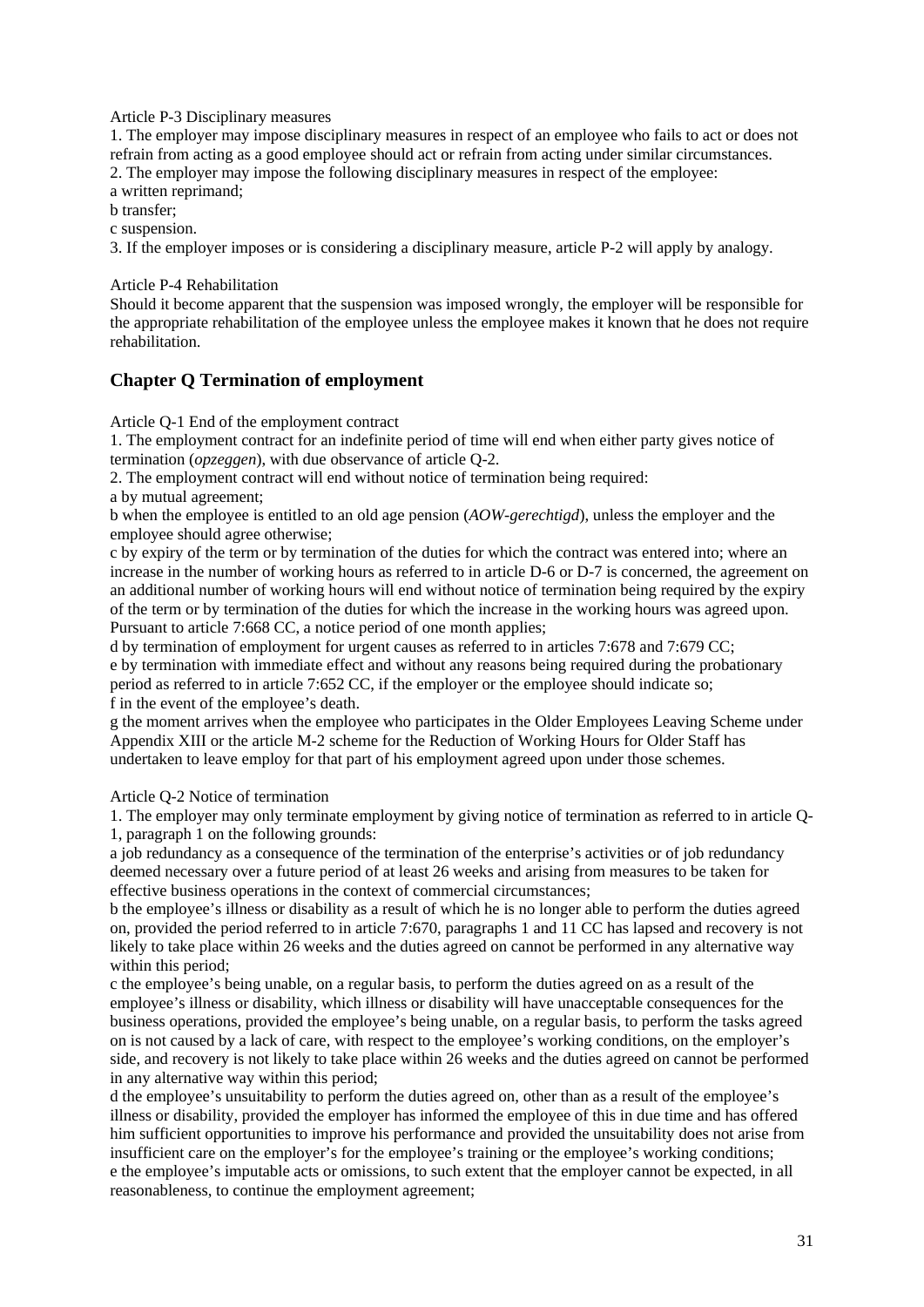f the employee's refusal to perform the duties agreed on because of conscientious objections, provided the duties agreed on cannot be performed in any alternative way;

g impaired employment relations, to such extent that the employer cannot be expected, in all reasonableness, to continue the employment agreement;

h the state pension age. In this event the employment contract is continued in accordance with article Q-1, paragraph 2b.

2. The notice period for both the employer and the employee is three months and will be extended for the employer by one week for each full year for which the employee has been employed by the employer after the employee reached the age of 45, with a maximum of 13 weeks, unless the employer and the employee should agree otherwise, as the occasion arises, in mutual consultation. If the employment contract is terminated by notice of termination because the employee has reached the state pension age, the notice period must be 1 month.

3. Contrary to the provisions in paragraph 2, a notice period of one month will apply for notice of termination under paragraph 1c and the statutory notice periods for notice of termination under paragraph 1b, unless the employee is disabled or chronically ill, in which event the notice period referred to in paragraph 2 will apply.

4. Notice of termination should be served in writing.

5. The commencement date of the termination of employment as meant in this article is the first day of the calendar month, unless mutually agreed upon otherwise.

#### Article Q-3 Termination of salary payment

1. The employee will be entitled to income until the day the employment contracts ends, except for unpaid special leave and with due observance of the provisions of the *ZAHBO*.

2. The remaining holiday leave must be taken, as much as possible, in the period between the day that notice of termination is given and the day on which the employment contract ends. If the employee is still entitled to holiday leave on the day on which the employment ends, he can claim payment in money amounting to the sum of the income due over a period of time equal to the remaining holiday leave.

Article Q-4 Employment after having been declared partially unfit for work

1. Upon termination of an employment contract due to incapacity for work arising from physical or psychological causes as referred to in article Q-2, paragraph 1(b), the employee will be entitled to a consecutive employment contract for an indefinite period of time in an alternative position at the university of applied sciences in compliance with the provisions of the *ZAHBO*, unless the employer demonstrates that no such position is available and will not be available within a reasonable period of time. In this situation the employer will engage an internal or external expert who is specialized in the reintegration of employees who are partially fit for work.

2. The number of working hours in the position referred to in paragraph 1 is related to the employee's residual earning capacity as determined in a final statement of incapacity for work as referred to in the *ZAHBO*, the *WAO* or the *WIA* or in an irrevocable decision by the social security administration agency. 3. The right to a consecutive employment agreement referred to in paragraph 1 will lapse if the degree of incapacity for work has been set to 80% or more in the final statement or the irrevocable decision as referred to in paragraph 2.

4. If an employee is classified in a lower incapacity for work bracket after he has been re-examined in the context of the *WAO/WIA*, he will be offered an increase in the number of working hours, unless compelling interests of the service should dictate otherwise. Compelling interests of the service always exist where this increase in the number of working hours would lead to serious problems of a financial or organizational nature.

Article Q-5 Termination following long-term special leave

1. If an employee cannot resume his duties after a long-term special leave that was granted to him, as referred to in article J-14, as a result of the university of applied sciences' workforce having been reduced, this will constitute a ground for termination of the employment contract, provided a thorough investigation has been carried out with respect to a possible reassignment of duties.

2. The employment contract of an employee who does not resume his duties at the agreed time after a longterm special leave that was granted to him will be considered terminated for the application of this CA.

3. Paragraph 2 does not apply if the employee argues convincingly, within a reasonable period of time, that he had valid reasons not to resume his duties. In that case the leave will be deemed to have been extended until such time as these reasons cease to exist.

Article Q-6 Partial incapacity for work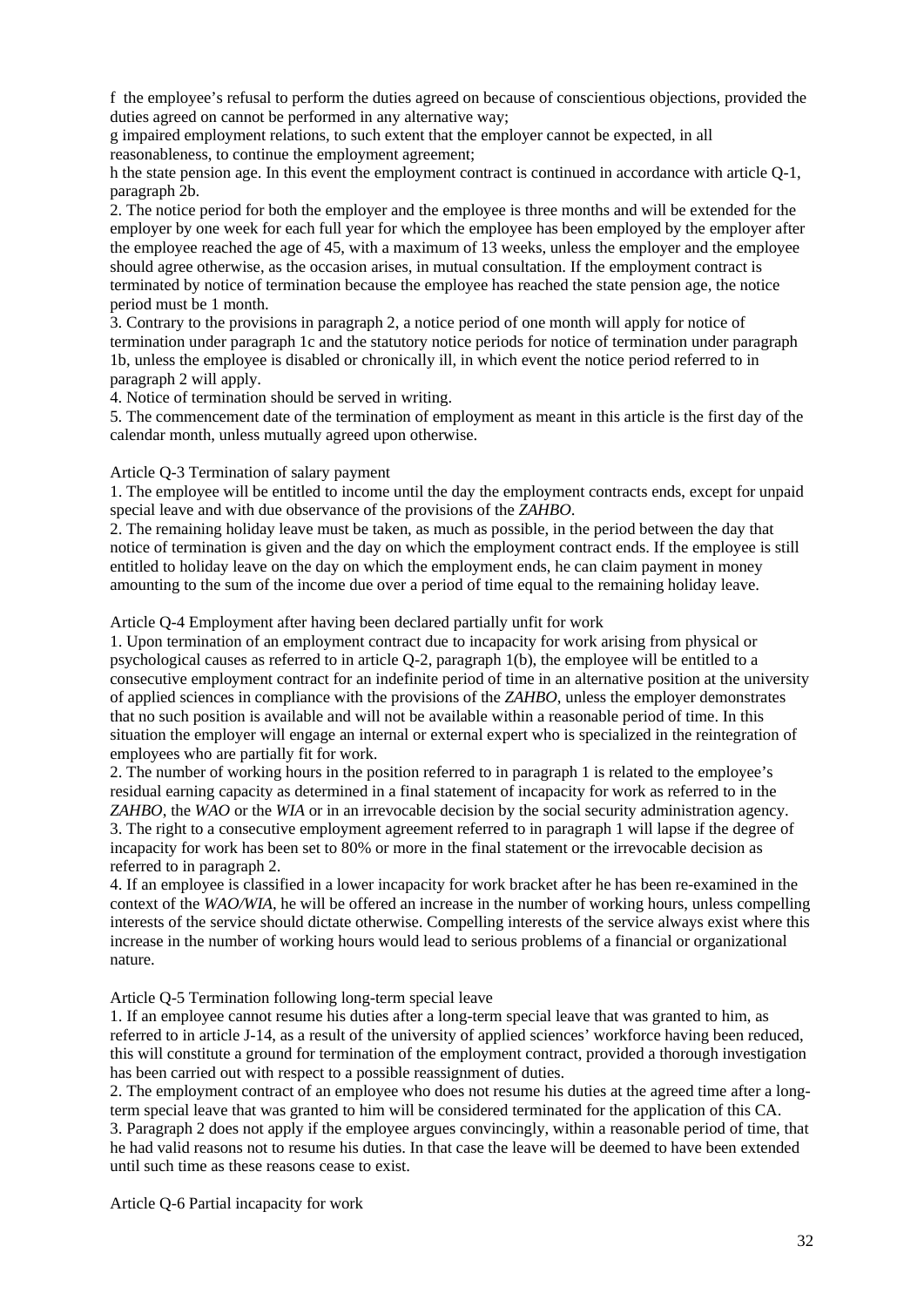The employment contract of an employee who is unfit for work for 35% or less cannot be terminated for reasons of this partial incapacity for work.

# **Chapter R Reorganization**

### Article R-1 Notification of a reorganization

1. The employer must notify the *PMR* and the parties in the local CA consultations in writing of any intention to reorganize. An 'intention to reorganize' is understood to mean an intention to reorganize, put down in writing, in which the employer states the grounds, the consequences for the employees and the measures taken as a result.

2. A plan must be submitted with this intention to reorganize, in which the envisioned change in the organization is described and in which a general description is given of:

- the need for the reorganization;
- the consequences for the workforce numbers;
- the expected consequences for the employees involved in the reorganization;
- the planned measures based on these consequences and the grounds for these planned measures;
- the procedure to be followed for preparing and implementing the reorganization.

### Article R-2 Reorganization

- 1. A reorganization is understood to mean the following:
- the termination of the activities of the university of applied sciences or a substantial part thereof for economic or other reasons;
- a significant reduction or expansion of or other change in the activities of the university of applied sciences or a substantial part thereof;
- a significant change in the organization of the university of applied sciences or a substantial part thereof;
- a significant change in the allocation of powers, the concluding, amending or terminating of a longterm partnership with another university of applied sciences or the introduction of or change in a substantial technological facility, in so far as this has far-reaching consequences for a significant number of persons working in the university of applied sciences;
- a change in the place where the university of applied sciences carries out its activities.

2. The local consultations between the CA parties will be aimed at reaching agreement about the manner in which the consequences of the reorganization, as regards the employment terms and conditions, will be dealt with. The employer will report these agreements to the Minister of Social Affairs and Employment (*Sociale Zaken en Werkgelegenheid* (*SZW*)), Directorate Implementation Legislation Employment Conditions (*Uitvoeringstaken Arbeidsvoorwaardenwetgeving* (*UAW*)) as CA arrangements.

3. The consultations with the *PMR* about the intended decision will be based on the current regulations concerning the organization of the participation council and on existing agreements about the form and content.

### Article R-3 Consultations

1. The notification of the reorganization as described in article R-1 forms the basis of the consultations in the local CA consultations. The employer must explain this notification of the reorganization. 2. Employees' organizations will be given the opportunity to express their views about the intended reorganization. In so far as these views relate to the nature of and grounds for the reorganization, the employer will take these views into consideration in the consultations to be held with the *PMR*. 3. The local CA consultations will focus on creating a redundancy plan to accompany the social consequences of the reorganization. The intended measures for dealing with the expected consequences for the employees involved, as included in the plan submitted with the notification, form the basis for these consultations. In this context, 'social consequences' are understood to mean changes in the employment terms and conditions, the nature and content of the position and the place of work of the employee and changes in his legal position.

### Article R-4 Redundancy plan

1. The contents of the redundancy plan will depend on the nature and content of the intended reorganization. If the intended reorganization is aimed at reducing the number of jobs significantly, the measures in the redundancy plan will in the first instance be aimed at preventing forced unemployment. The redundancy plan will include a package of agreements which may include the following:

- reassignment;
- temporary position;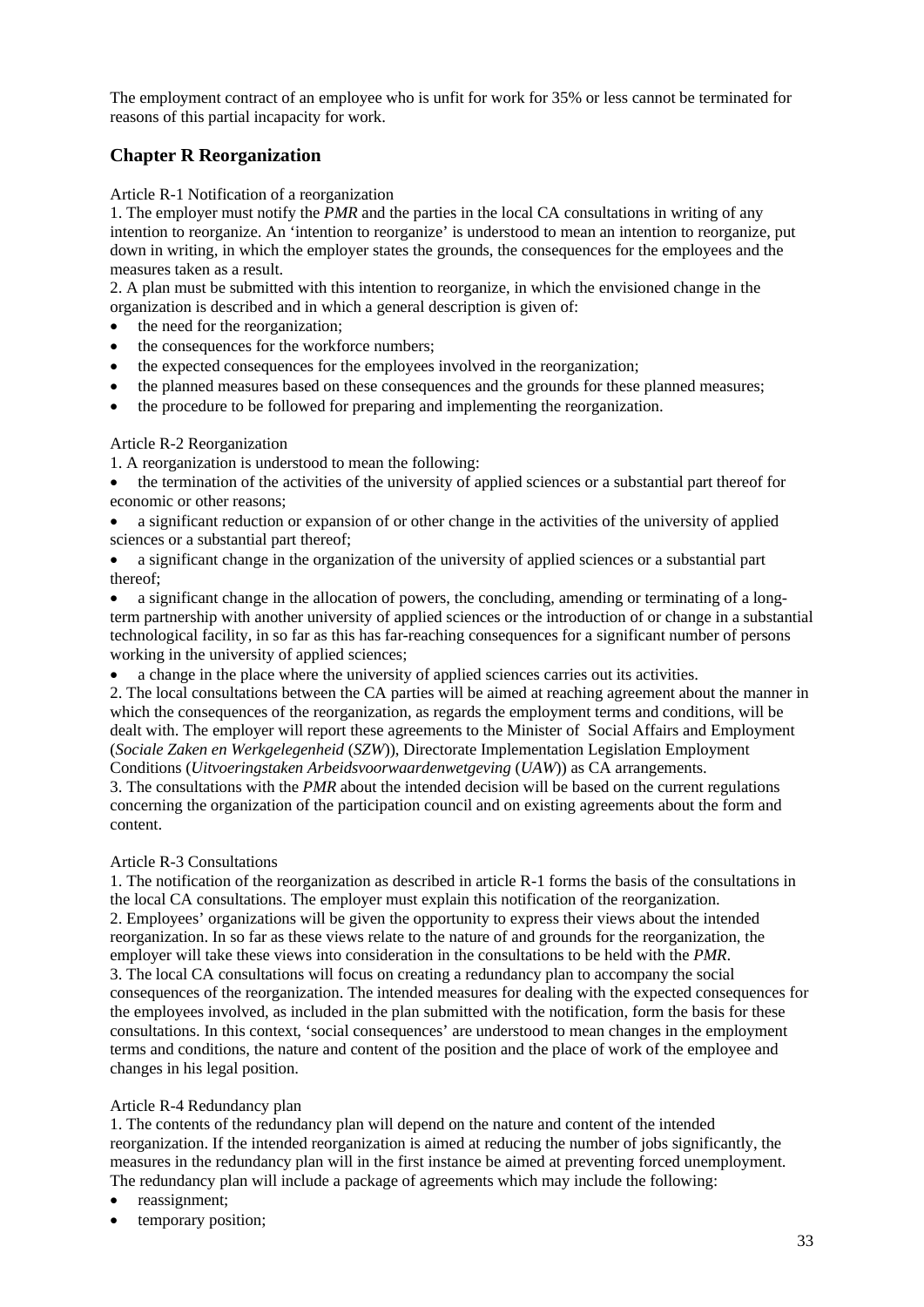- retraining, additional training, refresher courses;
- outplacement and other forms of external support to increase the employee's chances on the labour market;
- measures to remove impediments for natural turnover;
- the redundancy criteria if forced redundancy proves unavoidable;
- the period covered by the measures.

2. The local CA consultations will aim to complete the consultations regarding the redundancy plan to be implemented within three months of the notification of the reorganization. In joint consultation, the parties may submit a request to the local CA consultations for assistance or mediation. The employer will report the agreements in the redundancy plan to the Minister of Social Affairs and Employment (*Sociale Zaken en Werkgelegenheid* (*SZW*)), Directorate Implementation Legislation Employment Conditions (*Uitvoeringstaken Arbeidsvoorwaardenwetgeving* (*UAW*)) as CA arrangements.

# **Chapter S Objection and appeal**

Article S-1 Sectoral redundancy committee and dismissal on economic grounds

1. Parties to this CA set up an independent redundancy committee, as meant in article 7:671a, paragraph 2 CC. The redundancy committee is placed under the Foundation for Settlement of Education Disputes (*Stichting Onderwijsgeschillen*) in Utrecht.

2. The redundancy committee is authorized, in lieu of the Employee Insurance Agency

(*Uitvoeringsinstituut Werknemersverzekeringen (UWV))*, to grant the employer permission to give notice of termination of the employment contract pursuant article 7:669 paragraph 3 under a CC (dismissal on economic grounds).

3. The employer who wishes to terminate an employment contract with an employee by giving notice of termination pursuant to article 7:669 paragraph 3 under a CC (dismissal on economic grounds), is obliged first to file a request to that effect at the redundancy committee.

4. In its decision the redundancy committee will take into consideration the dismissal criteria laid down in the Social Plan applicable to the dismissal in question, which Social Plan has been reported to the Minister of Social Affairs and Employment (*Sociale Zaken en Werkgelegenheid* (*SZW*)), Directorate

Implementation Legislation Employment Conditions (*Uitvoeringstaken Arbeidsvoorwaardenwetgeving* (*UAW*)) as a CA. In the event no dismissal criteria have been laid down, the dismissal criteria of paragraph 4 of the redundancy Scheme (*Ontslagregeling*) will apply. The redundancy committee is subject to the Rules and Regulations Redundancy Committee (*Reglement Ontslagcommissie*), which have been published on [www.onderwijsgeschillen.nl.](http://www.onderwijsgeschillen.nl/)

Article S-2 Appeals committee for staff

1. Parties to this CA set up an appeals committee. The appeals committee is placed under the Foundation for Settlement of Education Disputes (*Stichting Onderwijsgeschillen*) in Utrecht.

2. Any employee whose interests have been harmed directly may lodge an appeal against a decision made by or on behalf of the employer, entailing:

a. a suspension;

b. a disciplinary measure, not being dismissal.

3. The appeal must be lodged with the committee within 6 weeks of the day following the day on which the decision against which the appeal is lodged was either sent to the employee or handed to him personally.

4. In the event of an appeal before the committee in which the employee's interests require immediate relief, the employee may submit a petition, stating reasons, to the committee's chairperson requesting preliminary relief pending the decision on the merits.

5. The committee's decision will have binding effect on both the employer and the employee.

6. The appeals committee and the procedure to be followed by the committee are subject to the Rules and Regulations for the appeals committee for higher professional education (*Regelement van de Commissie van Beroep HBO*), which have been published o[n www.onderwijsgeschillen.nl.](http://www.onderwijsgeschillen.nl/)

### Article S-3 Time limits

1. If a time limit is set in this CA, the relevant provisions of the Dutch General Extension of Time Limits Act (*Algemene termijnenwet*) will apply.

2. If a party concerned proves to the satisfaction of the competent authority that he could not have been aware of the commencement of a time limit set in this CA during which a claim can be enforced and that his interests were consequently harmed, the time limit will be deemed to have commenced when the party concerned could, in the opinion of the competent authority, have reasonably become aware of the existence of his claims.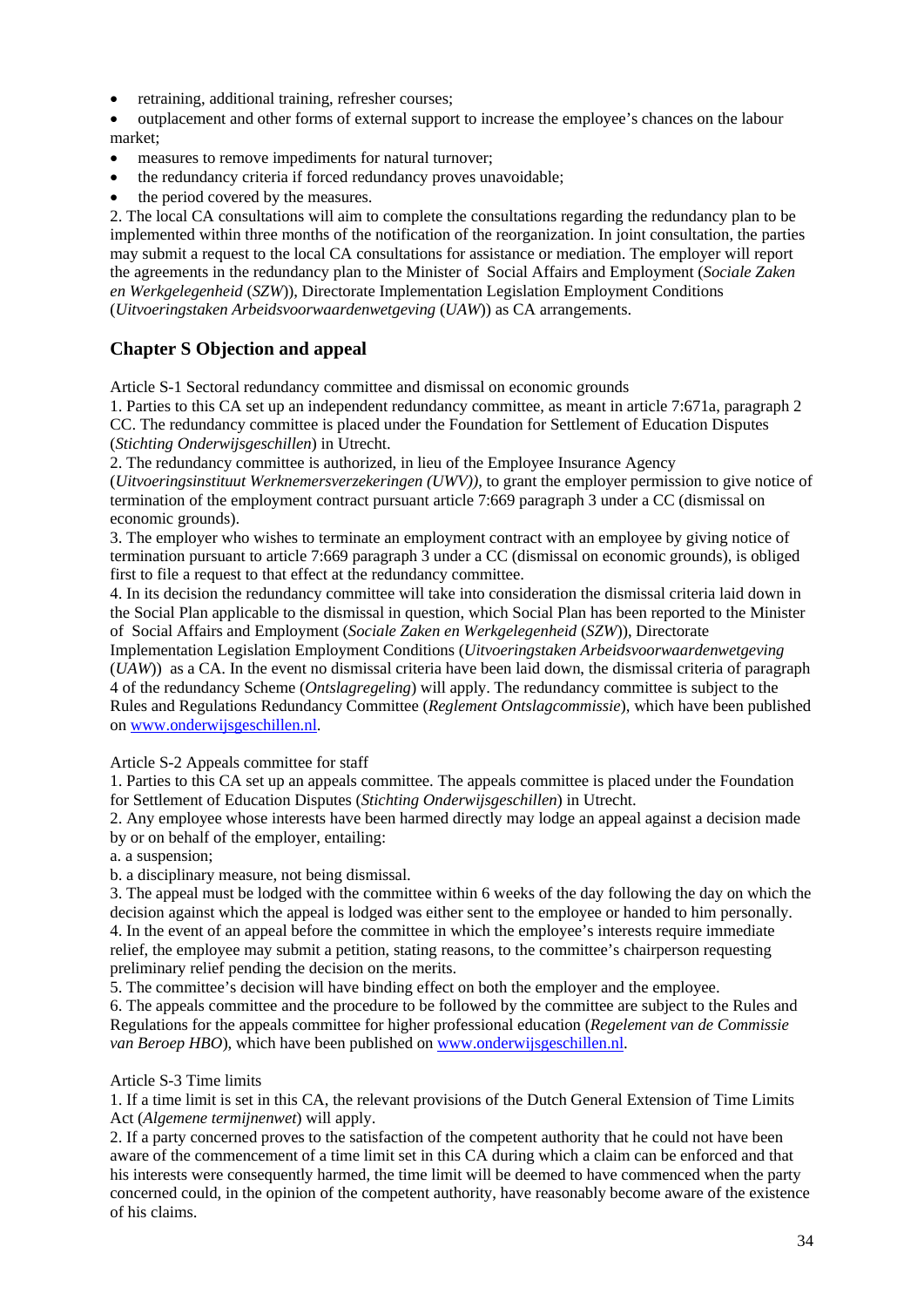#### Article S-4 Interpretation committee

The parties to this CA have established a permanent committee whose task is to interpret this CA against the backdrop of the negotiations conducted and the parties' intentions that have become apparent during these negotiations. The committee is made up of four persons and is composed of two representatives of the negotiating party on the part of the employer and two representatives of the negotiating party on the part of the employees. Each of the parties to this CA is authorized to apply to this committee.

### **Chapter T Social security and Social benefits**

### Article T-1 Pension

The provisions set out in the Pension Regulations of Stichting Pensioenfonds ABP apply to the pension scheme of employees considered to be government employees within the meaning of the Dutch ABP Privatization Act (*Wet privatisering ABP*, Bulletin of Acts and Decrees 1995, no. 639).

### Article T-2 Illness and incapacity for work

An employee or former employee, as referred to in article T1, who is prevented in full or in part from performing work on account of illness or incapacity for work, is subject to the provisions of: a. the *ZAHBO*;

b. the *ZW*, if he complies with the provisions of the *ZW* and he became ill after 1 January 2001;

c. the Pension Regulations of Stichting Pensioenfonds ABP.

### Article T-3 Unemployment

1. If an employee or former employee is wholly or partially unemployed, he may claim benefits pursuant to the *WW* and also claim an enhanced benefit pursuant to the *BWRHBO* if he complies with the provisions laid down in these regulations.

2. Contrary to the provisions of paragraph 1, if an employee or former employee as referred to in article T-1 became wholly or partially unemployed before 1 January 2001, he may claim benefits pursuant to the *BWRHBO* if he complies with the provisions of the *BWRHBO*.

3. To prevent and limit unemployment, the employee will be entitled to a personal reintegration procedure if he meets the conditions laid down in this CA. These conditions and the details of the personal reintegration procedure are included in appendix XII of this CA.

Article T-4 Group health insurance

1. The Association of Universities of Applied Sciences will arrange a group health insurance policy. The employee may make use of this insurance, in which event a special higher professional education premium applies for the additional insurance. Any university of applied sciences that does not wish to make use of the group health insurance, undertakes to offer its employees a comparable package under comparable terms and conditions.

2. Irrespective of whether the employee participates in the group health insurance scheme, he will receive an annual gross amount of  $\epsilon$ 300 proportionately to his full-time equivalent. This amount is pensionable.

Article T-5 Rights of surviving relatives in the event of the employee's death

1. In the event of the employee's death, the following persons will be eligible for a surviving dependants' benefit in the following order of priority:

a the partner of the deceased, if they were not divorced or permanently separated;

b the underage children of the deceased;

c the adult children, parents, brothers or sisters for whom the deceased was the breadwinner.

2. 'Children' within the meaning of paragraph 1 of this article are also understood to mean any natural children and children for whom the deceased provided foster care. 'Foster care' is understood to mean the care to ensure a child is provided for and raised as if it were one's own child, irrespective of any obligation to do so or whether any payment is received for doing so.

3. The surviving dependants' benefit in the event of the employee's death is equal to the amount formed by multiplying the benefit base by three and will be paid out by the employer as soon as possible but in any case within one month of the employee's death.

4. The income already paid to the employee before his death for a period after his death will be deducted from the benefit.

Article T-6 Occupational health and safety catalogue for universities of applied sciences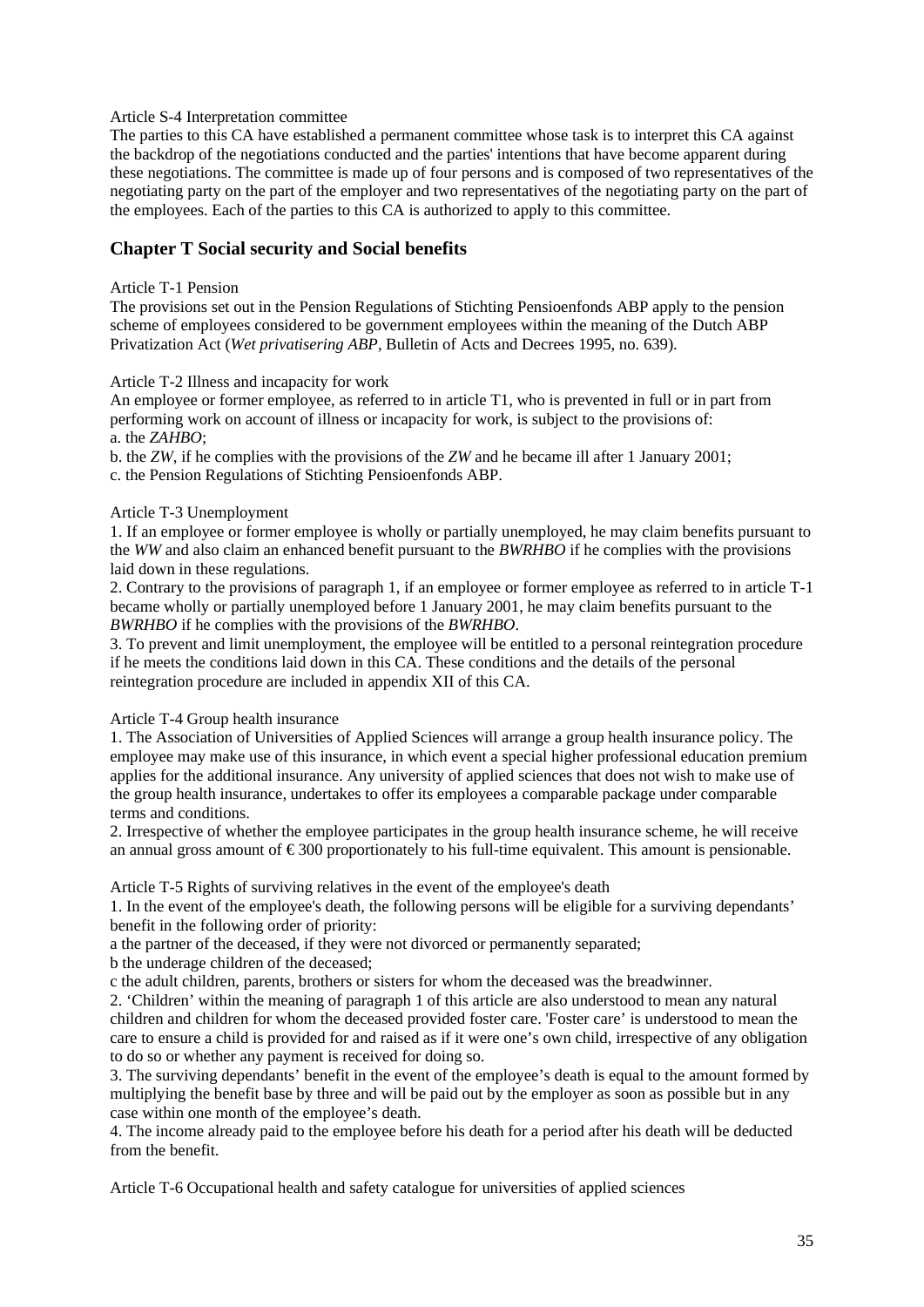The occupational health and safety catalogue for universities of applied sciences applies in the higher professional education sector. This catalogue can be found o[n www.arbocatalogushbo.nl](http://www.arbocatalogushbo.nl/)

### Article T-7 Demotion

An employee who, during a period of 10 years prior to the pension computation age pursuant the pension regulations *ABP*, accepts a lower-paid position with the same employer or another employer associated with the *ABP* will, at his own request and with application of chapter 3 of the pension regulations of the *ABP*, retain the pensionable income he received before he accepted the lower salary. The pension contribution appropriate for the difference between the lower-paid position and the former position will be divided between the employer and the employee in the usual way. Any changes in the pension regulations, the contribution level and or division may result in this CA article being amended.

### Article T-8 *WGA* contribution

The employer may recover part of the contribution component *WGA*-fixed under the Dutch Return to Work (Partially Disabled Persons) Regulations (*Regeling Werkhervatting Gedeeltelijk Arbeidsgeschikten, WGA*) from the employee. This recourse is subject to a maximum of 50% of the break-even contribution in the higher professional education sector. Under no circumstances will more be withheld than half the university's own contribution.

### Article T-9 Life-course savings scheme for universities of applied sciences

The regulations for the life-course savings scheme for universities of applied sciences was cancelled starting from 2012. The life-course savings scheme dating back to before that date is only open to employees who are covered by the transitional arrangements life-course savings. These arrangements can be found on the website of the Association of Universities of Applied Sciences [\(www.vereniginghogescholen.nl\)](http://www.vereniginghogescholen.nl/). The transitional arrangements distinguishes between participants who have saved more than  $\epsilon$ 3,000 or less than  $\epsilon$ 3,000. The text of the transitional arrangements has been published on the website of the Netherlands Tax Authorities.

Article T-10 Definition working week in the context of social security schemes

In the framework of the information the employer has to provide to the Employee Insurance Agency (*Uitvoeringsinstituut Werknemersverzekeringen* (*UWV*)) and with due consideration for the laws and regulations in the context of social security, the working hours for a standard full-time post are set at 36 salaried hours per week – irrespective of the applicable modality referred to in article J-2.

### **Chapter U Sexual harassment and aggression**

### Chapter U-1 Psychosocial work stress

The employer will draw up regulations concerning aggression, violence and intimidation, sexual intimidation, discrimination and bullying, regarding which regulations agreement must be reached with the *PMR*. These regulations will in any case contain the following:

- · the purpose of the regulations and the policy regarding sexual harassment and aggression;
- · the manner in which counsellors will be appointed, as well as the tasks and powers of these counsellors;
- · the manner in which undesired behaviour can be made known to a counsellor;

· regulations for the handling of a submitted complaint regarding sexual harassment and aggression, including the manner in which decisions will be given, by a committee to be established by the employer for that purpose;

· the stipulation that the employer will decide on the measures to be taken, including disciplinary measures, based on the decision of the aforementioned complaints committee. In the event that circumstances arise which, in the opinion of the employer, do not permit any delay, the employer may take measures before the complaints committee has given a decision;

· the manner in which the privacy of those involved will be protected.

### **Chapter V Local consultations and facilities for participation**

Article V-1 Consultations at local level group invalidity insurance

1. The employer will in any case hold consultations with the trade unions at local level about:

a. the consequences, as regards the employment terms and conditions, of drastic changes in the organization, including a reorganization as referred to in chapter R, and of a merger and division; b. the annual social report. The 'annual social report' is also understood to mean the part of the annual report dealing with employment relationships and developments within the labour organization. The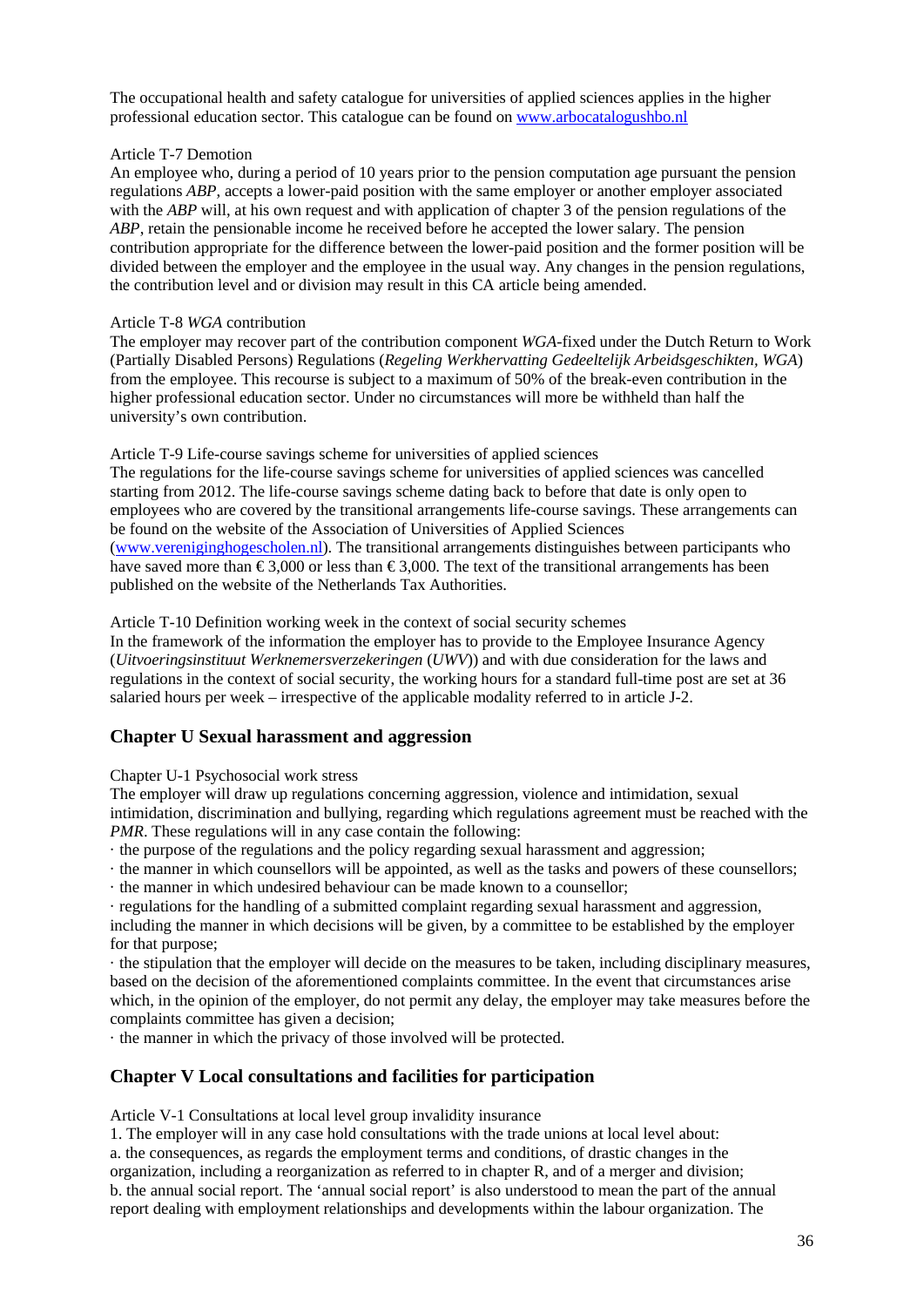following subjects and articles from the CA for universities of applied sciences must be taken into account in this respect:

- making the financial statements and budget available;
- reporting relevant developments in the areas of training and development;
- Article V-3, paragraph 2: the policy regarding flexible employment contracts;
- Article V-3, paragraph 4: the use of 'min-max' contracts;
- Article H-6: labour market allowance;
- Article I-6: public transport plan;
- spending the resources from the 'Convenant Leerkracht' (teacher covenant);
- professional space:
- professionalization plan;

c the employment policy in the broadest sense;

d the general outlines of the personnel policy, in so far as not contrary to the law.

This is understood to mean:

- recruitment, selection and appointment;
- appraisal/performance interviews;
- career policy;
- training:
- remuneration:
- dismissal;
- target group policy:

• the relationship between job differentiation, career policy and systemic personnel appraisal; e additions and changes to the options menu;

f the consequences of changing the place of work through appointment at university level; g the subjects referred to in article K:

- paid parental leave;
- childcare:
- older employees policy;
- group invalidity insurance;
- target group policy;
- participation jobs (voluntary work while on benefits);
- additional agreements concerning the travelling expenses scheme for commuting;
- teleworking:

h whether and in which way the trade union makes use of the communication channels of the university of applied sciences. Starting point will always be that the provision of information is compatible with the university's privacy policy;

i social safety.

2. The developments regarding the professionalization plan will be discussed in the local consultations between CA parties, during which information will be provided about the manner in which the resources available for this have been used. An item for consideration in these developments is whether an individual employee can actually make use of, for instance, training facilities over an extended period of time, without there being an automatic entitlement.

The CA parties will place these developments on the agenda on a regular basis and evaluate them in the CA consultations. Based on the outcome of the evaluation, it will be determined in the CA consultations whether the monitoring agreement will be continued.

3. Every university of applies sciences will have a whistleblower programme.

4. In the local CA consultations parties may agree on an arrangement to earmark, under certain conditions, 30% of the CA salary payable to a foreign employee as a (tax-free) payment.

5. In the local CA consultations parties may agree on an arrangement on standby duties and/or on-call duties.

6. In the consultations at local level, parties may agree on generation pact regulations.

Article V-2 Implementation of CA arrangements in consultation with the participation council Decisions of the employer preceded by consultations with the *PMR* in implementation of CA arrangements will become effective after they have been made known in such a way that every employee ought, in all reasonableness, to have been able to take note of them.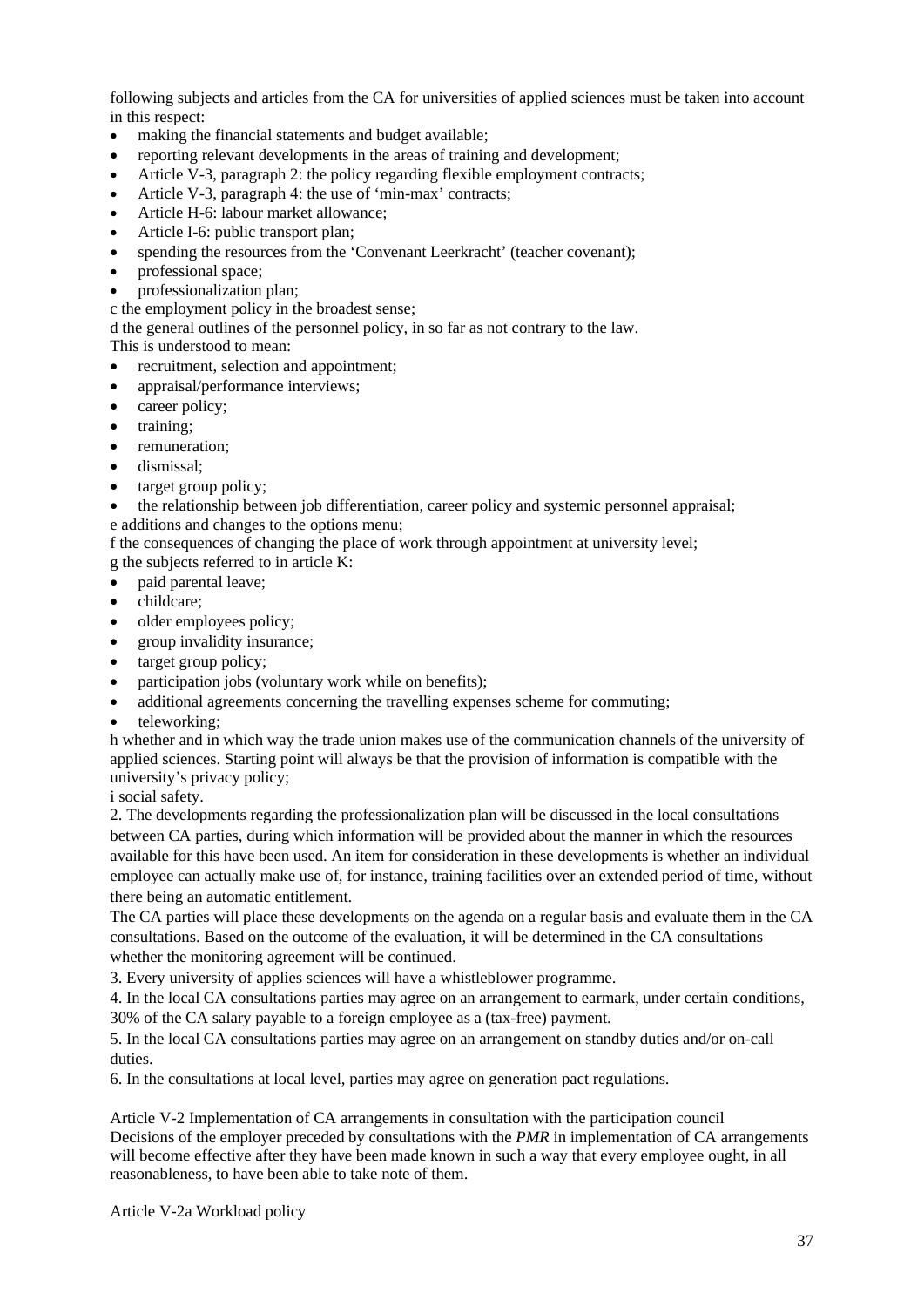1. Each university of applied sciences develops, in consultation with the *PMR* and before 1 April 2019, a policy to prevent too high a workload. The policy leaves room for degree programmes and service departments to develop their own approach, depending on the specific needs and circumstances within the study or degree programmes and the service departments. Attention is to be paid, in any case, to:

- hazard identification and risk assessment (*RI&E*);
- employee survey;
- position of starting employee, more in particular of starting lecturers;
- dealing with the employee's peak load and employability time;
- energy boosts;
- leadership;
- working climate (cooperation in team/with management);
- organising in a more effective way (thinking about priorities);
- *MR* training, managers and teams;
- the available budget and possible future means;
- staffing schedule in a qualitative and in a quantitative sense.

2. If a university of applied sciences does not develop a policy in a specific field, it must explain the reason why not. The social annual report of the university of applied sciences must report on the practicability and the effectiveness of the policy.

### Article V-3 Flexible workforce

1. The development of the workforce, in terms of quality and quantity, will be discussed annually in the local consultations of the CA parties.

2. The employer will endeavour to avoid, as much as possible, flexible employment contracts (including on-call contracts and similar agreements), which place the employee in an unfavourable position. 3. In order to prevent undesirable consequences of freelance contracts, the employer may make use of 'zero

hours' contracts<sup>[12](#page-37-0)</sup>.

4. The employer will render account for the use of 'min-max' contracts<sup>[13](#page-37-1)</sup> in the annual social plan, stating the number of contracts and the range (difference between the minimum and maximum number of hours) of the contracts.

### Article V-3a Types of contract and budget

1. The employer determines, in consultation with the *PMR* and as part of the main features of the budget, which types of contracts other than those referred to in articles D-2 and D-3 are required for the proper operation of the university of applied sciences.

2. The employer sets, in consultation with the *PMR*, a maximum percentage with regard to the work that may be performed on the basis of other contracts than those referred to in articles D-2 and D-3. The *PMR* has the right of consent with respect to the main features of the budget.

### Article V-4 Facilities for participation councils

The employer provides facilities in terms of time to any employee who is the chairperson or member of a participation council (*MR*) or a joint participation council (*GMR*), faculty participation council or a central services or degree programme participation council, if the employee is employed by the employer, with due observance of what is set out in the table below. These facilities are regarded as a minimum which applies if parties do not succeed in reaching an agreement. 'Large universities' are understood to be universities of applied sciences with more than 4000 students and 'small universities' are understood to be universities of applied sciences with fewer than 4000 students.

Participation council (*MR*)/joint participation council (*GMR*):

- chairperson:

- large universities standard 0.25 of the standard full-time employment;
- small universities standard 0.15 of the standard full-time employment;
- member:
- large universities standard 0.15 of the standard full-time employment;
- small universities standard 0.10 of the standard full-time employment;

<span id="page-37-0"></span> $12$  A 'zero-hours contract' is an employment contract based on which the employee is available on call. It is characterized by the fact that the employer will not offer any guarantee whatsoever that the employee will be called.

<span id="page-37-1"></span><sup>&</sup>lt;sup>13</sup> A 'min-max' contract is an employment contract based on which the employee is available on call. It is characterized by the fact that the employer guarantees a certain number of hours of work (a minimum of x and a maximum of y hours a month).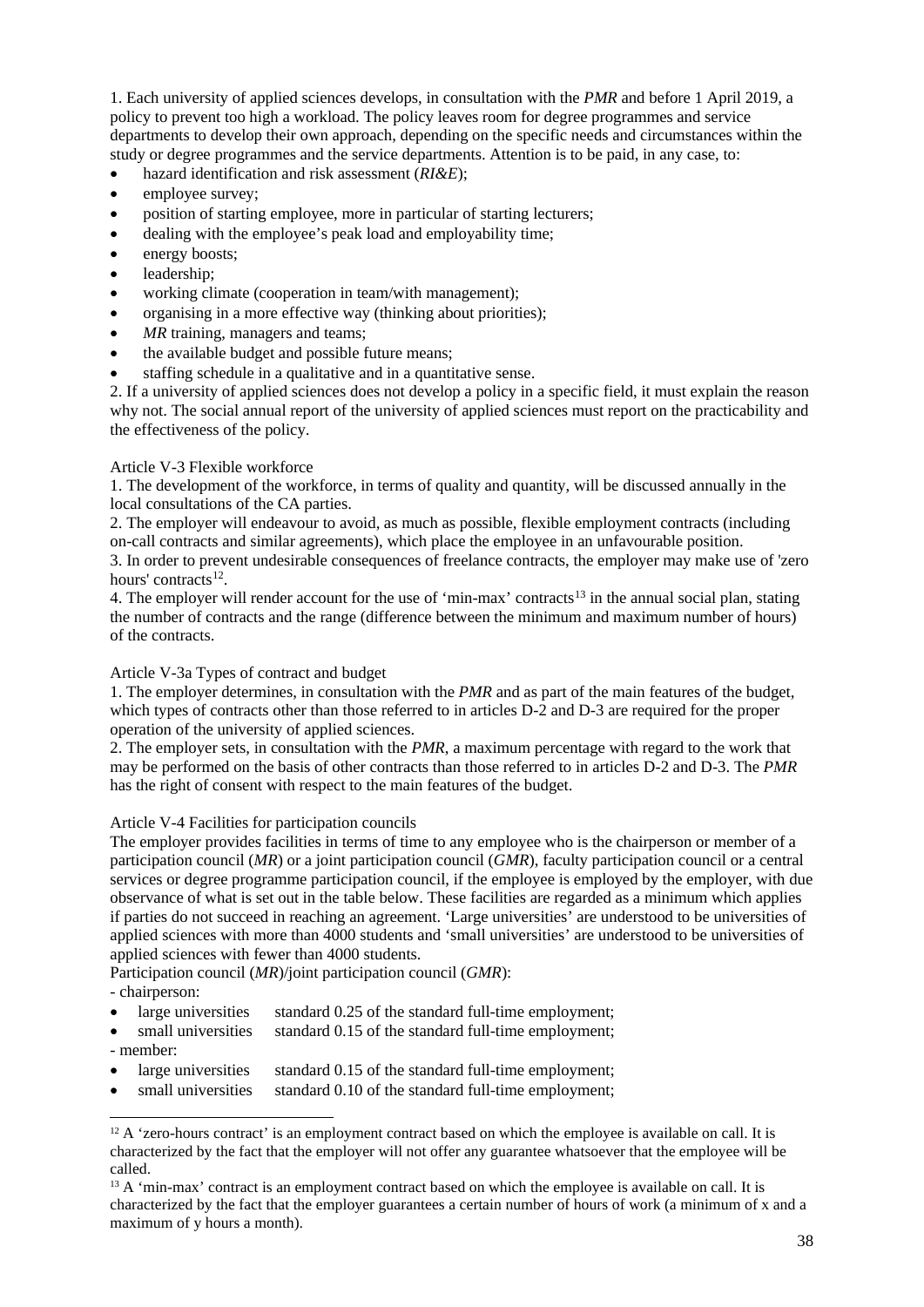Faculty participation council (*MR*):

- chairperson:

- large universities standard 0.15 of the standard full-time employment;
- small universities standard 0.10 of the standard full-time employment;
- member:
- large universities standard 0.10 of the standard full-time employment;
- small universities standard  $0.075$  of the standard full-time employment:

Degree programme participation council: standard 0.025 of the standard full-time employment for every member, including the chairperson.

Central services participation council: standard 0.025 of the standard full-time employment for every member, including the chairperson. The number of hours of these facilities may be departed from.

### Article V-5 Agreements on facilities

At the beginning of each term of office, the board and the participation council (*MR*) make further arrangements concerning the facilities and lay these arrangements down in the participation regulations. The following subjects will in any case be addressed:

- Time involved: time involved in meetings, mutual consultations, training
- Administrative support
- Training and professionalization
- Financial support and budget
- Legal support and possibly engaging internal and/or external expertise

### Article V-6 Degree programme committee

The employer will grant a standard facility in terms of time, which is 0.025 of the standard full-time employment, to any employee who is the chairperson or member of a degree programme committee. The number of hours of these facilities may be departed from.

#### Article V-7 Trade union facilities

In consultation with the trade unions, the employer will make facilities available for members' meetings of trade unions, such as conference rooms and use of electronic and regular notice boards.

Article V-8 Leave for consultation or advisory activities

1. If there is reason to do so according to rules to be given by the Minister of Education, Culture and Science or the Minister of Economic Affairs and Climate, the employer will grant the employee, on request, short-term or long-term special leave from some or all of his activities for:

a carrying out activities relating to the legal status in or for the benefit of committees for organized consultations as referred to in Title IV of the Dutch Legal Status (Education Personnel) Decree (*Rechtspositiebesluit onderwijspersoneel*);

b carrying out activities for the benefit of a federation of civil servants' associations represented in the Central Civil Service Consultative Committee (*Centrale Commissie van Georganiseerd Overleg in Ambtenarenzaken*) or the Council for Public Sector Personnel Policy (*Raad voor* 

*Overheidspersoneelsbeleid*), or any association affiliated with such a federation of which he is a member; c participating, at the invitation of a federation or association as referred to under b, as a student in a course for a period not exceeding five days a year, in so far as the employee is an executive member of the relevant federation or association, or for a period not exceeding six days every two years, in so far as the employee is a member of the relevant federation or association, if and in so far as it is not possible to change working hours.

2. If there is reason to do so according to rules to be given by the Minister of Education, Culture and Science or the Minister of Economic Affairs and Climate, the employer will grant the employee, on request, short-term or long-term special leave from some or all of his activities for carrying out activities for the benefit of committees to be designated by the Minister of Education, Culture and Science.

3. An employee who does not have a teaching position will be entitled to a maximum of 208 hours of special leave without loss of income if he is appointed by a federation or an association as referred to in paragraph 1(b) to engage in administrative and/or representative activities within this federation or association, unless the interests of the service should dictate otherwise. The maximum entitlement to special leave for the activities as referred to in paragraph 1(b) and (c) is 240 hours in total. If the employee as referred to in paragraph 1 is a member of the executive committee of a federation, the maximum entitlement to leave pursuant to paragraph 1 is 320 hours in total.

4a. Leave as referred to in paragraphs 1, 2 and 3 of this article will be granted without loss of income.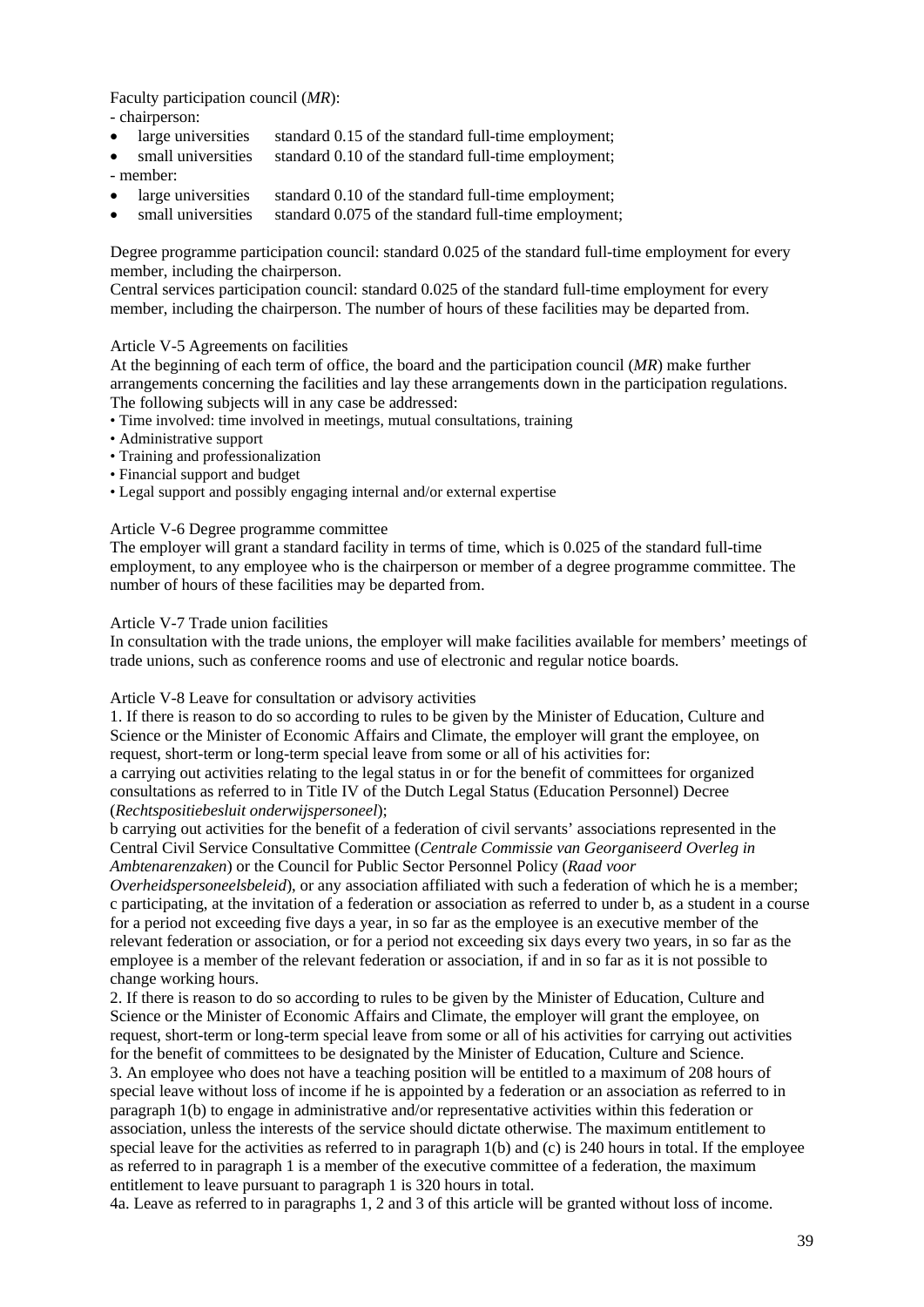4b. With regard to the manner in which leave as referred to in paragraph 1(a) and (b) of this article is requested for a period commencing on 1 August and ending on 31 July of the following year, and the number of hours and other conditions for and the consequences of this leave, the employer will be indemnified in accordance with the provisions of the 'Agreement concerning trade union facilities for Higher Professional Education', included in appendix VI.

Before 1 August of every year, the CA parties will agree on the adjustment of the indemnification amount included in appendix VI.

4c. With regard to the manner in which leave as referred to in paragraph 2 of this article is to be requested, the maximum duration and the number of hours, as well as the other conditions for and the consequences of this leave and the manner in which the employer is to be indemnified, the regulations will be applied as laid down by the Minister of Education, Culture and Science.

5. Contrary to the provisions of paragraph 4 of this article, leave as referred to in paragraph 1, the main purpose of which is to enable the employee to perform the duties of an executive officer of a federation or an association referred to in paragraph 1(b), will be granted for a maximum of two years and without pay. 6. In the event that long-term special leave is granted pursuant to paragraph 1 or 2 of this article, the provisions of article Q-5 will apply by analogy with regard to the end of such leave.

### **Chapter W Transitional and final provisions**

Article W-1 Transitional provisions

The employer guarantees the employees their individual rights arising from:

a Title V of the Dutch Legal Status (Education Personnel) Decree (*Rechtspositie Besluit* 

*Onderwijspersoneel*) (Bulletin of Acts and Decrees 1985, 110), as it read on 1 August 1993;

b the Social Policy Framework for the Increase in Scale, Allocation of Tasks and Concentration operation (*Sociaal BeleidsKader behorende bij de operatie gericht op Schaalvergroting, Taakverdeling en Concentratie*) (SBK-STC 1986-1990); or

c other written salary guarantees agreed on prior to the entry into force of the 1993-1995 CA for universities of applied sciences.

Article W-2 Transitory provision for job differentiation

1. An employee employed by the employer on 31 July 1993 and on 1 August 1993 and who, due to the implementation of job differentiation for teaching positions, is appointed to a teaching position with a lower job grade than the position he held prior to this implementation will retain his entitlement to the maximum of the highest grade associated with the position he was appointed to just before this implementation.

2. An employee who entered the employ of the employer on or after 1 August 1993 and who, due to the implementation of job differentiation for teaching positions, is appointed to a teaching position with a lower job grade than the position he held prior to this implementation will retain his entitlement to the salary associated with the line number of the grade he was assigned to just before this implementation.

Article W-3 Transitory provision for job classification and remuneration and appraisal

1. If, as a result of the application of the job evaluation system, a lower job grade applies, the employee will retain his prospects of the maximum salary of the job grade, as laid down in the employment agreement (guaranteed grade).

2. An employee who comes under the scope of paragraph 1 cannot advance within his job grade at a higher speed than in his former situation.

3. An employee will advance successively through his present job grade in accordance with the standard percentage for this grade and will be appraised based on his present job grade. When the lowest initial year of the guaranteed grade has been reached, the appraisal will remain in accordance with the job grade and the standard percentage for the guaranteed grade will apply.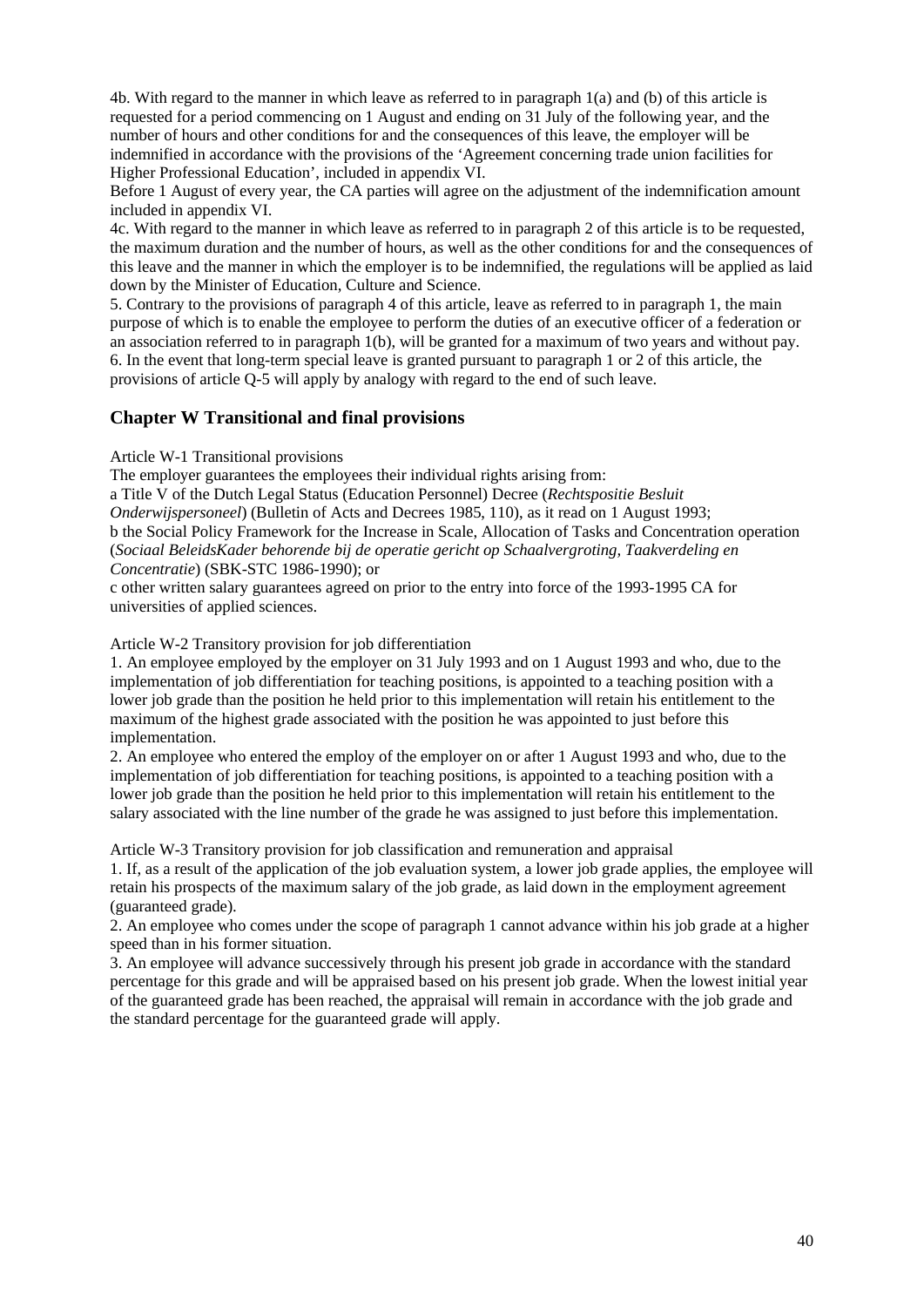### **Appendix I: List of Members of the Association of Universities of Applied Sciences**

Amsterdamse Hogeschool voor de Kunsten ArtEZ Hogeschool voor de kunsten Avans Hogeschool Christelijke Hogeschool Ede Codarts Rotterdam De Haagse Hogeschool Design Academy Eindhoven Driestar Hogeschool Fontys Hogescholen Gerrit Rietveld Academie Hanzehogeschool Groningen HAS Hogeschool Hogeschool Arnhem en Nijmegen Hogeschool de Kempel Hogeschool der Kunsten Den Haag Hogeschool van Amsterdam Hogeschool Inholland Hogeschool iPabo Hogeschool Leiden Hogeschool Rotterdam Hogeschool Utrecht Hogeschool Van Hall Larenstein Hogeschool Viaa Hogeschool voor de Kunsten Utrecht Hotelschool The Hague HZ University of Applied Sciences Iselinge Hogeschool Katholieke Pabo Zwolle Marnix Academie NHL Hogeschool NHTV internationaal hoger onderwijs Breda Saxion Stenden Hogeschool Thomas More Hogeschool Vilentum Hogeschool Windesheim Zuyd Hogeschool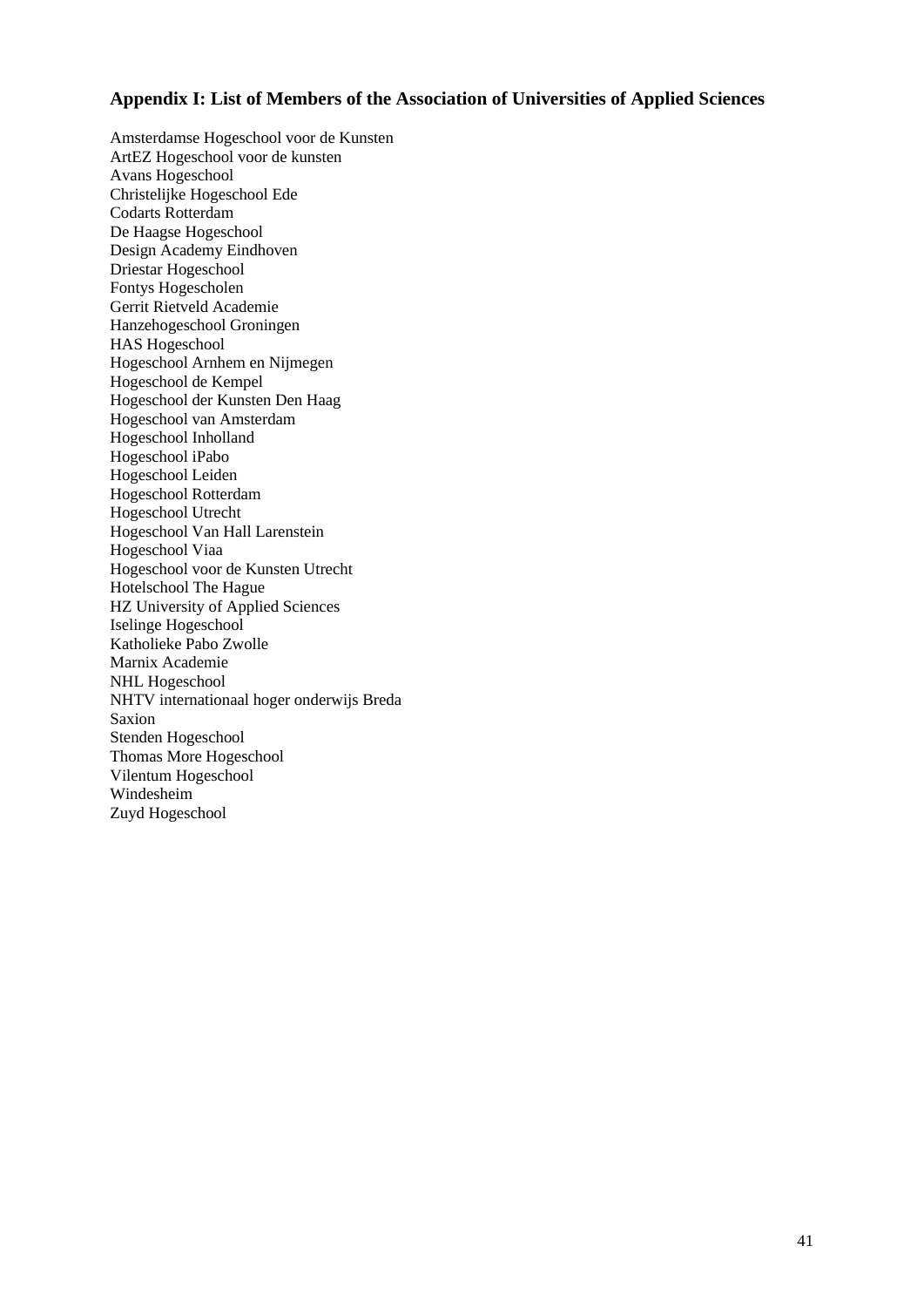### **Appendix II: Employment contract format**

The undersigned:

................................... (name legal person)

as university board of

................................... (name university/universities of applied sciences)

having it registered offices in .................... (place of domicile)

in this matter lawfully represented by ................................... (first name and last name) ................................... (position)

hereinafter to be referred to as 'the Employer'

and

................................... (first name and last name) living in ........................ (place of domicile) at ............................ (address) born in ........................ (place of birth) on ................................ (date of birth)

hereinafter to be referred to as 'the Employee'

have agreed as follows:

The Employee is employed as from... (date of employment or date of most recent change in position) ... as (a) ...................(one job title).

The employment contract is entered into for

- an indefinite period of time as referred to in article D-2 of the 2020 Collective Agreement for universities of applied sciences, subject to a probationary period of two months\*

- a definite period of time with the prospect of an employment contract for an indefinite period of time as referred to in article D-3 of the 2020 Collective Agreement for universities of applied sciences\*

The probation period amounts to one month for an employment contract for a definite period of time of more than six months but less than two years. The probation period amounts to two months for an employment contract for a definite period of time of two years or more.\*

- a definite period of time as referred to in article D-4 of the 2020 Collective Agreement for universities of applied sciences and ends by operation of law on … (date).

The probationary period amounts to one month for an employment contract for a definite period of time of more than six months but less than two years. The probation period amounts to two months for an employment contract for a definite period of time of two years or more.\*

- a definite period of time as referred to in article D-4 paragraph 3 of the 2020 Collective Agreement for universities of applied sciences and ends by operation of law when the funding of the research ends, i.e. on … (date)

The probationary period amounts to one month for an employment contract for a definite period of time of more than six months but less than two years. The probation period amounts to two months for an employment contract for a definite period of time of two years or more.\*

- a definite period of time as referred to in article D-4 paragraph 4 of the 2020 Collective Agreement for universities of applied sciences and ends by operation of law on the end date of the specific project, i.e. on … (date)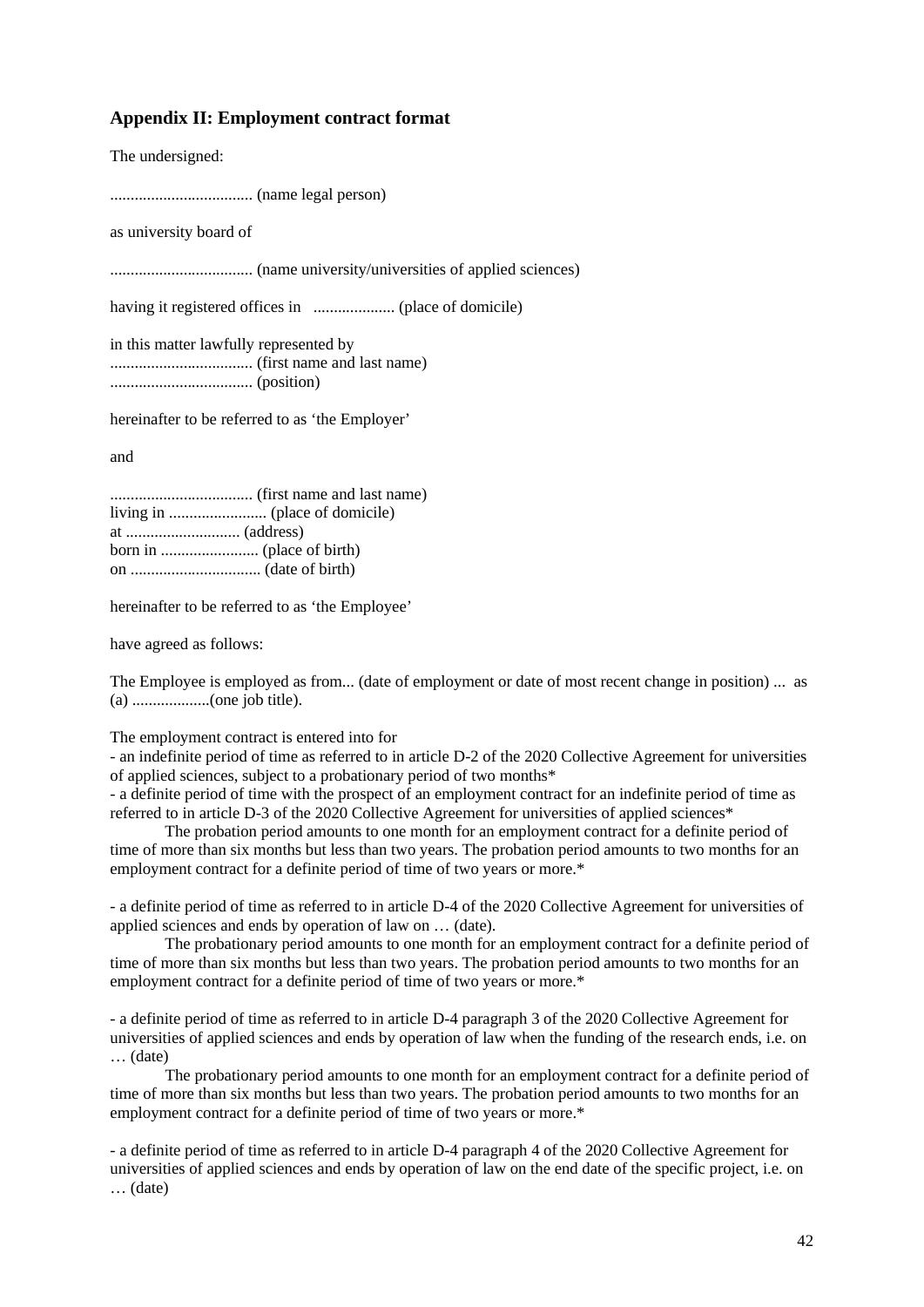The probationary period amounts to one month for an employment contract for a definite period of time of more than six months but less than two years. The probation period amounts to two months for an employment contract for a definite period of time of two years or more.\*

- a definite period of time in the position of lector/associate lector in salary scale 14, 15 or 16\* as referred to in article D-4 paragraph 2 and ends by operation of law on … (date)

(\* please delete if not applicable)

In so far as required, the parties will observe a notice period on the basis of article Q-2, paragraph 3 of the 2020 Collective Agreement for universities of applied sciences.

The job grade pertaining to the position is .... The salary for a full-time equivalent amounts to .... (salary level ….).

The salary will be paid per calendar month, and will be raised in the month of May by a holiday allowance and in the month of December by a regular year-end bonus as referred to in article H-1 of the 2020 Collective Agreement for universities of applied sciences. The allowance pursuant to article T-4, paragraph 2 will be paid on a monthly basis. In so far as applicable, the salary will be raised annually in the month of …., with due observance of article H-3 of the 2020 Collective Agreement for universities of applied sciences.

The working hours agreed on amount to ….. (fraction: 1.0 or 0.1) on an annual basis for standard full-time employment and the actual number of working hours of the employee amount to … per week on the basis of a working pattern of 8 hours per day\*, in accordance with article J-2 of the 2020 Collective Agreement for universities of applied sciences .

\* The regular working day is 8 hours, unless the Employer and the Employee agree otherwise.

The holiday entitlement of the Employee will be calculated with due observance of Chapter J of the 2020 Collective Agreement for universities of applied sciences.

When terminating the employment, the Employer and the Employee will observe the relevant provisions laid down in the 2020 Collective Agreement for universities of applied sciences.

The Employer will take out pension insurance for the Employee with the Foundation Pension Fund ABP. (*ABP-* General Pension Fund for Public Employees, *Algemeen Burgerlijk Pensioenfonds*).

Miscellaneous provisions:

(for example competition clause, obligation to move house or working days agreed upon).

This employment contract is governed by the 2020 Collective Agreement for universities of applied sciences and its legally valid collective agreement that succeed the present CA, including the additions to and the amendments of this CA. This contract is also governed by the *BWRHBO*, the Netherlands Universities of Applies Sciences Enhanced Unemployment Scheme (*Bovenwettelijke werkloosheidsregeling hbo (BWRHBO))* and the *ZAHBO*, the Illness and Invalidity Benefit Scheme for employees in the Higher Professional Education sector (*Ziekte en arbeidsongeschiktheidsregeling Hoger Beroepsonderwijs*). This contract replaces all previous contracts that were entered into between the Employer and the Employee.

The Employer will be obliged to actively inform the Employee on his options in the event the Employee leaves employment due to illness.

If the Employee leaves employment while he is ill, he is obliged:

a) to inform the Employer immediately about the fact that he is ill;

b) to respond to a request by the Employer's occupational physician and/or the Employer's occupational consultant;

c) to cooperate in the reintegration procedure or trial placement offered on behalf of the Employer; d) to apply for an (early) *IVA* benefit (Full Invalidity Benefit Regulations, *Regeling inkomensvoorziening volledig arbeidsongeschikten*) if and as soon as the occupational physician should think the Employee can apply for this.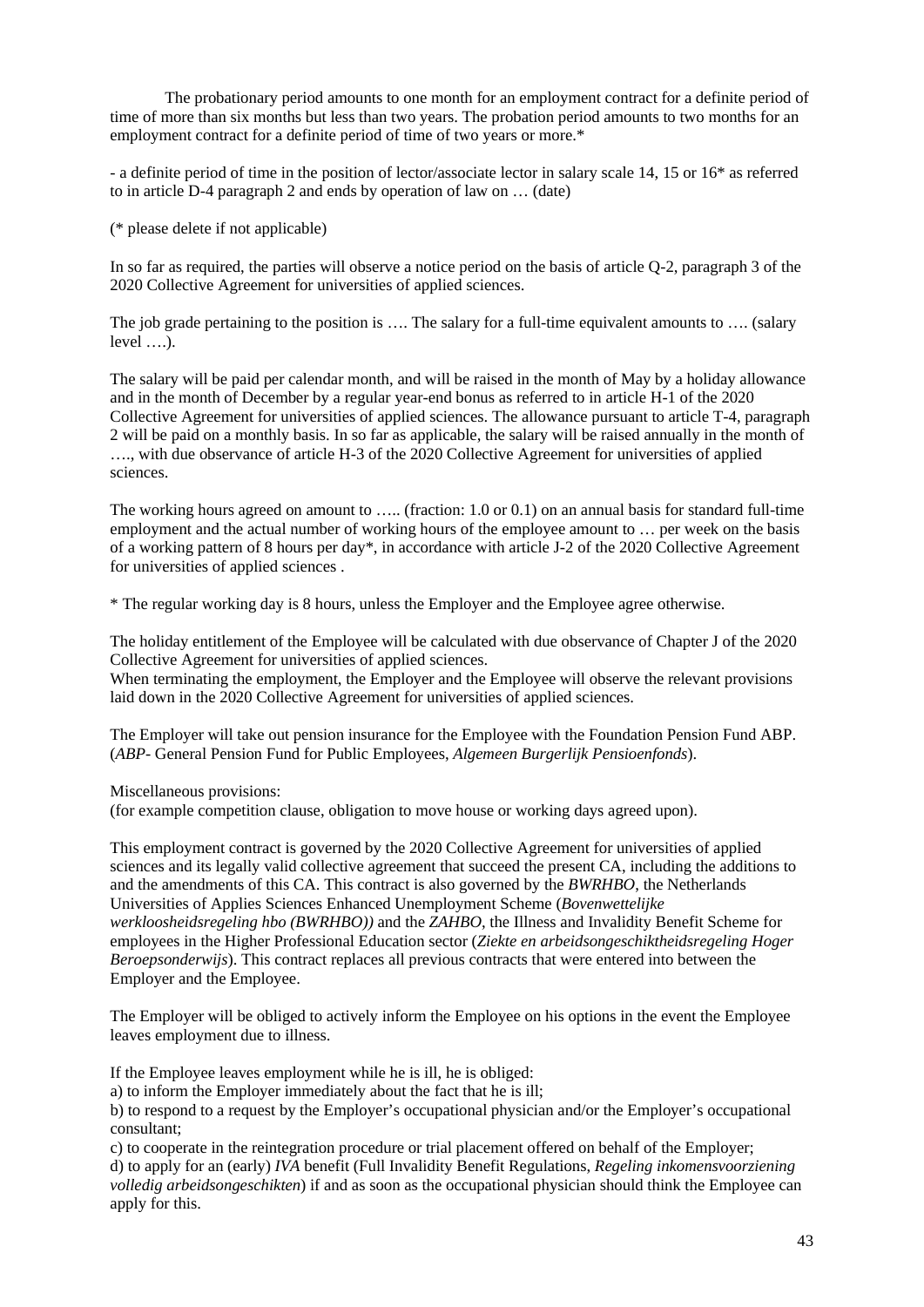The Employer is obliged to prevent that the Employee will be approached by both the *UWV* (Employee Insurance Agency, *Uitvoeringsinstituut Werknemersverzekeringen*) and the Employer's occupational physician and/or the Employer's occupational consultant.

Thus agreed upon and drafted and signed in duplicate on …. 20.. in….

…………………… …………………………

Employer Employee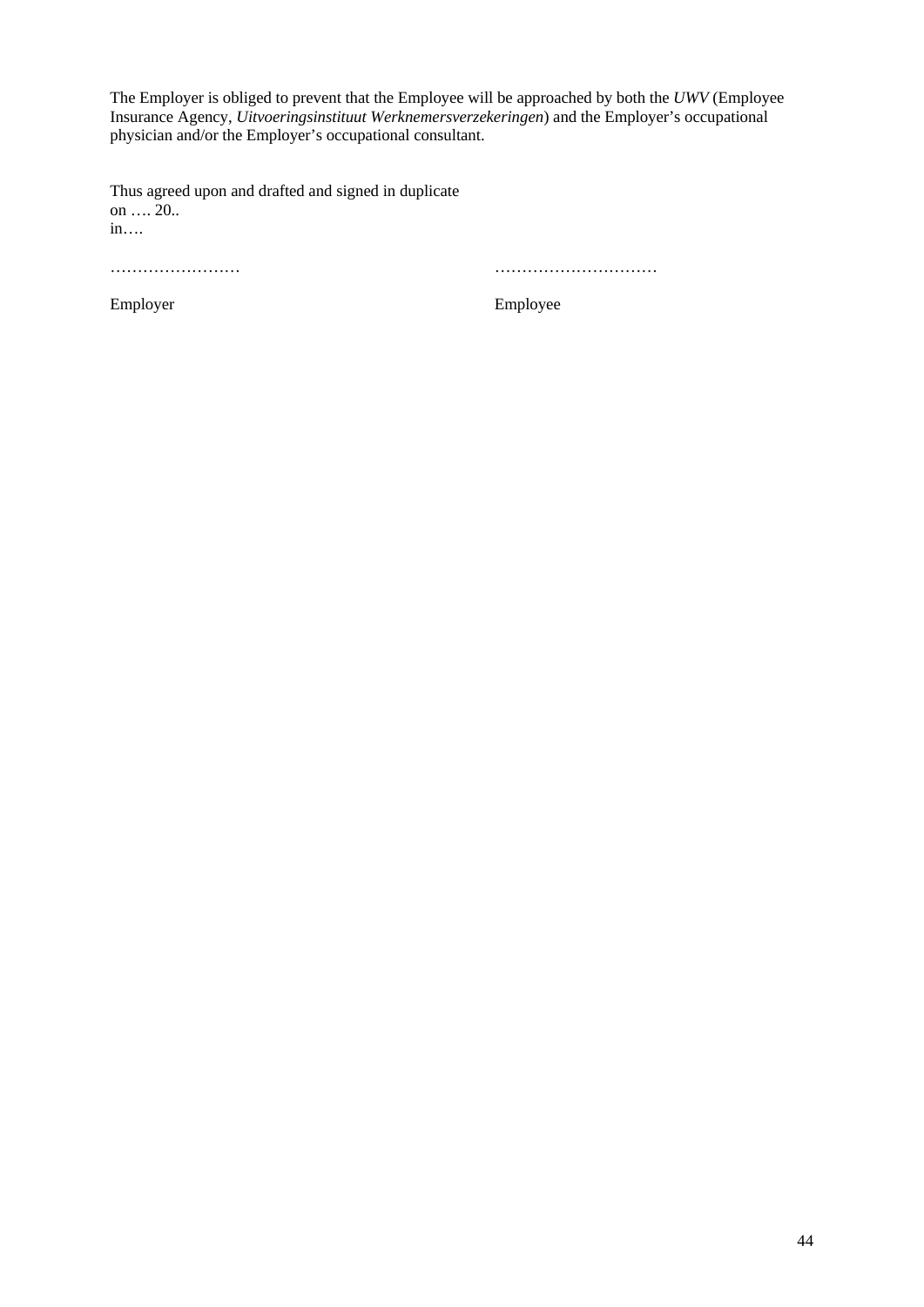# **Appendix III Job grades**

| Schaal         | Norm % | 1-7-2020 | 2,75%    | Initial salary |          |          |
|----------------|--------|----------|----------|----------------|----------|----------|
|                |        | Min      | Max      |                |          |          |
| $\mathbf{1}$   | 2,7%   | 1.721,84 | 2.017,43 |                |          |          |
| $\overline{c}$ | 3,1%   | 1.806,88 | 2.221,67 |                |          |          |
| 3              | 3,0%   | 1.848,27 | 2.422,15 |                |          |          |
| 4              | 2,9%   | 1.888,43 | 2.551,19 |                |          |          |
| 5              | 3,0%   | 1.963,82 | 2.681,51 |                |          |          |
| 6              | 2,8%   | 2.001,24 | 2.791,85 | 1.946,07       |          |          |
| 7              | 2,6%   | 2.273,10 | 3.077,54 | 2.214,23       |          |          |
| 8              | 2,5%   | 2.598,89 | 3.479,70 | 2.533,71       |          |          |
| 9              | 3,4%   | 2.845,48 | 3.920,50 | 2.652,51       | 2.748,97 |          |
| 10             | 3,4%   | 2.845,48 | 4.307,66 | 2.652,51       | 2.748,97 |          |
| 11             | 2,8%   | 3.658,64 | 5.026,85 | 3.453,16       | 3.555,90 |          |
| 12             | 2,2%   | 4.445,52 | 5.717,25 | 4.250,01       | 4.347,76 |          |
| 13             | 2,2%   | 5.092,01 | 6.202,13 | 4.867,74       | 4.980,51 |          |
| 14             | 2,4%   | 5.345,12 | 6.813,59 | 5.088,27       | 5.217,31 |          |
| 15             | 2,5%   | 5.797,43 | 7.485,19 | 5.362,67       | 5.508,02 | 5.652,11 |
| 16             | 2,7%   | 6.284,85 | 8.225,67 | 5.776,15       | 5.945,29 | 6.115,68 |
| 17             | 2,8%   | 6.813,59 | 9.038,84 | 6.240,99       | 6.431,43 | 6.623,14 |
| 18             | 2,8%   | 7.485,19 | 9.933,45 | 6.856,18       | 7.065,42 | 7.275,92 |

#### Legend



the initial salary that can be used in the relevant year for employees commencing employment on or after 1 January of that year = not applicable

The minimum and maximum salary amount for the above job grades have been laid down in article H-3 of the CA. The speed with which the employee can advance to the maximum of the job grade is determined based on the outcome of the annual performance appraisal. A standard percentage is laid down for each job grade. A positive appraisal will result in a salary increase by the standard percentage applicable to the relevant job grade. The standard percentage will be calculated based on the maximum of the grade.

With effect from 1 January 2009, the regular situation will apply with the following initial years:

- for job grades 1 to 2: no initial years
- for job grades 3 to 8: a maximum of 1 year
- for job grades 9 to 14: a maximum of 2 years
- for job grades 15 to 18: a maximum of 3 years.

Student assistant salaries

| Student assistant<br>salaries |          |
|-------------------------------|----------|
| Start date                    | 1-7-2020 |
|                               | 2.001,24 |
|                               | 2.079,41 |
|                               | 2.157,58 |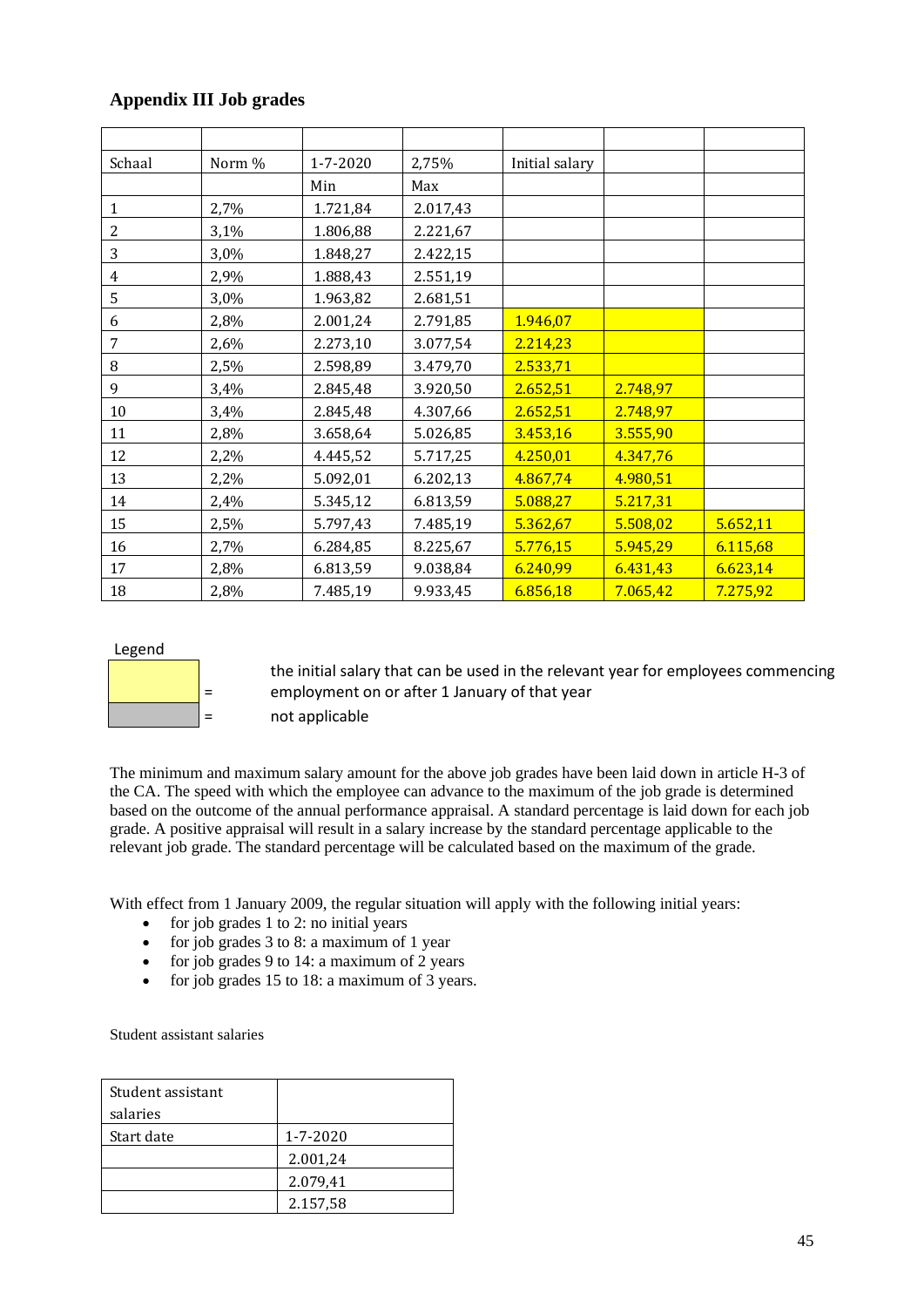| 1-7-2020 |
|----------|
| 2,75%    |
| 168,25   |
|          |
|          |
|          |
| 1-7-2020 |
| 2,75%    |
| 2.019,01 |
|          |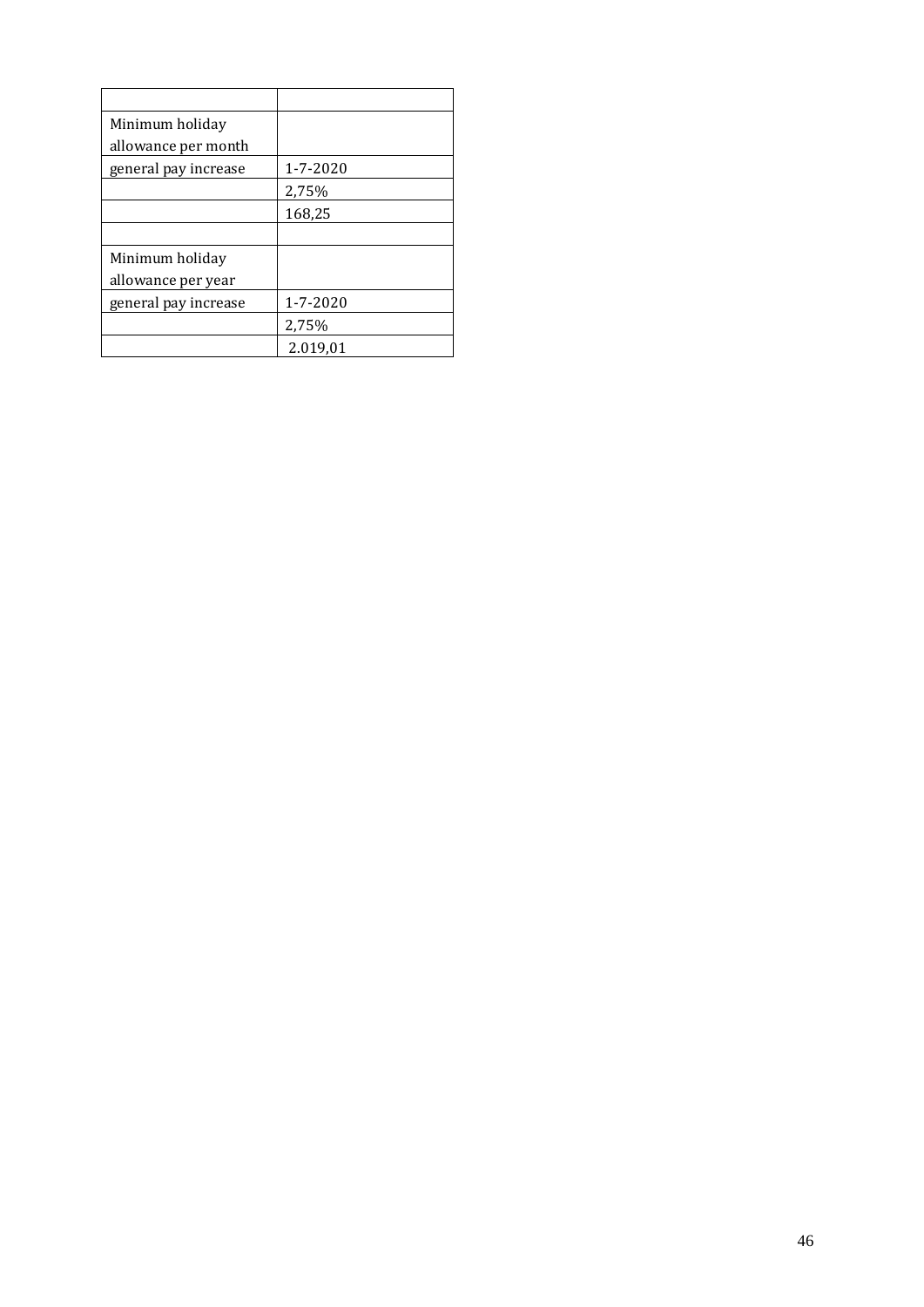# **Appendix IV Trade union contribution scheme**

Article 1 Nature of the scheme

This scheme makes it possible to use components of the gross pay for the payment of the trade union contribution.

Article 2 Trade union contribution The total contribution for the relevant calendar year qualifies for the scheme.

Article 3 Conditions for the tax-free payment of the trade union contribution The scheme applies to any employee who is registered with a trade union that is represented in the SER (Social economic Council, *Sociaal Economische Raad*), or at the RMU (Orthodox Reformed Social Union, *Reformatorisch Maatschappelijke Unie*) or at the CGMV(Christian Network Dutch Reformed Social Association, *Christennetwerk Gereformeerd Maatschappelijk Verbond*).

Explanatory note: these organizations are:

• AOb and ABVAKABO FNV

• CNV Onderwijs

• *UNIENFTO* FvOv/CMHF:

Koninklijke Vereniging van Leraren Lichamelijke Opvoeding (KVLO) Koninklijke Nederlandse Toonkunstenaars Vereniging (KNTV) Nederlandse Vereniging voor Logopedie en Foniatrie/O (NVLF/O) Vereniging Leraren Beeldende Vakken (VLBV) Vereniging Leraren Schoolmuziek (VLS) Nederlandse Vereniging voor Onderwijspersoneel (NVOP) NVS-NVL, vereniging van schooldecanen en leerlingbegeleiders Vereniging van Leraren in Levende Talen (VLLT) Vereniging van Management-en Stafpersoneel in het Onderwijs (VMSO) Nederlandse Vereniging voor het Onderwijs in de Natuurwetenschappen (NVON) UNIENFTO/CMHF

An application may only be submitted to one employer for each contribution paid. The employee will be responsible for the consequences of an incorrect statement.

Article 4 Source

The following accrued entitlements may be used for the exchange:

• Year-end bonus.

Article 5 Procedure

• The employee must inform the employer prior to 1 November of the year in question that he wishes to make use of this trade union contribution scheme.

• The employee should do so by submitting a completed application form and proof of payment to the employer. The application form is published on the website of the Association of Universities of Applied Sciences: [www.vereniginghogescholen.nl](http://www.vereniginghogescholen.nl/)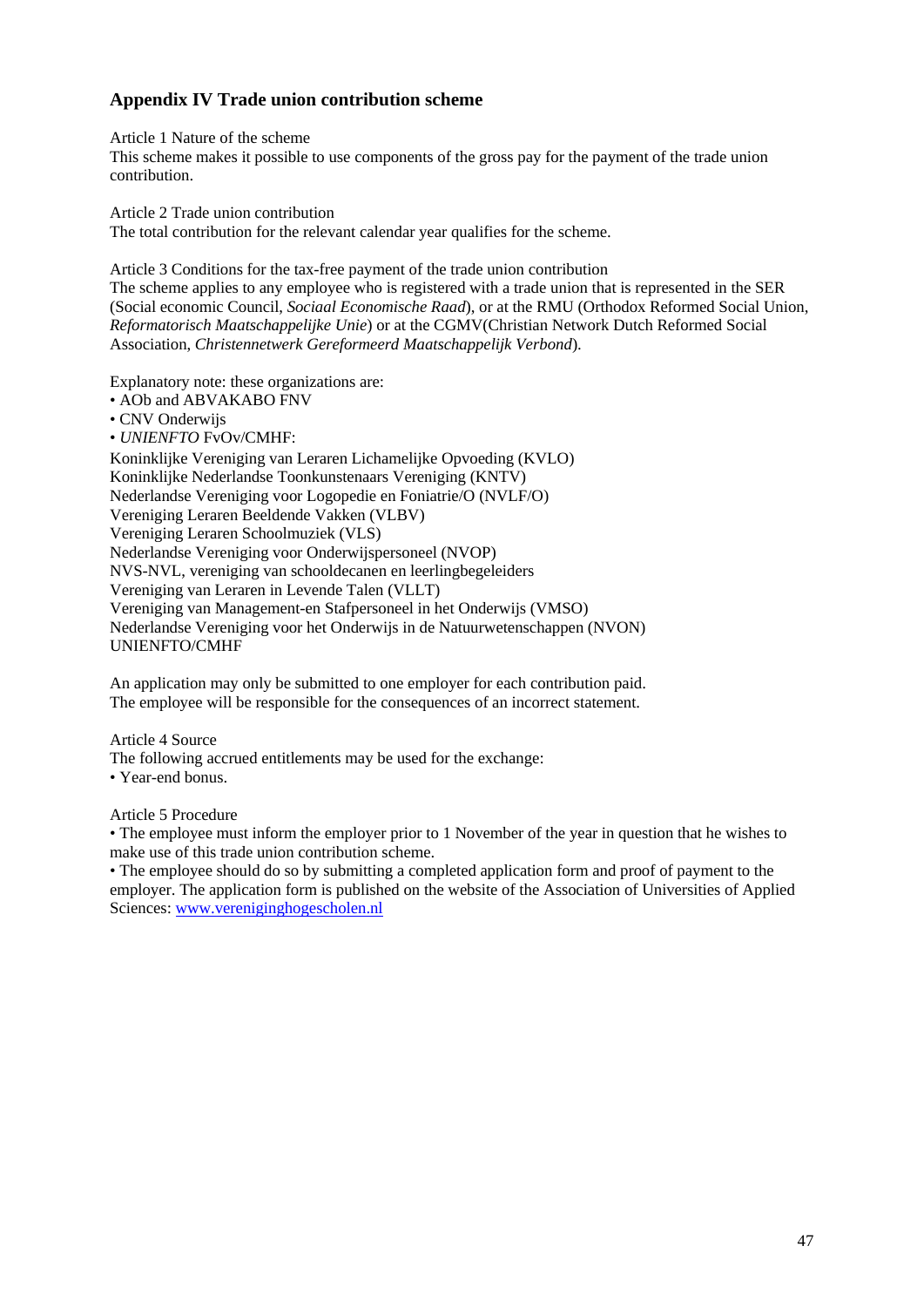# **Appendix V: National job classification objections regulations for higher professional education**

Article 1 National job classification objections committee

- 1. There is a national job classification objections committee for employers and employees of the universities of applied sciences to which this CA applies.
- 2. The committee's secretarial services will be provided by the Association of Universities of Applied Sciences, association of universities of applied sciences, located at Prinsessegracht 21 in The Hague.

3. The details of the national objection procedure will be laid down in implementing regulations. The administrative and legal support in the handling of objections pursuant to these regulations will be provided by Stichting Geschillencommissie Onderwijs, Postbus 85191, 3508 AD Utrecht, physical address: 'Woudstede' building, Zwarte Woud 2, Utrecht.

Article 2 Composition of the national job classification objections committee

1. The committee consists of a representative on behalf of the employers, a representative on behalf of the employees' organizations and an independent chairperson, and their deputies.

2. One member and his deputy are appointed by the Association of Universities of Applied Sciences.

3. One member and his deputy are appointed by the employees' organizations that are party to this CA.

4. The chairperson and his deputy are appointed by the Association of Universities of Applied Sciences based on a binding nomination by the CA parties.

5. Persons employed by the institutions affiliated with the Association of Universities of Applied Sciences may not be a member or deputy member or chairperson or deputy chairperson of the committee.

6. At the request of the committee, an expert in the current method of job classification may be added to the committee as an advisor.

7. Membership of the committee is incompatible with membership of an internal objections committee of an institution affiliated with the Association of Universities of Applied Sciences that is competent to hear any objections of employees against decisions concerning job classification.

8. Members will be discharged at their request. A member will be discharged with effect from the month following that in which he reaches the age of 70. Members will be discharged by the CA parties if they do not, or no longer, comply with the requirements of article 2(5) or (7) or if they are incapable of performing their duties on account of illness or disability or if they have been convicted of a crime without appeal. Before discharge is granted on the grounds stated in the previous sentence, the person to be discharged will be informed and will be granted the opportunity to be heard on the matter.

Article 3 Reimbursement and expenses

- 1. The members of the committee will receive a financial allowance for their participation in the national job classification objections committee.
- 2. The members of the committee will be entitled to reimbursement of necessary travel and subsistence expenses.
- 3. The institution concerned will bear the costs related to the handling of objections incurred by the committee and its secretariat.

Article 4 Reconsideration of intended decisions in the local objection procedure

- 1. Any employee who objects to an intended decision of the employer concerning job classification may request the employer to reconsider the intended decision.
- 2. The employer will draw up regulations for the submitting and handling of objections as referred to in paragraph 1.
- 3. The employer will reconsider the intended decision together with a local committee composed with equal representation.
- 4. The employer may request advice from an expert in the current method of job classification.
- 5. The employer will inform the employee of the outcome of the reconsideration in writing, stating reasons.

### Article 5 Submitting an objection

- 1. An employee may lodge a notice of objection with the national job classification objections committee against the decision concerning job classification as referred to in article 4(5).
- 2. The employee must submit his objection to the secretariat of the national job classification objections committee, as referred to in article 1(2), in writing and stating reasons, within at the most six weeks of the date of the decision referred to in article 4(5).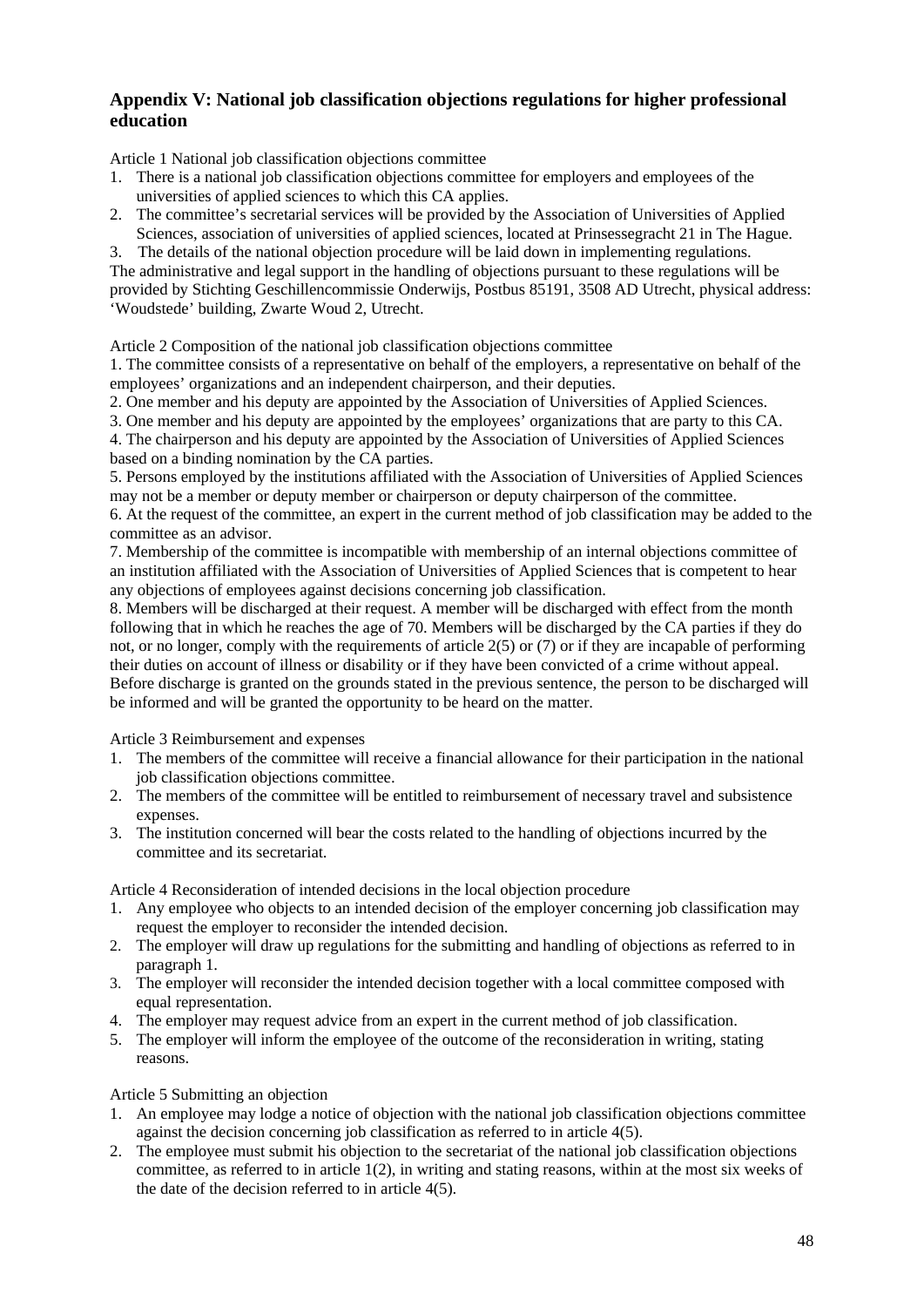Article 6 Responsibilities of the national job classification objections committee

- 1. The administrative staff of the objections committee will confirm receipt of the objection in writing.
- 2. If the employee so requests, the committee will grant him the opportunity to explain his position orally.
- 3. The committee will assess the outcome of the reconsideration and advise the employer on the outcome in writing within at the most six weeks of receipt of the objection. This response time may be extended by a maximum of six weeks.
- 4. The committee may adjourn its decision for a maximum period of four weeks and the employee or his authorized representative must be informed of this in writing.
- 5. The employer must follow the committee's advice, unless the employer has serious cause to depart from this advice.
- 6. After receiving the advice, the employer will make a final decision and inform the employee of the final decision, in writing and stating reasons, within at the most two weeks of receipt of the committee's advice.

Article 7 Evaluation and feedback

- 1. The Foundation Dispute Settlement Committee (*Stichting Geschillencommissie*) will evaluate and provide regular feedback to the CA parties about such matters as the number of objections, the nature of the objections, the time limits, the advice and the decisions.
- 2. The universities of applied sciences will, on request, provide regular feedback to the Association of Universities of Applied Sciences about such matters as the number of times an intended decision was reconsidered, the internal decision periods, the advice and the decisions.

### Article 8 Concluding provision

These regulations were amended and came into effect on 1 August 2007 and will be included in the CA for universities of applied sciences. The regulations will remain in effect, unaltered, until they are replaced or amended by the CA parties.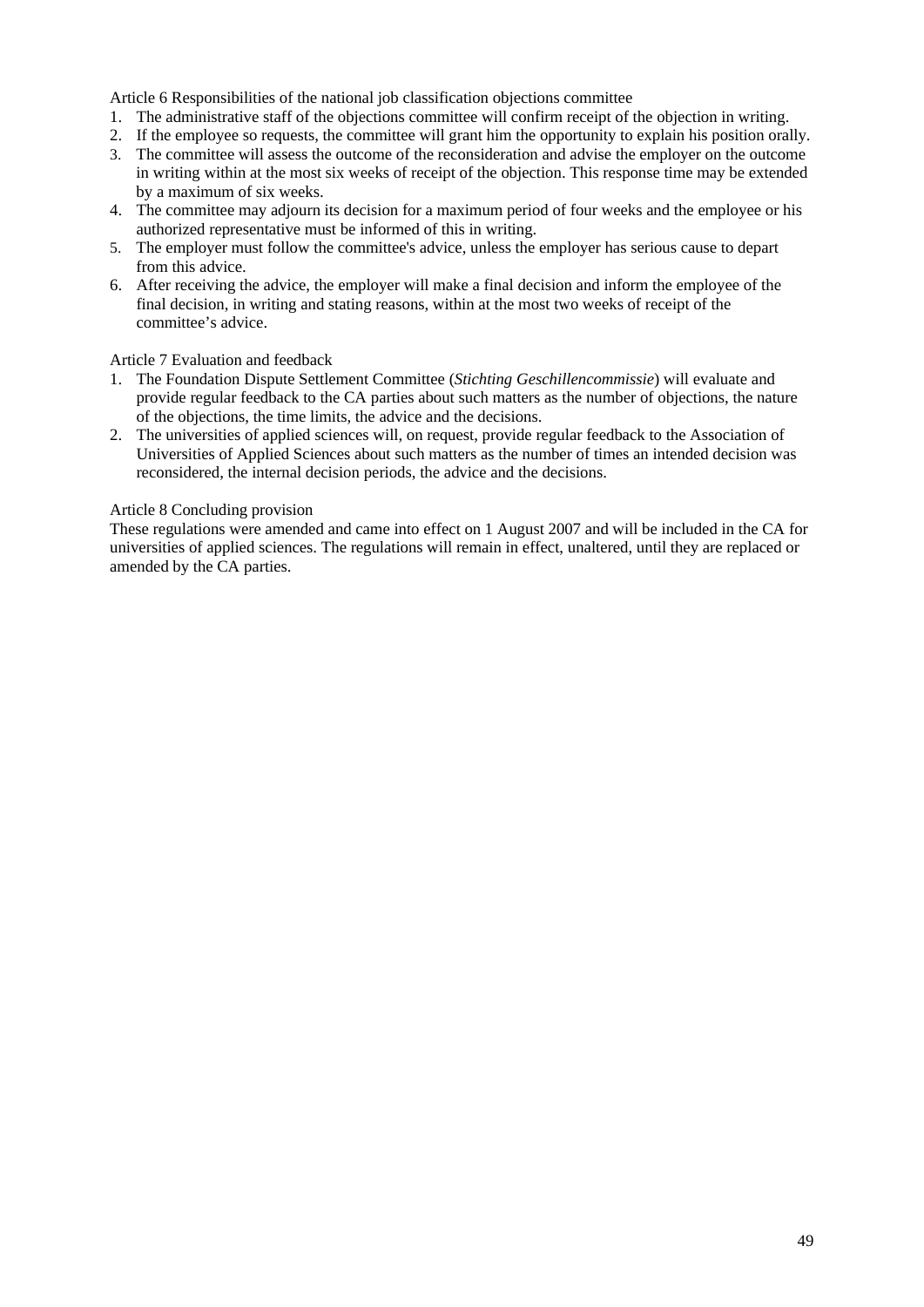### **Appendix VI Agreement concerning trade union facilities for higher professional education**

### Article 1

1. An employee of a university of applied sciences who is a member of a trade union affiliated with one of the federations may carry out union activities.

2. The employer will grant the employee concerned special leave, for the whole academic year during the long term of this CA, to carry out union activities, after agreement has been reached about the number of hours and dates of the leave.

3. This special leave must be requested by the employee concerned in writing and, after agreement has been reached between the employer and the employee, laid down in an agreement. This agreement will specify the part of the standard full-time employment on an annual basis used for the special leave to be granted to the employee concerned for union activities.

4. The annual payment will be equivalent to the product of the part of the standard full-time employment used for the special leave and the salary associated with the maximum of grade 11. The agreement will specify the manner in which the university board can collect the payment that has been determined. 5. In cases not provided for, the Organized Consultations Regulations (*Regeling Georganiseerd Overleg*) and the 2005 trade union facilities (Ministry of Education, Culture and Science reference AP/A&A 2004/46828) and the amendments thereto will apply by analogy.

### Article 2

1. The employees' organizations will receive financial resources annually to support their participation in the CA consultations, subject to the following conditions:

a. The resources currently provided by the Ministry of Education, Culture and Science for employees' organizations (€ 889,000 a year, applicable in 2004) will remain available for the employees' organizations after they have been added to the lump sum for the institutions and will be allocated through Stichting Financiering Structureel Vakbondsverlof Onderwijs (SFSVO);

b. The amount to be decentralized will be divided by the number of employees of the universities of applied sciences on 1 January 2005 and this amount will be included in the CA as the basis for the annual contribution for each employee;

c. The amount will be indexed annually on 1 January based on the methodology used for that year's national budget.

2. No later than six months after the end of the calendar year, the foundation (SFSVO) will publish an annual report for that calendar year, in which it will render account for the resources received by the foundation and how they were allocated among the unions.

3. The foundation will make a copy of the annual report available to the Association of Universities of Applied Sciences and the trade unions.

4. The SFSVO will submit an audit opinion to the universities of applied sciences annually.

### Article 3

No later than 6 months after the end of the calendar year, the foundation will publish an annual report for that calendar year, in which it will render account for the resources received by the foundation and how they were allocated among the unions. This account must show that the resources were used in accordance with the specified purpose.

#### Article 4

The SFSVO will make a copy of the annual report available to the Association of Universities of Applied Sciences and the trade unions and will submit an audit opinion to the universities of applied sciences annually.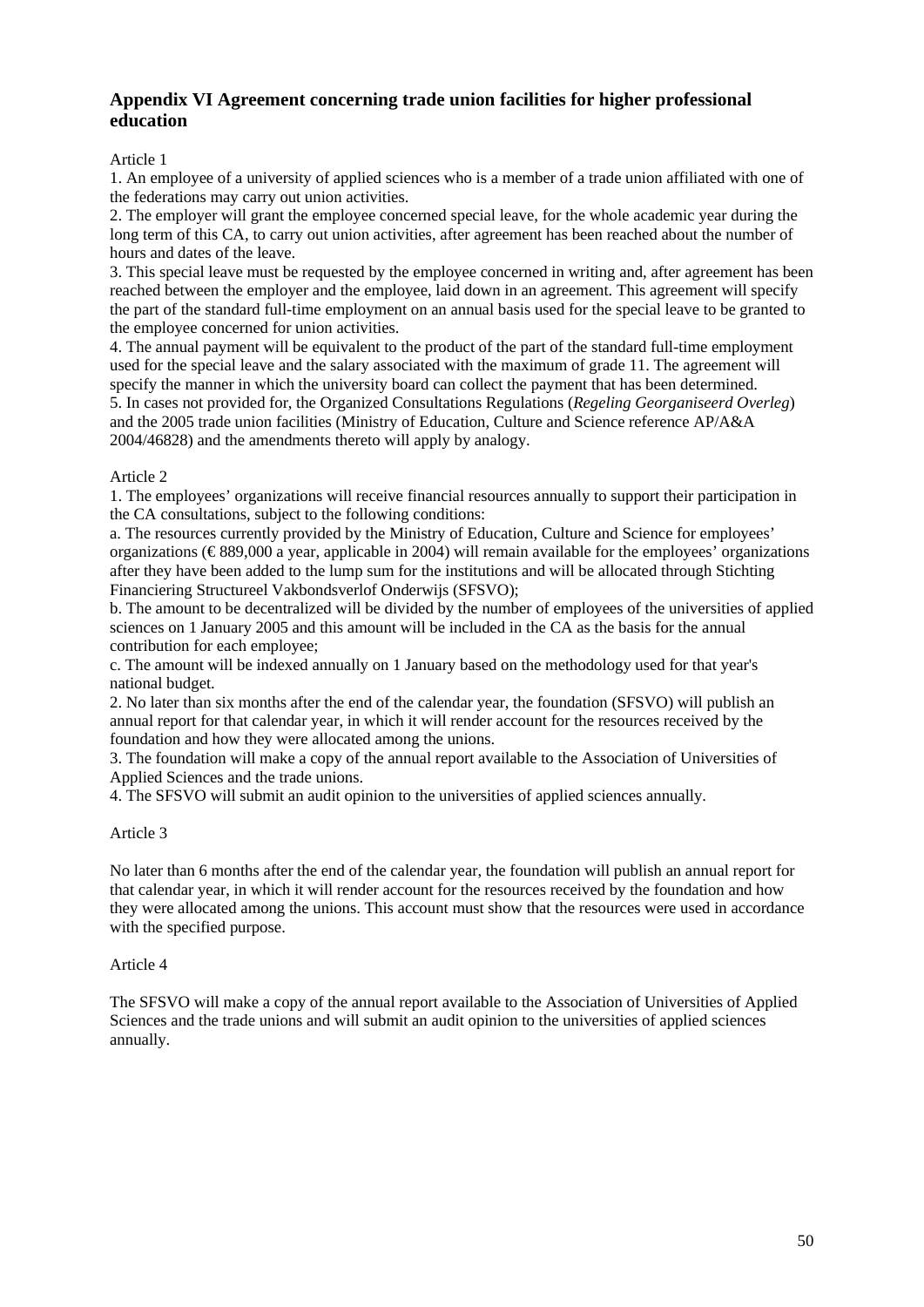### **Appendix VII Consultations protocol agreement**

### AGREEMENT ON THE REGULATIONS GOVERNING CONSULATIONS ABOUT EMPLOYMENT TERMS AND CONDITIONS AT INSTITUTION LEVEL

the Association of Universities of Applied Sciences, with its registered office in The Hague,

represented in this matter in accordance with its articles or pursuant to a written power of attorney by drs. A. van der Hek, drs. A.B. de Graaf, chairman and secretary,

hereinafter referred to as 'the Association of Universities of Applied Sciences', as the party of the first part,

and

Algemene Centrales van Overheidspersoneel (ACOP), with its registered office in Zoetermeer,

represented in this matter in accordance with its articles or pursuant to a written power of attorney by

A.A. Rolvink and P. Wiechman,

Christelijke Centrale van Overheids- en Onderwijspersoneel (CCOOP), with its registered office in The Hague,

represented in this matter in accordance with its articles and pursuant to a written power of attorney by

L.H. Schlaman,

Federation of Middle and Senior Management in Government, Education, Companies and Institutions (*Centrale van Middelbare en Hogere Functionarissen bij Overheid, Onderwijs, Bedrijven en Instellingen, CMHF*), with its registered office in The Hague,

represented in this matter in accordance with its articles and pursuant to a written power of attorney by drs. J.H. de Lange and A.L.J. Janssen, LL.M.,

hereinafter referred to as 'the federations', as the party of the second part, hereby declare that, in order to comply with the obligation as laid down in article 4.5, paragraph 4 of the *WHW*, to agree in writing on the manner in which consultations will be held by or on behalf of the university board with the qualifying trade unions of public sector personnel and teaching staff about the regulations of general importance to the specific legal status of the personnel of the relevant institutions, they have agreed as follows:

1. Parties to the consultations

The consultations will be held between one or more employers and the qualifying trade unions of public sector personnel and teaching staff, as referred to in article 4.5 of the *WHW*. The specific details will depend on such matters as the developments in the consultations at macro level (in particular internal affairs and education and science) and meso level (in particular CA consultations).

#### 2. Nature of the consultations

The consultations are based on the reaching of agreement between the parties.

#### 3. Substance of the consultations

The consultations will deal with matters of general importance to the specific legal status of the personnel, as referred to in article 4.5 of the *WHW*. These matters will include those subjects relating to employment law about which consultations must be held in the private sector. Examples are the Dutch Civil Code (*Burgerlijk Wetboek*), the Dutch Extraordinary Labour Relations Decree (*Buitengewoon Besluit Arbeidsverhoudingen*) and guidelines for the implementation thereof, the Dutch Equal Treatment Act (*Wet gelijke behandeling*), the Dutch Collective Employment Conditions Act (*Wet op de collectieve arbeidsvoorwaarden*), the Dutch Collective Redundancy (Notification) Act (*Wet melding collectief ontslag*)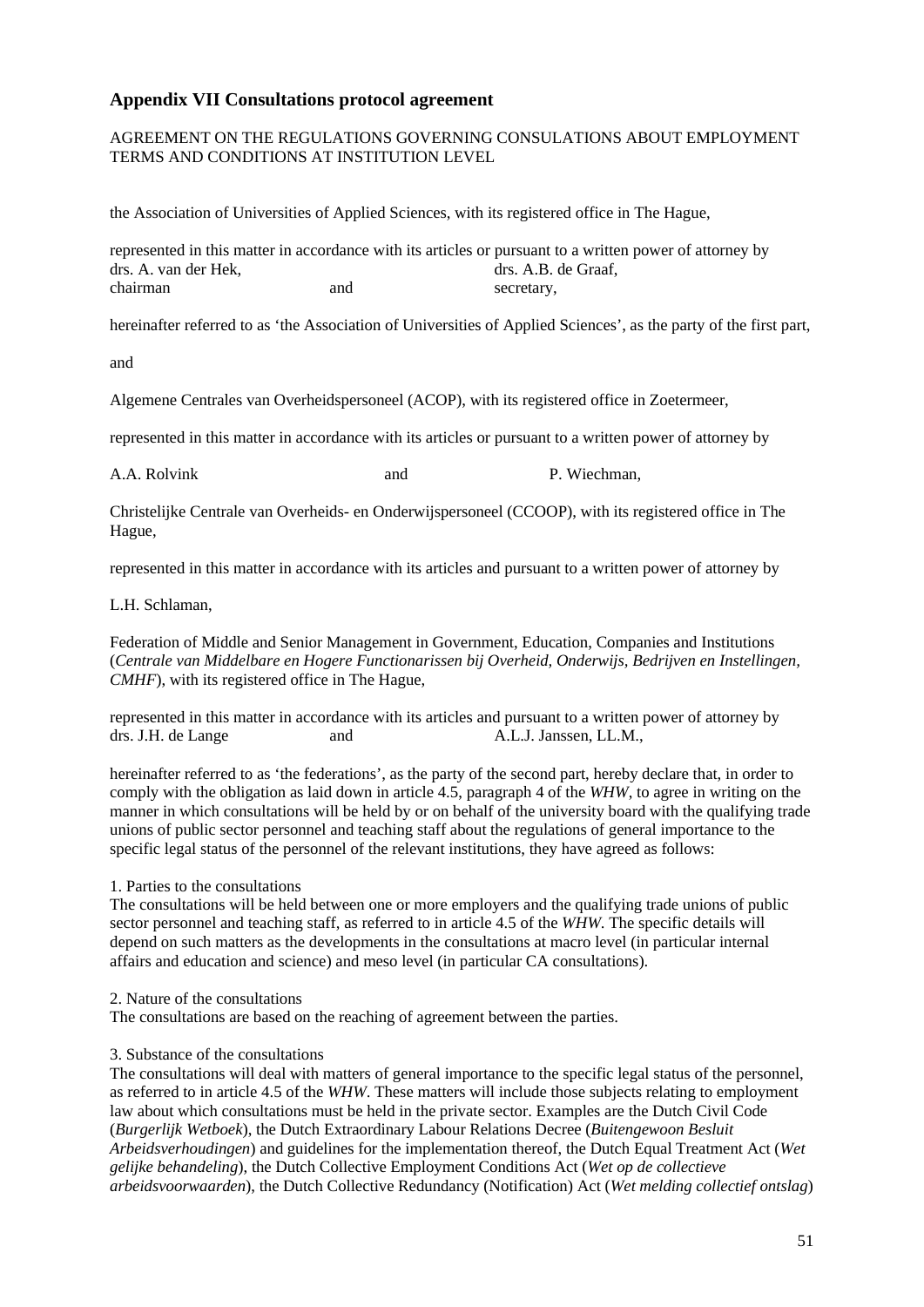or the SER Resolution concerning the Merger Code. If an act as referred to above does not apply to the higher professional education sector, the parties must act as much as possible in accordance with the act.

### 4. Disputes

In the event of disputes about the participation in, the nature, substance or organization of the consultations, the parties involved submit the dispute to a disputes committee. This disputes committee consists of three persons, to be jointly appointed by the CA parties. The disputes committee's decision is binding.

#### 5. Binding force

This agreement has binding force on the federations, the Association of Universities of Applied Sciences and their present and future members.

#### 6. Application

As long as the consultations about employment terms and conditions, as referred to in this agreement, are regulated in a CA applicable to the institution, the regulations in that CA will replace these regulations.

7. This agreement is valid for an indefinite period of time and may only be amended with the consent of all the parties to this agreement.

Agreed in Utrecht on 21 March 1997.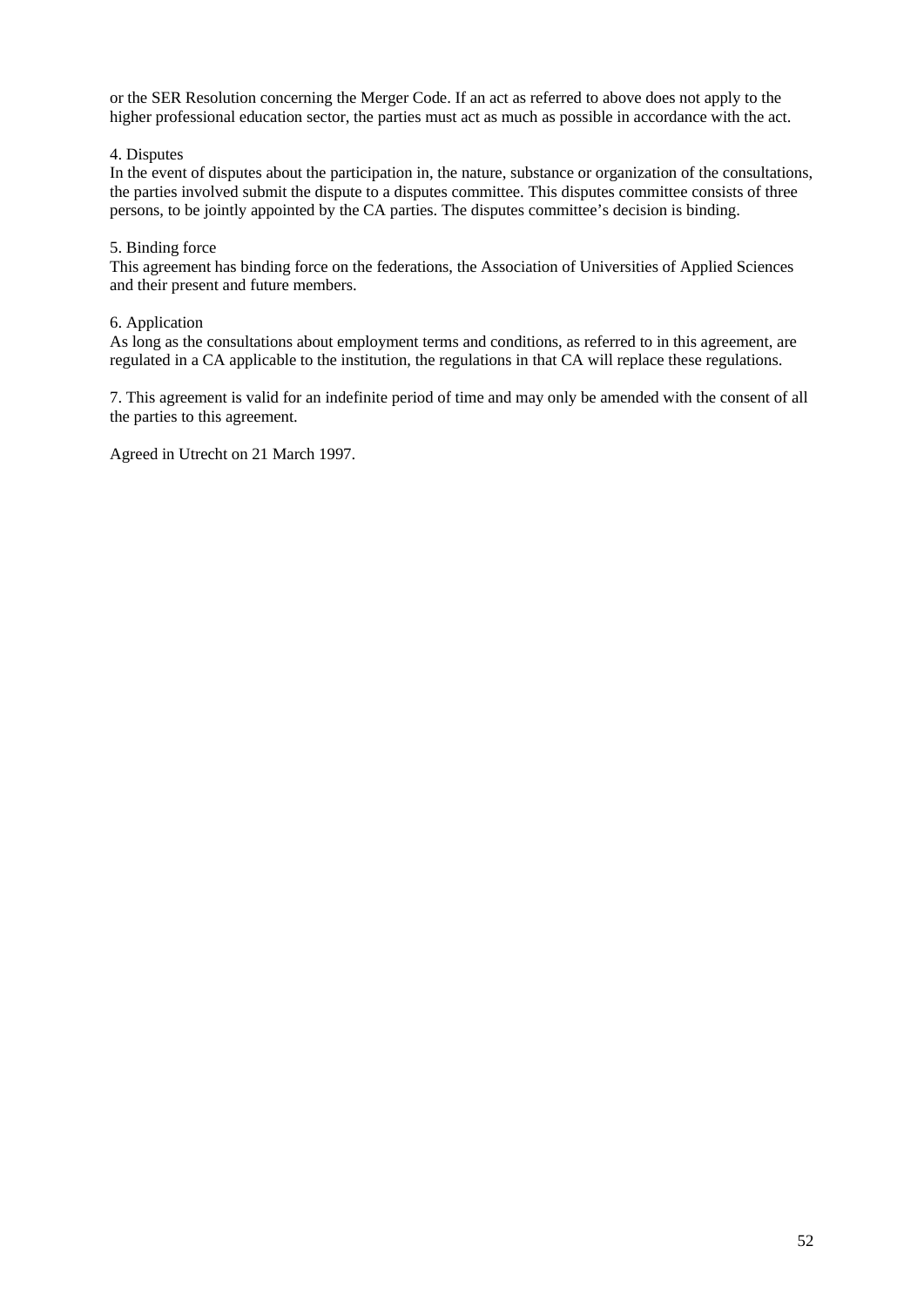# **Appendix VIII Job classification protocol II**

Agreements between the parties to the 2000-2002 CA for universities of applied sciences about the introduction of job classification in the higher professional education sector.

### Whereas:

the conditions which a system of job classification for universities of applied sciences that is to be chosen must meet are included in the job classification protocol (appendix XII of the 2000-2002 CA for universities of applied sciences);

it has been established based on further investigations that both the FUWA-HBO, the FUWA sys system of job evaluation, and the Hay method meet these conditions;

when two systems are applied within the sector, the job evaluation based on one of the two systems will not result in differences in the classification results;

- after consulting the trade unions, the university of applied sciences will choose one of the two job evaluation systems, i.e. the Hay method or the FUWA-HBO;

a significant amount of work concerning job classification has already been carried out in recent years within the universities of applied sciences, which can be involved in the upcoming process in which the concrete details of the evaluation system are worked out;

every university of applied sciences has determined its own pace of development and preparatory work in this respect;

following on from this the introduction of job classification within the sector will be highly decentralized at university level;

the parties to the 2000-2002 CA for universities of applied sciences have laid down the following with regard to:

- creating the conversion file;
- making the conversion file available to the universities of applied sciences;
- the implementation within the universities of applied sciences;
- the objection procedure;
- the support of universities of applied sciences;
- implementation rules for the payment of salaries (including the salary guarantee);
- decentralization.
- 1. Creating the conversion file

A condition for the application of two systems within the sector is that job evaluation within one system will not result in differences in remuneration compared to the other system. To this end, one file of reference jobs, the conversion file, will be prepared in close collaboration with and between both system holders (Hay method and FUWA-HBO). The 'conversion file' is understood to mean a file containing job descriptions in a descriptive set-up which makes it possible to classify jobs based on the Hay method as well as the FUWA-HBO system.

One of the first steps is to identify and list the job titles and the material required to described the jobs. The resulting job profiles will be tested for recognizability and practicability. Representatives from the universities of applied sciences will be involved in this test. The reference jobs from the conversion file may be used by the institution as examples for decentral application and as a guideline for decentral classification decisions regarding personal job situations. The manner in which reference jobs are described and drawn up will provide institutions with support when applying one of the two systems. The finished job descriptions will subsequently be evaluated by both system holders separately. The results will be compared and a proposal made for the ranking order. This proposal will be discussed by the CA parties and ultimately adopted. Any changes or additions to the conversion file ensuing from future maintenance of the file will also be adopted by the CA parties. The CA consultations will monitor the progress of the creation and maintenance of the conversion file. The parties will be advised by a Technical Advisory Committee composed with equal representation. The parties to the CA for universities of applied sciences hold the intellectual property rights to the conversion file and any changes made to it.

2. Making the conversion file available to the universities of applied sciences

The Association of Universities of Applied Sciences is the formal owner of the conversion file and is thus responsible for its use in accordance with the agreements made between the parties and for maintaining the file. After the descriptions and the results of the ranking order of the jobs have been adopted by the CA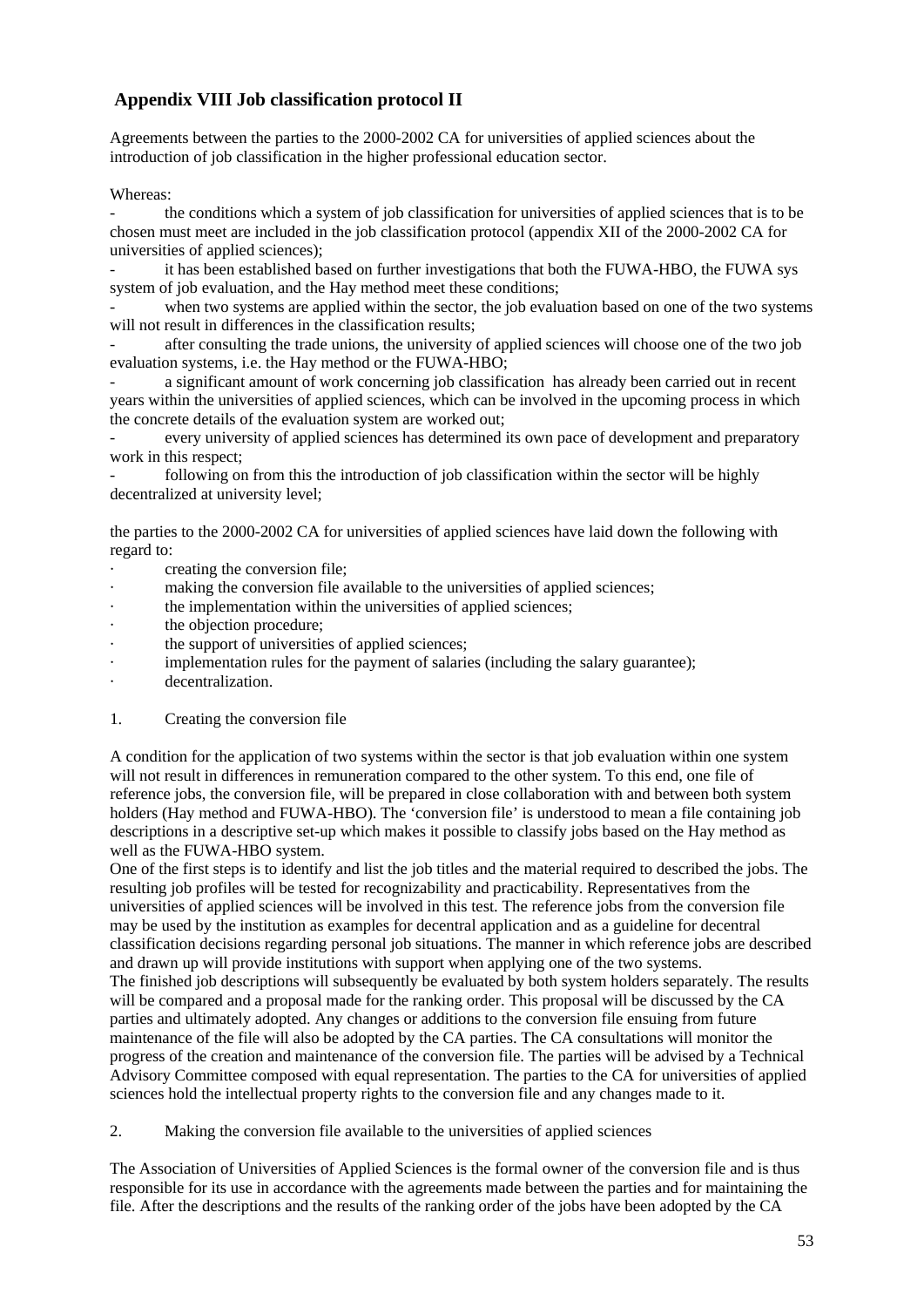parties, the material will be made suitable for use within the universities of applied sciences. This implies, among other things, making the material accessible digitally and in the form of a job manual and user manual. Parallel to this, the representatives in the local CA consultations will be informed of the set-up and possibilities of the conversion file. The manner in which this will be done will be discussed and adopted in the consultations between the CA parties.

The conversion file will become available to the CA parties in the autumn of 2002. Immediately after it has been adopted by the CA parties, the conversion file will be presented to the universities of applied sciences.

### 3. The implementation of job classification within the universities of applied sciences

An action plan will be drawn up by each university of applied sciences to support the implementation. In deciding on the concrete details of the action plan, the results of earlier activities and preparations concerning job evaluation and the specific development of the personnel policy within the university can be taken into account. The drawing up of the action plan will be the starting point for the university of the introduction process of a new job classification system. The action plan must in any case devote attention to the following:

· the choice of job evaluation system: the Hay method or the FUWA-HBO system. The university of applied sciences must have made its choice by 1 January 2003 at the latest;

· the manner in which activities already developed by a university of applied sciences with regard to job classification will be involved in the implementation (for example the use of the previously described and classified jobs after testing them against the results of the conversion file);

· the manner in which the job description applicable to the employee will be determined and assigned. The action plan must specify how and in what manner the job description will be created and adopted;

· who, within the institution, is authorized on behalf of the employer to manage the system of job classification and to make a classification proposal based on the system. The employer must guarantee the proper application of the system and must therefore ensure that managers and classifiers receive proper education and training;

· the possibility of lodging an appeal within the agreements made by the CA parties;

· the manner of introduction: in phases or as a whole. If an introduction in phases is opted for, the introduction dates must be specified that are linked to the different job categories and/or job families within the institution;

· the entire process of job classification, including the application of the new job category and salary scale, must be completed within the university within a maximum of 4 years. These 4 years commence on the date on which job classification protocol II is signed by the parties. The maximum duration of the job classification process will be extended within the universities if the CA parties have not adopted the conversion file before 1 January 2003;

· the action plan must devote explicit attention to the manner in which the introduction of the evaluation system and the resulting job ranking order is communicated within the university to the different personnel sections;

· the employer must inform the trade unions at local level on a regular basis about the progress of the job classification process within the university;

· the action plan will be adopted by the university after consultation with the employees' organizations at local level.

The action plans of the individual universities of applied sciences will be tested for reasonableness by the CA parties against the above points requiring attention.

#### 4. The objection procedure

Agreements will be made by the CA parties about the objection and appeal procedure. A framework for these agreements is:

The objection and appeal procedure will be divided into two phases. In the first instance, an objection against the individual consequences of the introduction of job classification must be submitted to the relevant university of applied sciences. With regard to situations in which the dispute remains after such an internal procedure has been followed, a procedure applies in which decisions regarding objections will be made by or on behalf of the CA parties. This national objection procedure follows on from the internal procedure and is only accessible if the internal procedure has been followed through and completed within the institution.

The details regarding the secretariat for the national objection procedure will be the responsibility of the CA consultations.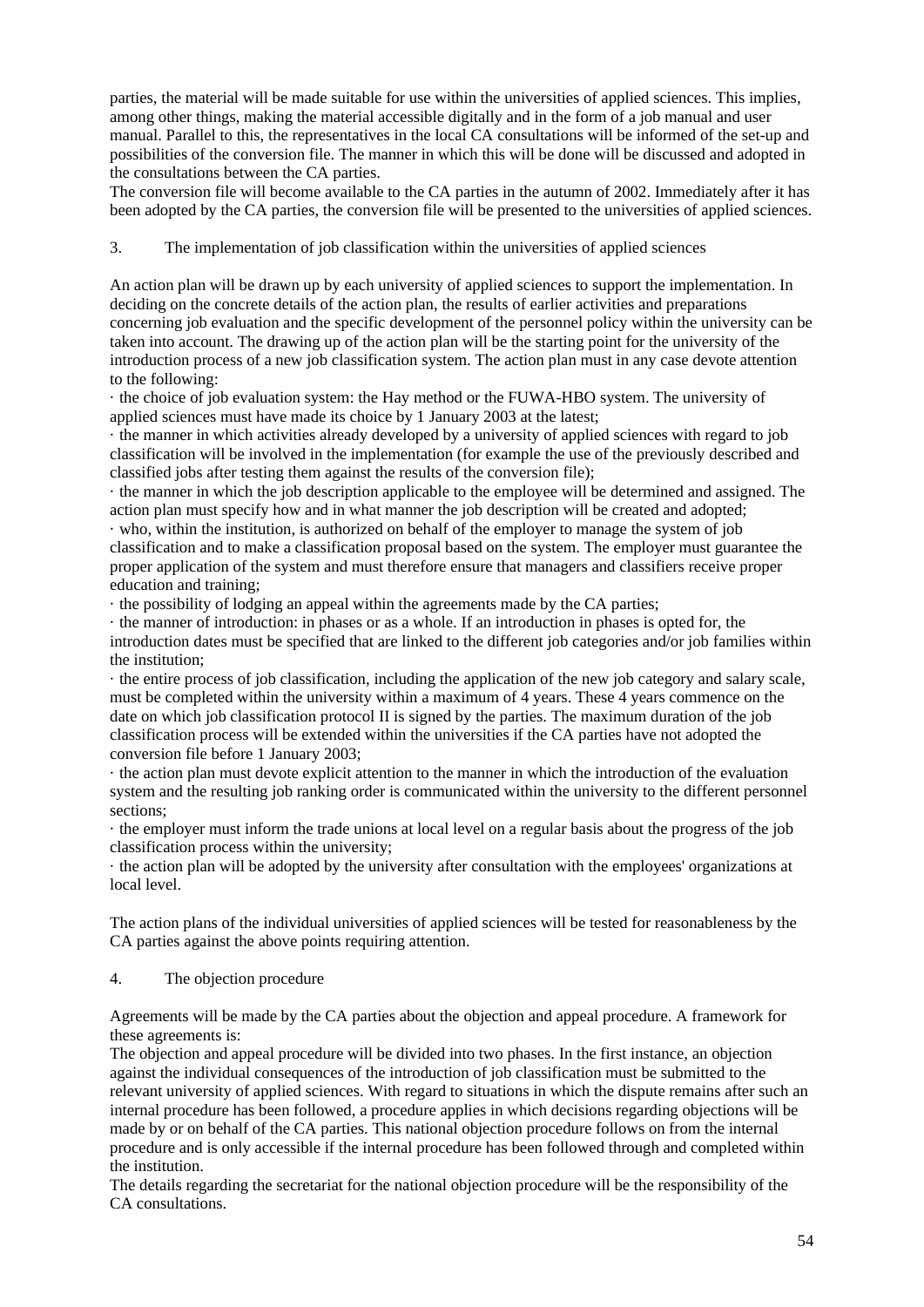5. Support of the universities of applied sciences during implementation

In preparation of the choice to be made at decentral level between one of the two job evaluation systems and to support the implementation of the job classification process, a number of activities will be undertaken.

These activities will be prepared by the Association of Universities of Applied Sciences in consultation with both system holders. In working out the details of the objection procedure, the standards used by the system holders for drawing up job descriptions will be taken into account. The CA consultations will be informed on a regular basis about the progress made in supporting the universities of applied sciences during the implementation of the job classification process.

### 6. Implementation rules for the payment of salaries

The parties agree that the specific details of a system of transitional arrangements forming part of the introduction of job evaluation will be worked out in a subsequent CA. In anticipation of this, it is laid down that if, as a result of the application of the job evaluation system, a lower salary scale applies, the employee will retain his prospects of the maximum salary of the salary scale, as laid down in the employment agreement.

### 7. Decentralization

It has been agreed between the parties to decentralize the system of job classification within the universities of applied sciences. The parties at central level will be responsible for the central parameters and will lay down, in the CA, the preconditions that apply to the introduction and application of job classification. The parties also agree that the action plans will be tested for reasonableness.

Thus agreed and drawn up in The Hague on 21 December 2001.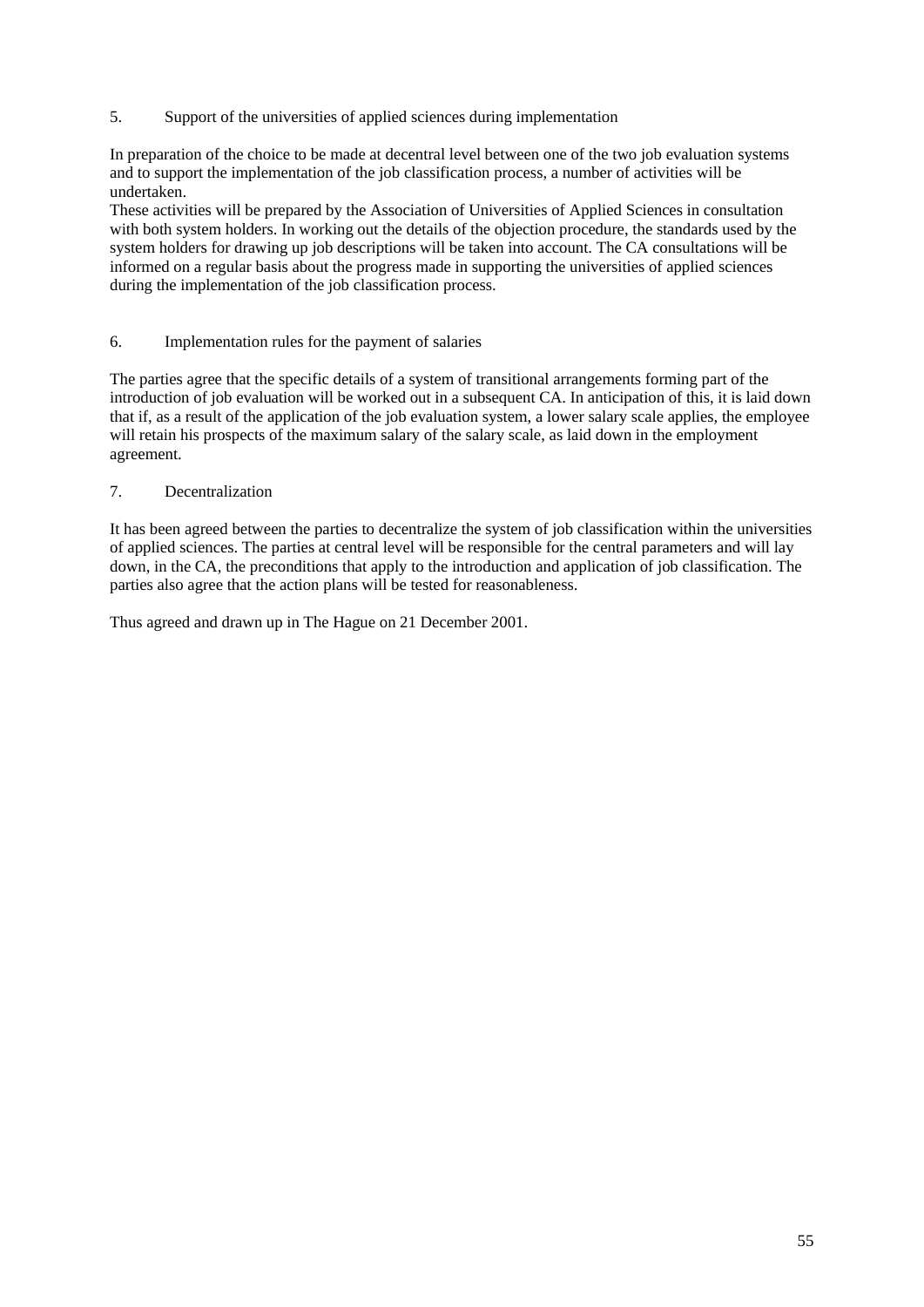# **Appendix IX Job classification matrix for higher professional education**

| <b>Management process</b>                                                                                                            | <b>Primary process</b>                                                   | <b>Operational process</b>                                                              | <b>Maximum</b> scale |
|--------------------------------------------------------------------------------------------------------------------------------------|--------------------------------------------------------------------------|-----------------------------------------------------------------------------------------|----------------------|
|                                                                                                                                      |                                                                          |                                                                                         | Scale 18             |
|                                                                                                                                      |                                                                          |                                                                                         | Scale 17             |
| 1.01 Chairperson of faculty<br>management                                                                                            | 2.01 Lector knowledge network                                            |                                                                                         | Scale 16             |
| 1.02 Faculty director                                                                                                                | 2.02 Lector knowledge network                                            |                                                                                         | Scale 15             |
| 1.03 Director of studies<br>1.05 Member of faculty<br>management<br>1.06 Head of central HRM dept<br>1.07 Head of Finance/Controller | 2.03 Lecturer (lector old style)                                         |                                                                                         | Scale 14             |
| 1.04 Director of studies<br>1.08 Head of ICT dept                                                                                    | 2.04 Lecturer<br>2.12 Head of degree/study<br>programmes                 |                                                                                         | Scale 13             |
| 1.09 Head of Marketing and<br>Communications dept                                                                                    | 2.05 Lecturer<br>2.13 Senior policy officer                              |                                                                                         | Scale 12             |
|                                                                                                                                      | 2.06 Lecturer<br>2.14 Policy officer<br>2.15 Project leader              | 3.11 System developer<br>3.14 Executive secretary                                       | Scale11              |
|                                                                                                                                      | 2.07 Instructor<br>2.18 Dean                                             | 3.07 Personnel adviser<br>3.09 Financial staff<br>3.13 Communications staff             | Scale 10             |
|                                                                                                                                      | 2.08 Instructor<br>2.16 Multimedia librarian<br>2.19 Student counsellor  | 3.01 Facilities manager                                                                 | Scale 9              |
|                                                                                                                                      | 2.09 Instructor<br>2.20 Work placement adviser<br>2.21 Timetable planner | 3.12 Network and systems manager                                                        | Scale 8              |
|                                                                                                                                      | 2.10 Teaching assistant<br>2.17 Multimedia librarian                     | 3.15 Management assistant                                                               | Scale 7              |
|                                                                                                                                      | 2.11 Teaching assistant                                                  | 3.08 Personnel and salary staff<br>3.10 Accounting staff                                | Scale 6              |
|                                                                                                                                      |                                                                          | 3.02 Facilities staff<br>3.16 Student administration staff<br>3.17 Administrative staff | Scale5               |
|                                                                                                                                      |                                                                          | 3.04 Caretaker<br>3.05 Maintenance staff<br>3.18 Administrative support staff           | Scale 4              |
|                                                                                                                                      |                                                                          | 3.06 Telephone<br>operator/receptionist                                                 | Scale 3              |
|                                                                                                                                      |                                                                          | 3.03 Facilities support staff                                                           | Scale 2              |
|                                                                                                                                      |                                                                          |                                                                                         | Scafe61              |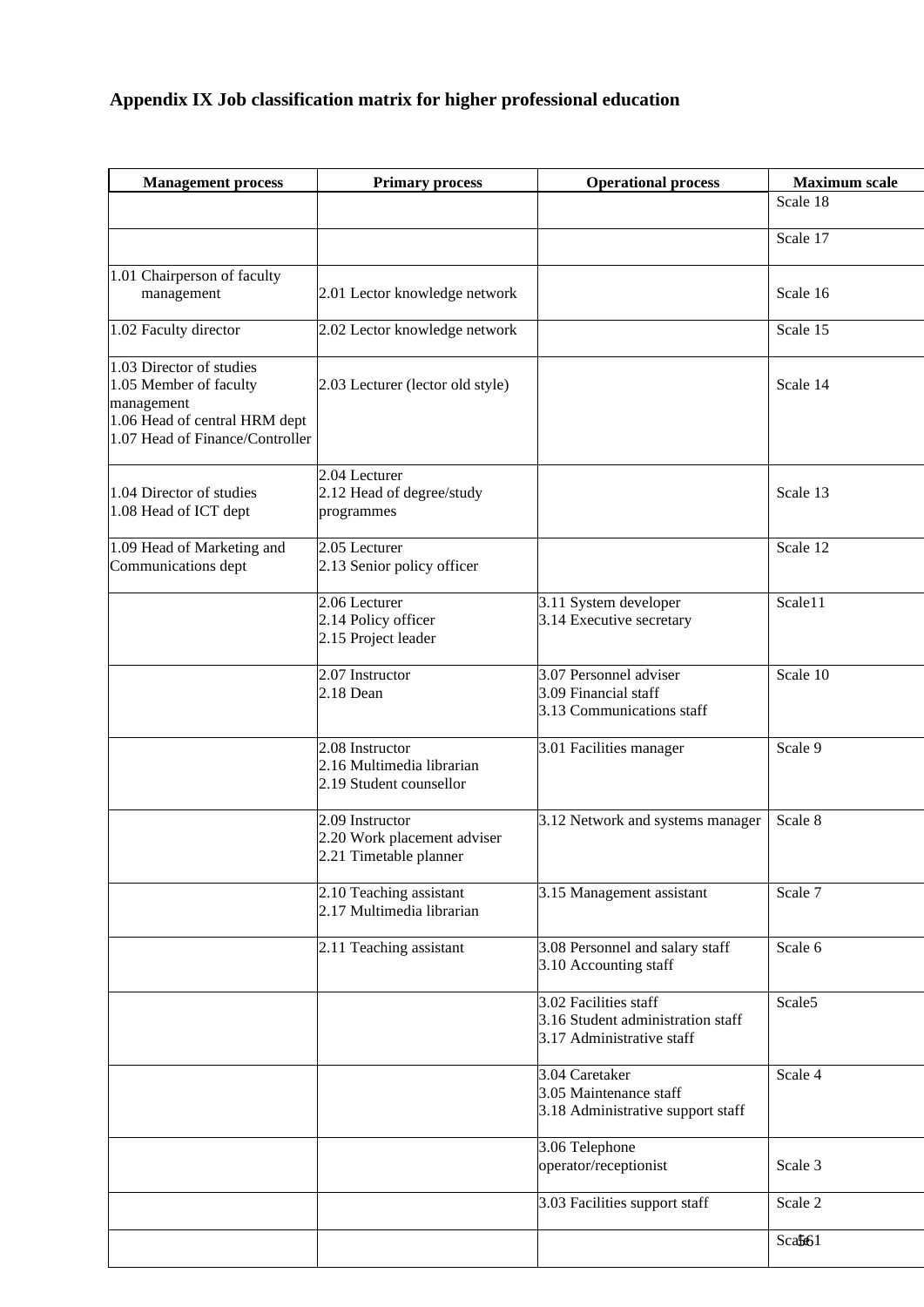'The above job matrix corresponds to the conversion file for universities of applied sciences. This file contains about fifty job profiles which provide a cross-section of the jobs in the universities of applied sciences. The job titles within the institutions will not always be the same as those stated in the job matrix. This also applies to the content of the job profiles described in the conversion file for universities of applied sciences'.

# **Appendix X Health policy**

*Health policy: Prevention and reintegration*

'The universities of applied sciences will make further agreements about the structure of the health policy. The following basic assumptions will apply in this respect:

The participation council/employees' council must be involved in working out the specific details of the health policy.

### Prevention

A proactive health policy within the institution starts with an active prevention policy. The general objectives of a health policy are to increase the deployment and employability of employees, to prevent underutilization of the organization and to counter the loss of employees and undesirable turnover. The prevention policy will focus on promoting the health and employability of the employees by continually improving the working conditions.

### Absence policy

The objective of the absence policy is to realize the earliest possible recovery of the employee and thus prevent loss for the employee and the employer.

#### Intervention

Intervention should not only be aimed at eliminating health problems but also at dealing with and combating the causes of the absence, in so far as the employer has any influence in this respect.

#### Reintegration

Reintegration is aimed at full or partial resumption of work in the employee's original position or in another position or with another employer.

#### Division of responsibility

An element of the agreements to be made in the local consultations is a clear division of responsibility. Clear agreements must be made about monitoring the implementation of the policy. The powers, rights and obligations of the parties (the employer, local consultations, *PMR*, participation council, employees' council) must be laid down clearly.

#### Budget

In structuring the health policy, the resources must also be involved which have been added to the university health budget in connection with the insurance for work-related care.

### **Appendix XI Elaboration of the personal reintegration procedure**

The purpose of using the personal reintegration procedure is to prevent inactivity and the resulting reliance on a benefit under the *BWRHBO*. A personal procedure will be determined in consultation between the employer and the employee for an employee faced with imminent unemployment, the costs of which will be borne by the employer. The reintegration procedure agreed on should maximize the employee's chances of remaining employed, if possible internally but if necessary externally.

As soon as the loss of an employee's job becomes known, the entitlement to a personal reintegration procedure will arise, subject to certain conditions. This entitlement does not apply in the case of a reorganization in accordance with chapter R of the CA for universities of applied sciences. Chapter R, article R-4 specifies that a redundancy plan must be drawn up in the event of a reorganization. Pursuant to this plan, a package of agreements must be made that also concern the prevention of reliance on benefits.

The entitlement to this procedure applies to employees with an employment contract with the university of applied sciences for a period of more than two years of whom it has been established that, on termination of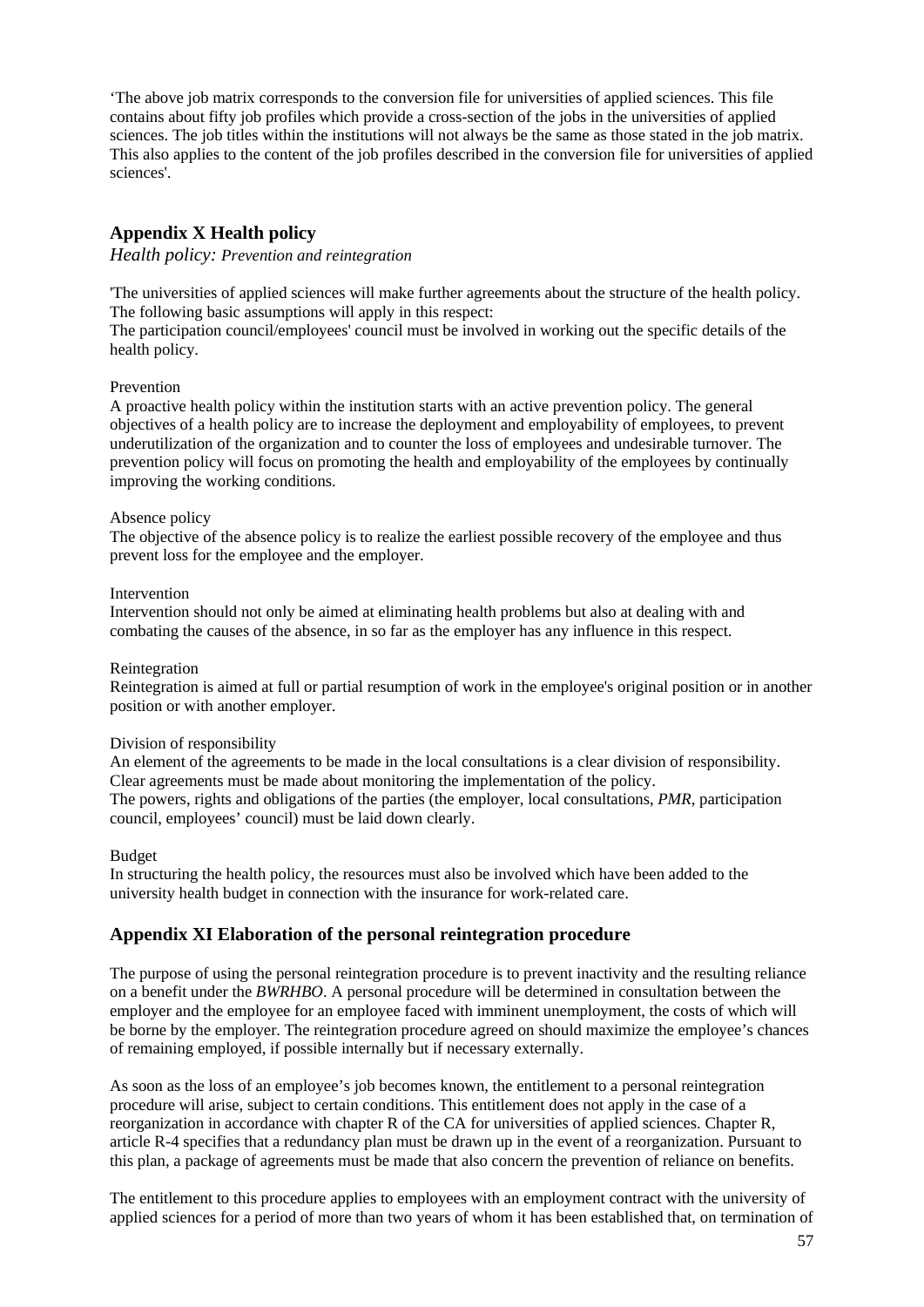their employment contract, they will be entitled to unemployment benefit and a supplementary amount over and above the statutory minimum. This means that the weeks and years requirement laid down in the *WW* must be met.

The following maximum amounts apply to a personal reintegration procedure to be agreed on between the employer and the employee:

- employees under the age of 40:  $\text{\textsterling}8.000$
- employees aged between 40 and  $\epsilon$ 49: 10,000
- employees aged 50 and older:  $\text{\textsterling}12,000$

The employer and the employee will discuss the structure of a personal reintegration procedure. The above amounts are maximums for the funding of reintegration activities.

The employee will remain obliged to do his utmost, as laid down by law, to find paid employment as soon as possible and must carry out activities to this end which may be paid for within the amounts specified above. The above amounts are maximum amounts. No entitlements will remain after the agreed reintegration objectives have been achieved. As long as the expenditure in connection with the reintegration procedure has not yet reached the specified maximum and the agreed objectives of the procedure have not yet been achieved, the employee will remain entitled to funding for activities aimed at reintegration.

Options for using the funds are:

- contribution towards the costs of starting a business
- outplacement support
- career counselling
- training or courses to increase the employee's chances on the labour market.

The options for using the funds listed above are provided for information purposes and the list is certainly not exhaustive. Any other expenditure for the personal reintegration procedure must be similar to the options listed. The employee may submit his own proposals in this respect, provided they fit into the agreed reintegration procedure. The employer may give the employee advice about the available instruments for reintegration.

Until 2019 the available resources for a personal reintegration procedure included the funds that were available from the reintegration contract entered into by Zestor and Margolin on behalf of the universities of applied sciences. This contract was a consequence of the self-insurer status under the *WW*. In 2019 CA parties decided to terminate the contract with Margolin. This means that the spending of the reintegration budget to which the employee is entitled in conformity with the CA is no longer arranged for as a collective scheme. Zestor investigates in 2020, on behalf of CA parties, if and how the reintegration of the employee who has been made redundant can be arranged for collectively.

#### Implementation reintegration procedure

The employee's reintegration will be carried out, if contracted out externally, by a reintegration agency with a nationally validated and widely acknowledged and applied quality mark, for example *Blik op Werk*. This is understood to mean qualified and preferably certified agencies that actually focus on supporting, coaching and reintegration. In other words: agencies that, indisputably, put article 72a of the Unemployment Insurance Act (*Werkloosheidswet (WW)*) professionally into effect. The agency's check and audit is not regarded as an activity in the context of providing employment in accordance with article 72a *WW*.

According to the CA parties, an agency with qualified staff, either qualified and *BIG* registered, such as doctors or psychologists, or registered at an acknowledged professional association, qualifies for the purposes of this Appendix.

# **Appendix XII Additional collective agreements concerning job classification and appraisal and remuneration**

*A. Job classification protocol II, signed by the parties on 21 December 2001, states that the entire process of job classification, including the application of the new job category and salary scale, must be completed within the university within a maximum of 4 years. These 4 years will commence on the date on which job classification protocol II is signed by the parties. This agreement means that the job classification process within the university must be completed on 21 December 2005. Job classification protocol II forms an*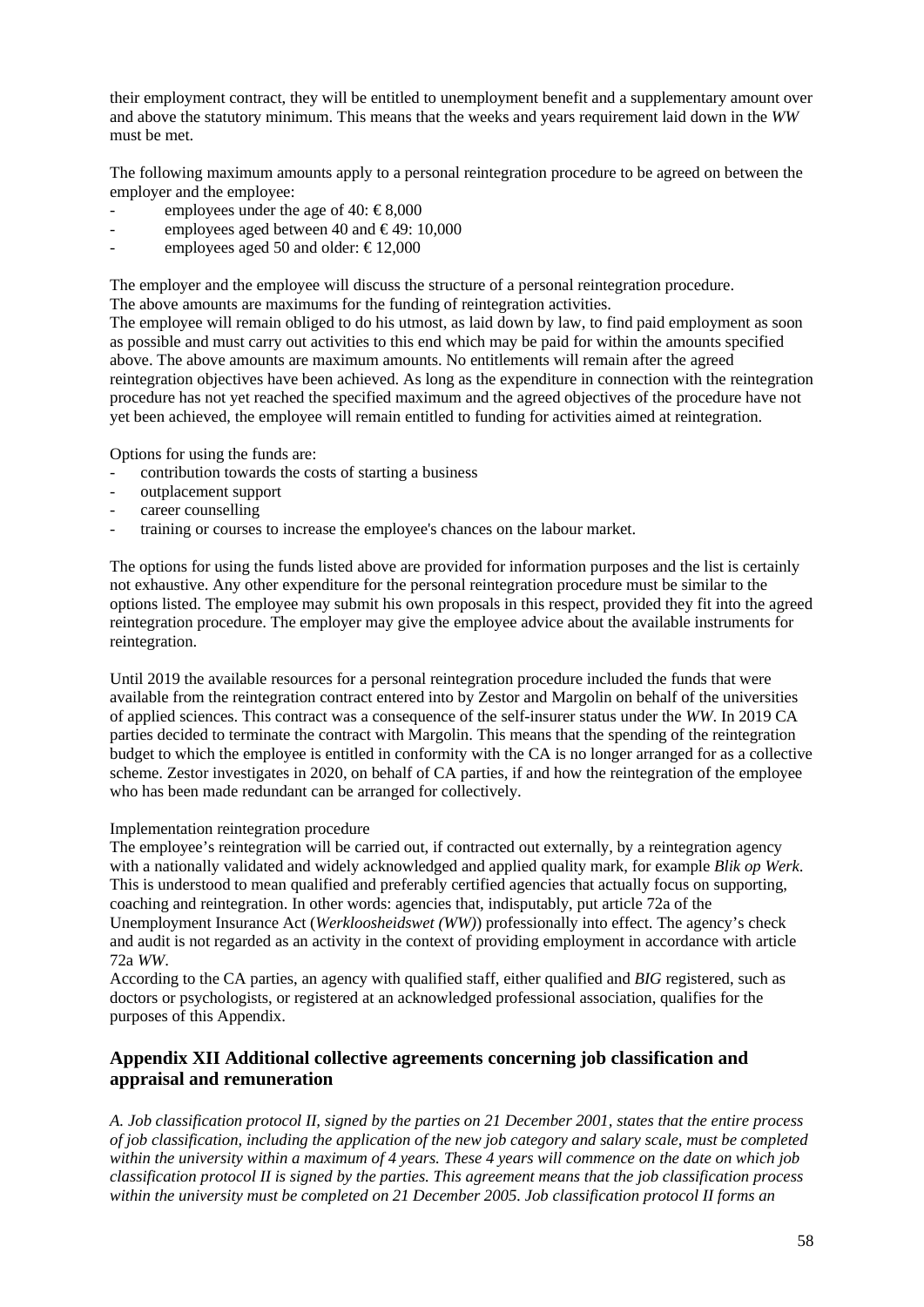*integral part of the CA for universities of applied sciences. (Appendix IX of the 2005 CA for applied sciences).*

*In connection with the transition, the parties have made additional agreements in their consultations on 26 October 2005 with regard to the universities where the introduction of the job evaluation process has not been completed on 21 December 2005.*

*These additional agreements were also necessary on account of a decision of the Commissie Geschillen Medezeggenschap (employee participation disputes committee) given on 29 September 2005 (no. 102930). The decision of the committee concerns an issue about the right of consent that the central participation council has based on article 10.24(1) of the* WHW *in decisions about the action plan and the job classification system.* 

*The following agreements are an addition to the 2005 CA for universities of applied sciences, under chapter H (salaries and allowances) and appendix IX of Job classification protocol II.*  Additional temporary transitional agreements:

1. An employee who, as a result of the introduction of the new job evaluation system, is classified in a higher job grade will be entitled to this job grade with retroactive effect until 21 December 2005.

2. Universities of applied sciences that have not yet completed the job classification process on 21 December 2005 will set a new date after consulting the employees' organizations at local level. The job classification process, including the application of the new job category and salary scale, must have been completed on this date. The new date must be before 31 March 2006 at the latest.

3. Universities of applied sciences where the specific details of the action plan, including the job classification system, has not yet been completed must, pursuant to article 10.24(1) of the *WHW* and decision no. 102930 of the employee participation disputes committee, submit the steps from the action plan that are yet to be taken for approval to the local trade unions and the central participation council. The request for approval will be discussed in tripartite consultations between the university's board, the employee representatives from the local consultations and the central participation council. The national CA parties assume that both the local trade unions and the central participation council will cooperate expeditiously in responding to a request for approval. In any case, every effort should be made to prevent the introduction of the job evaluation system from experiencing any further delays. The parties concerned bear considerable responsibility in this respect.

4. As soon as a new completion date has been determined for the university in the tripartite consultations, the CA parties must be informed immediately.

5. If the discussion of the action plan, including the job classification system, does not go according to the wishes of the employer or the local trade unions, one of the parties must report this to the local CA consultations. The local CA consultations will then take the initiative to provide the parties involved with advice regarding the progress and completion of the job evaluation process.

*B. With the introduction of job classification, an important link has been made to the agreements made concerning the new remuneration structure. However, the conditions for the introduction of the new structure are a completed job classification process and an operational appraisal system. It has been agreed that the new remuneration structure will be introduced on 1 January 2006. This agreement was made on 20 November 2003 and is laid down in the CA for universities of applied sciences. The introduction of the new remuneration system requires an operational appraisal system within the institution that meets the criteria of article N-2 of the CA. With regard to the universities of applied sciences that are not yet able to apply an operational appraisal system on 1 January 2006, the parties have made the following temporary additional agreements:* 

1. Universities of applied sciences that, within the context of article H-3(1), do not yet have an operational appraisal system will be bound by the provision set out in article H-3(2), first indent: 'a salary increase, within the salary scale, by the standard percentage applicable in the appropriate job grade'.

2. An employee who is of the opinion that he performs his duties excellently may submit a reasoned request to be considered eligible for twice the standard percentage. This request must be submitted to his superior. If the request is rejected, the superior must state the reasons for this within 10 working days.

*Thus agreed on 26 October 2005*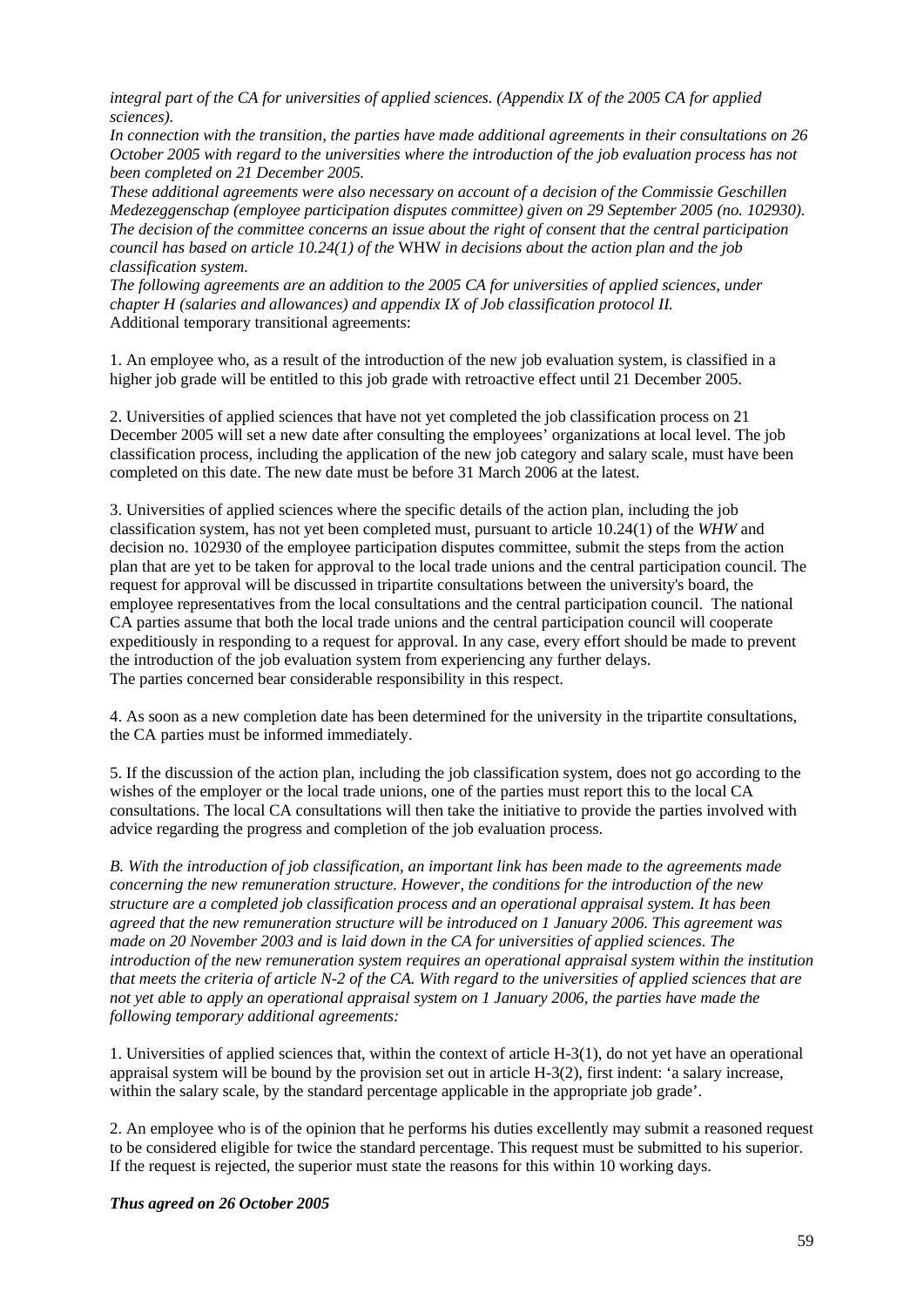# **Appendix XIII Chapter M Reduced working hours for older employees CA 2013-2013**

Article M-1 Older Employees Leave Scheme (SOP)

Article M-1-a Entitlement to reduced working hours for older staff

1. Unless this is contrary to the interests of the organization, the working hours of an employee who has submitted a request to that effect after 27 March 2003 will be reduced, without this affecting the full-time equivalent, in accordance with one of the following options:

a. if he is aged 55 or older: a reduction in working hours by 10% of the agreed annual assignment;

b. if he is aged 57 or older: a reduction in working hours by 20% of the agreed annual assignment. 2. One of these two options may be chosen once only. The employee will determine, in consultation with the employer, the commencement date of the option applicable to him under the scheme. The maximum term in which the scheme for older employees (SOP) will apply is a period of 7 years for a 10% reduction in working hours and a period of 5 years for a 20% reduction in working hours.

3. Employees who made use of the scheme for older employees (SOP) before 1 May 2003 in accordance with the provisions applicable in 2002 may, unless this is contrary to the interests of the organization, choose once only to change from a 12.5% reduction in working hours to a 20% reduction in working hours after reaching the age of 57, subject to a contribution payable by the employee of 9%. In order to prevent any organizational problems, the employee must make this choice known to the employer no later than 3 calendar months before he reaches the age of 57. The employer will inform the employees concerned about this option in good time.

Article M-1-b Termination of the employment on termination of Older Employees Leave Scheme (SOP) 1. The employee undertakes in writing to terminate his employment on expiry of the period of his participation in the scheme for older employees (SOP) as referred to in article M-2-a, paragraph 2, for at least the number of hours equal to the reduction in working hours of the previous scheme for older employees.

2. An employee who already makes use of the scheme for older employees (SOP) and who complies with the conditions laid down in the *FPU* transitional scheme may extend the participation period in the scheme for older employees (SOP) by two or three months in order to make immediate use of the *FPU* scheme.

Article M-1-c Part-time employees

In the case of a part-time employee, the working hours will, on application of article M-2-a, be reduced in proportion to full-time employment, with partial hours being rounded up to whole hours.

Article M-1-d Consequences of a reduction in working hours

1. An employee will be deemed to be off work for the hours by which the employee's working hours have been reduced in accordance with article M-2-a.

2. In the event of a reduction of working hours as referred to in article M-2-a, the following amount will be withheld from the employee's salary in the cases referred to in article  $M-2-a$ , paragraph  $1(a)$  or (b):

a. in the case of a 10% reduction in working hours: 4% of the employee's salary without the reduction in working hours based on that article;

b. in the case of a 20% reduction in working hours: 9% of the employee's salary without the reduction in working hours based on that article.

3. An employee whose salary is determined based on one of the salary scales 1 to 5 must pay an employee's contribution of 3% in the case of a 10% reduction in working hours and an employee's contribution of 7% in the case of a 20% reduction in working hours.

4. In determining benefits or allowances based on other decisions, a reduction in working hours as referred to in article M-2-a will not be regarded as part-time employment. All entitlements related to the salary will in that case be calculated based on the salary the employee concerned would receive if he did not make use of the scheme.

With regard to entitlements in connection with the Illness and Invalidity Benefit Scheme for Employees in the Higher Professional Education Sector, the following applies:

If an employee becomes unfit for work, a waiting period of 13 weeks' illness applies, in which payment of salary will continue with due observance of the discount in connection with the scheme for older employees (SOP). After this period, the employee will receive his salary in full. Agreements about continuing the participation in the scheme for older employees can be made with an employee who is partially unfit for work.

5. If an employee makes use of the reduction in working hours scheme he will accrue leave for the reduced working hours agreed on.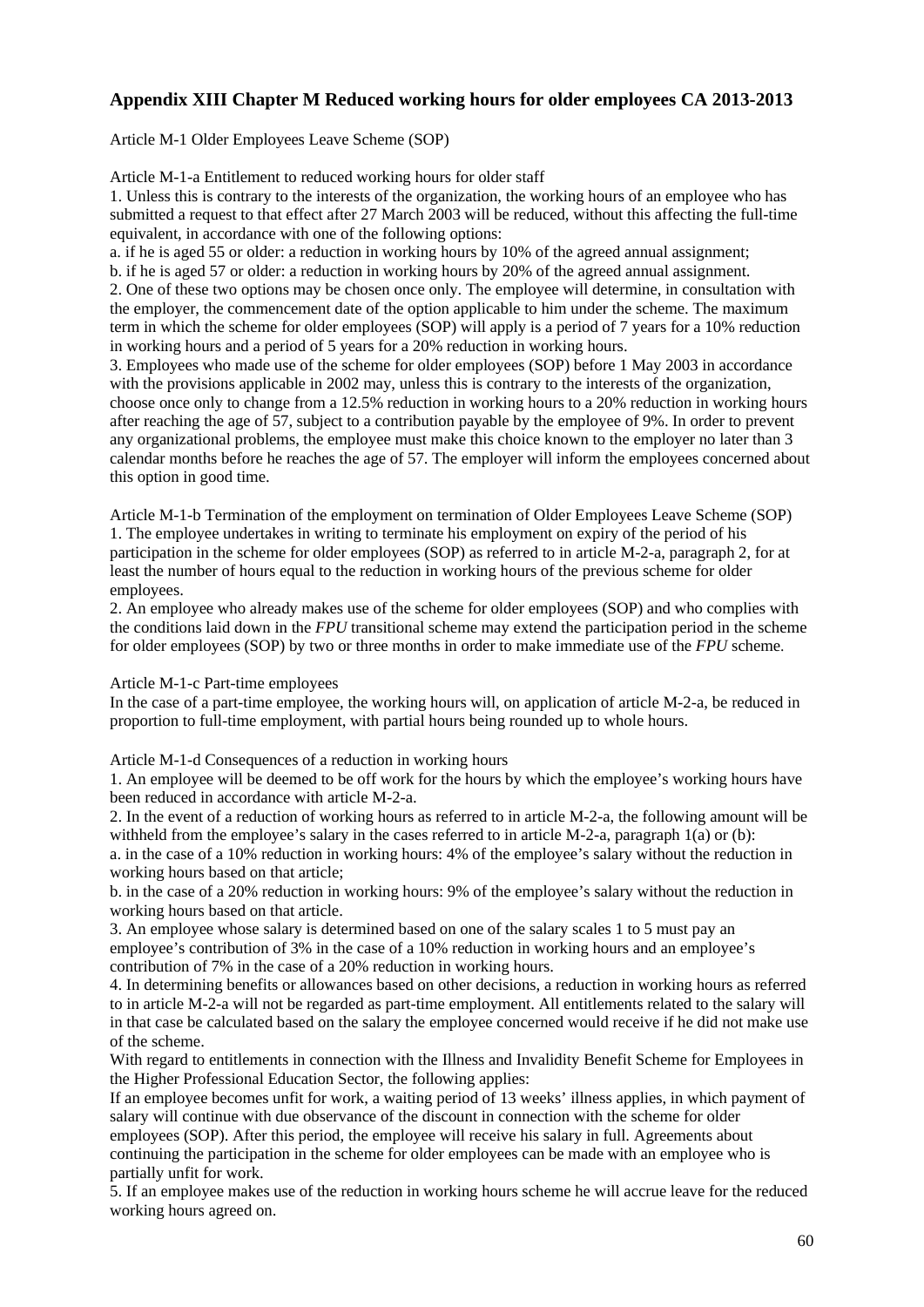### Article M-1-e Additional options

1. In addition to the basic scheme in article M-2-a, an employee will have different options with effect from 1 May 2003:

a. a 12.5% reduction in working hours for a period of 7 years, subject to a withholding of 6% of the salary he would have received without a reduction in working hours;

b. a 15% reduction in working hours for a period of 6 years, subject to a withholding of 8% of the salary he would have received without a reduction in working hours.

2. An employee who reaches the age of 60 and is at that point in time not yet making use of one of the options under the scheme for older employees may opt for a 25% reduction in working hours for a period of 5 years, subject to a withholding of 6% of the salary he would have received without a reduction in working hours.

### Article M-1-f Anti-cumulation

The employer will apply articles 7 and 8 of the Voluntary Early Retirement (Benefits) Act (*Wet uitkering wegens vrijwillig vervroegd uittreden*), as applicable on 1 January 1997, by analogy to the offsetting of additional income from work or business against the employee's salary, with the proviso that the offsetting of additional income may not result in a lower amount than that which the employee would have received if he had been employed part-time for the same number of hours.

### Article M-1-g Transition provision

Demonstrable arrangements concerning the scheme for older employees (SOP) will remain in force, with the proviso that article M-2-f in the 2012-2013 CA for universities of applied sciences does not apply for these employees.

# **Appendix XIV Additional collective agreement arrangements on financing Zestor and the sectoral redundancy committee higher professional education**

I Zestor, labour market and training fund for higher professional education With the help of the fund, parties to the collective agreement promote and support the sector's labour market policy, professionalization policy and health policy. The fund stimulates renewals in these three areas, in line with developments in education and society.

Both employers' and employees' organizations in higher professional education are represented on the board of Zestor. Parties are equally represented in Zestor, which is reflected in the choice of subjects and in the elaboration of these subjects. The board has placed the activities of Zestor in three core tasks:

1 Supporting the collective agreement process

Proactively collecting relevant information and initiating and carrying out and initiating research for the collective bargaining process and the sector (universities of applied sciences)

2 Supporting the sector in developing and giving substance to the collective agreement

These activities aim at passing on knowledge and experience within and to the sector.

Knowledge networks, meetings, trial projects (pilots) and stimulation schemes are set up to gain experience in particular subjects and to pass on or share knowledge.

3 Facilitating universities of applied sciences and operating jointly

Universities of applied sciences and their employees will benefit from joint action to a larger extent than they would if each university acted individually, for itself only. This concerns both activities that take place on a regularly recurring basis and activities of a permanent nature.

Parties to the collective agreement have established that the fund, apart from addressing activities linked directly to the collective agreement, has an independent function, for the benefit of the sector, in

investigating recent and future developments in the labour market. In line with the above, the fund takes several initiatives. The fund has the ambition to develop as a knowledge and expertise centre for HR and labour market issues, by identifying trends and developments.

On the fund's website, [www.zestor.nl,](http://www.zestor.nl/) these and other themes can be found, plus the activities and products related to these themes.

Every university of applied sciences is obliged, under these arrangements in the collective agreement, to contribute to the financing of Zestor on an annual basis. The annual contribution is collected at the universities of applied sciences in proportion to the number of students. This annual contribution amounts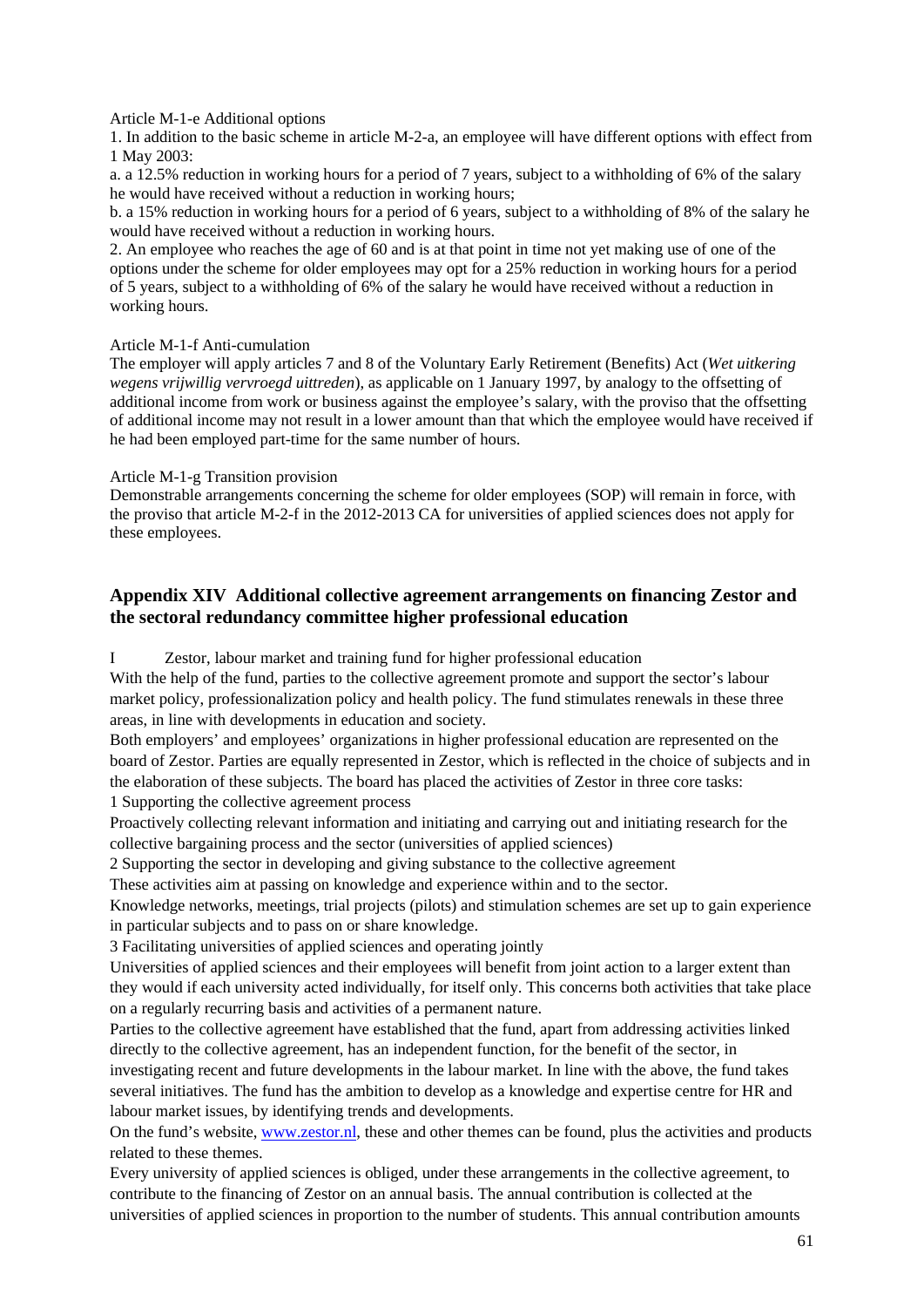to € 1.8 million and can be reviewed, also depending on the instructions provided by the parties to the collective agreement.

Parties to the collective agreement have agreed that, for the duration of the additional collective agreement arrangement, the contribution will be index-linked on the basis of the consumer price index (CPI).

II Sectoral redundancy committee and redundancy for economic reasons

Parties to the collective agreement for the higher professional education sector have set up a redundancy committee to deal with requests for redundancy for economic reasons, please refer to article S-1 of the collective agreement for universities of applied sciences.

The committee has been set up for the duration of the additional collective agreement arrangements. During this period the parties to the collective agreement will evaluate and compare the experience gained in the redundancy committee to the experience gained in the *UWV* (Employee Insurance Agency,

*Uitvoeringsinstituut Werknemersverzekeringen*) redundancy procedure in other public sectors. The pros and cons of both procedures for redundancy will be looked at in the evaluation.

### **Duration**

These additional collective agreement arrangements are in force of a period of three years, commencing on 1 July 2019.

Each year, on 1 July of any calendar year, this three-year agreement is tacitly renewed for a period of one year. Renewal does not take place if one of the parties, at the latest three months before 1 July of that year, informs the other parties in writing that it does not agree to renewal of the arrangements. If this should happen, the arrangements end two years after 1 July of that calendar year.